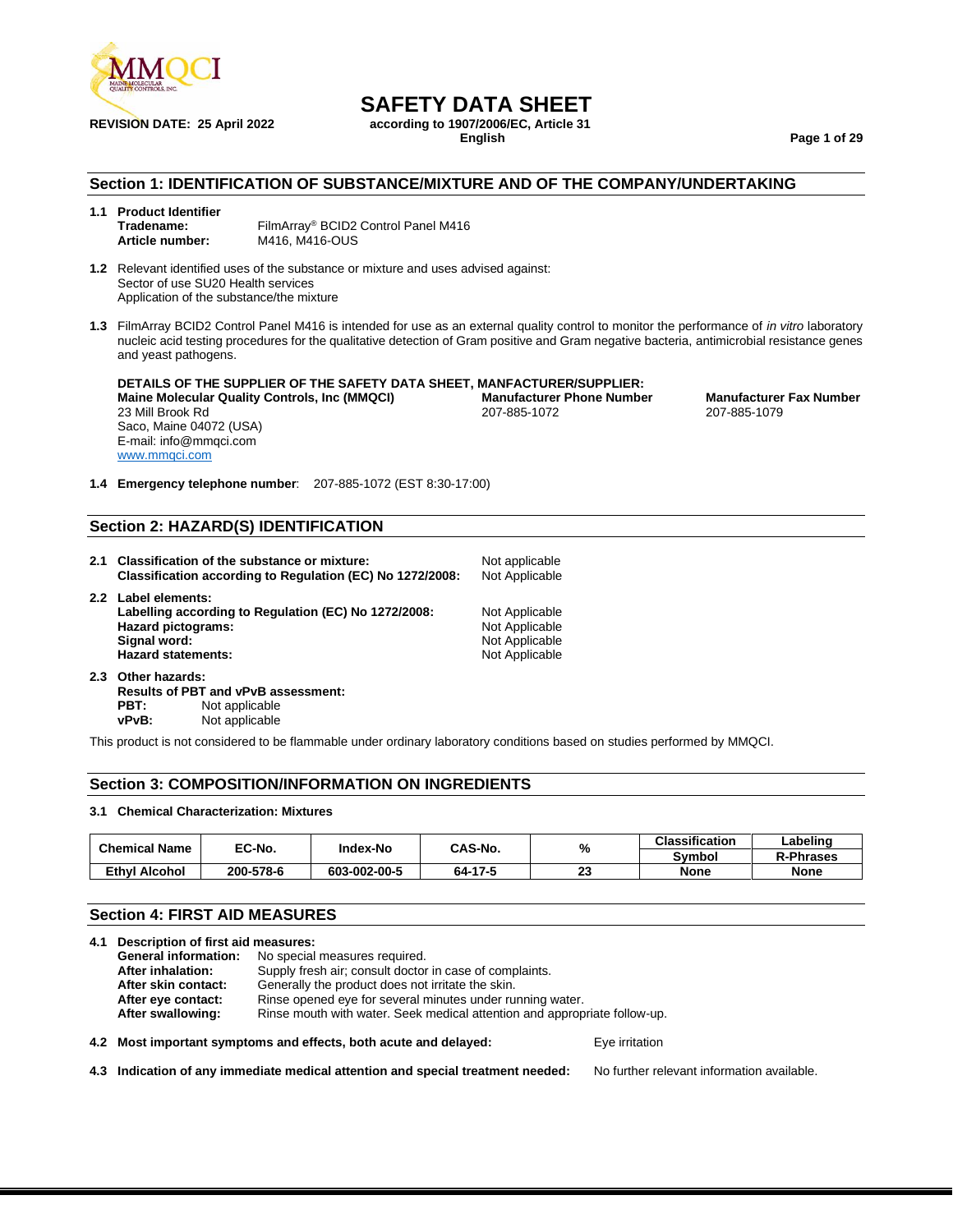

**REVISION DATE: 25 April 2022 according to 1907/2006/EC, Article 31**

**English Page 2 of 29**

#### **Section 5 : FIRE FIGHTING MEASURES**

| 5.1 | Extinguishing media:<br>Suitable extinguishing media:<br>Unsuitable extinguishing media: | Dry powder, Dry sand<br>Do NOT use water jet.                          |
|-----|------------------------------------------------------------------------------------------|------------------------------------------------------------------------|
| 5.2 | Special hazards arising from the substance or mixture:                                   | Carbon oxides                                                          |
| 5.3 | Advice for firefighters:                                                                 | Wear self-contained breathing apparatus for firefighting if necessary. |
| 5.4 | <b>Further information:</b>                                                              | Use water spray to cool unopened containers.                           |

#### **Section 6: ACCIDENTAL RELEASE MEASURES**

- **6.1 Personal Precautions:** Wear appropriate protective clothing.
- **6.2 Environmental Precautions:** Wipe up with appropriate absorbent material.
- **6.3 Methods and Material for Containment and Cleaning Up:** Normal disposal container
- **6.4. Reference to Other sections: Section 13 Disposal**

#### **Section 7: HANDLING AND STORAGE**

- **7.1 Precaution for Safe Handling:** Handle per package insert instructions.
- **7.2 Conditions for Safe Storage:** Store at 2-8°C. Do no freeze.
- **7.3 Specific End Use(s):** No further relevant information available

#### **Section 8: EXPOSURE CONTROLS / PERSONAL PROTECTION**

- **8.1 Exposure Limit Values:** None
- **8.2 Exposure Controls:** This product is not expected to require special ventilation controls. Facilities storing or using this product should be equipped with an eyewash station.

## **PERSONAL PROTECTIVE EQUIPMENT:**<br>**Respiratory Protection:** None required

**Respiratory Protection:** None required **Eye Protection: Execution:** Safety glasses<br> **Skin Protection:** Lab coat, gloves **Work / Hygiene Practices:** Standard labora **Skin Protection:** Lab coat, gloves **Work / Hygiene Practices:** Standard laboratory precautions **Ventilation:** Normal **Other Protective Equipment:** None required

#### **Section 9 – PHYSICAL AND CHEMICAL PROPERTIES**

| 9.1 | Information on basic physical and chemical properties: |                                           |  |  |
|-----|--------------------------------------------------------|-------------------------------------------|--|--|
|     | Appearance:                                            | Aqueous solution No data available        |  |  |
|     | Odour:                                                 | Fruity                                    |  |  |
|     | <b>Odour Threshold:</b>                                | No data available                         |  |  |
|     | pH:                                                    | No data available                         |  |  |
|     | Melting point/freezing point:                          | No data available                         |  |  |
|     | Initial boiling point and boiling range:               | 86°C (186.8°F) (10% ethanol)              |  |  |
|     | Flash point:                                           | 44 °C (111 °F) - closed cup (10% ethanol) |  |  |
|     | <b>Evaporation rate:</b>                               | No data available                         |  |  |
|     | Flammability (solid, gas):                             | No data available                         |  |  |
|     | Upper/lower flammability or explosive limits:          | No data available                         |  |  |
|     | Vapour pressure:                                       | No data available                         |  |  |
|     | Vapour density:                                        | No data available                         |  |  |
|     | <b>Relative density:</b>                               | No data available                         |  |  |
|     | Water solubility:                                      | No data available                         |  |  |
|     | Partition coefficient: n-octanol/water:                | No data available                         |  |  |
|     | Auto-ignition temperature:                             | No data available                         |  |  |
|     | <b>Decomposition temperature:</b>                      | No data available                         |  |  |
|     | <b>Viscosity:</b>                                      | No data available                         |  |  |
|     | <b>Explosive properties:</b>                           | No data available                         |  |  |
|     | <b>Oxidizing properties:</b>                           | No data available                         |  |  |
|     |                                                        |                                           |  |  |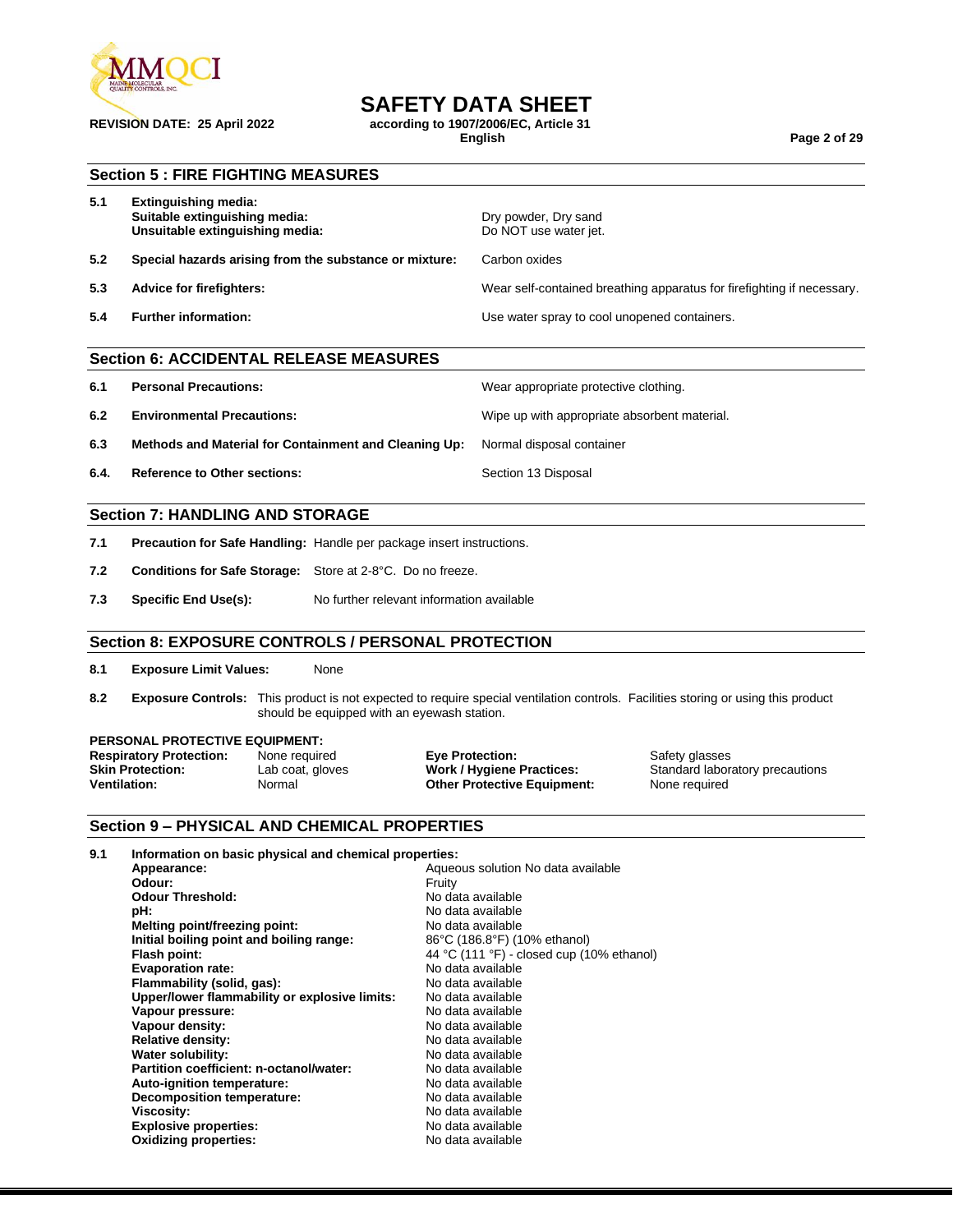

**REVISION DATE: 25 April 2022 according to 1907/2006/EC, Article 31**

**English Page 3 of 29**

**9.2 Other information:** No data available

## **Section 10 – STABILITY AND REACTIVITY 10.1 Reactivity:** No further relevant information available. **10.2 Chemical stability Thermal decomposition / conditions to be avoided:** No decomposition if used according to specifications. **10.3 Possibility of hazardous reactions:** No dangerous reactions known. **10.4 Conditions to avoid:** No further relevant information available. **10.5 Incompatible materials:** No further relevant information available. **10.6 Hazardous decomposition products:** No dangerous decomposition products known. **Section 11 – TOXICOLOGICAL INFORMATION**

#### **11.1 Information on toxicological effects:** Acute toxicity: Based on available data, the classification criteria are not met. **11.2 Primary irritant effect:** Skin corrosion/irritation: Based on available data, the classification criteria are not met.<br>Serious eye damage/irritation: Based on available data, the classification criteria are not met. Based on available data, the classification criteria are not met. Respiratory or skin sensitization: Based on available data, the classification criteria are not met.

#### **11.2 CMR effects (carcinogenity, mutagenicity and toxicity for reproduction):**

| Germ cell mutagenicity:<br>Carcinogenicity:<br>Reproductive toxicity:<br>STOT-single exposure:<br>STOT-repeated exposure: | Based on available data, the classification criteria are not met.<br>Based on available data, the classification criteria are not met.<br>Based on available data, the classification criteria are not met.<br>Based on available data, the classification criteria are not met.<br>Based on available data, the classification criteria are not met. |
|---------------------------------------------------------------------------------------------------------------------------|-------------------------------------------------------------------------------------------------------------------------------------------------------------------------------------------------------------------------------------------------------------------------------------------------------------------------------------------------------|
| Aspiration hazard:                                                                                                        | Based on available data, the classification criteria are not met.                                                                                                                                                                                                                                                                                     |
|                                                                                                                           |                                                                                                                                                                                                                                                                                                                                                       |

#### **Section 12 – ECOLOGICAL INFORMATION**

| 12.1 | Toxicity:<br><b>Aquatic toxicity:</b>                                                             |  | Regarded as having low toxicity to aquatic organisms.                                                                                                       |
|------|---------------------------------------------------------------------------------------------------|--|-------------------------------------------------------------------------------------------------------------------------------------------------------------|
| 12.2 | Persistence and degradability:                                                                    |  | Readily biodegradable.                                                                                                                                      |
| 12.3 | <b>Bioaccumulative potential:</b>                                                                 |  | Low bioaccumulation potential.                                                                                                                              |
| 12.4 | Mobility in soil: .                                                                               |  | Water soluble, will partition to aqueous phase. Lost within short period through.<br>evaporation and dissolution. Poorly absorbed into soils and sediments. |
| 12.5 | <b>Results of PBT and vPvB assessment:</b><br>PBT:<br>Not applicable.<br>vPvB:<br>Not applicable. |  |                                                                                                                                                             |
| 12.6 | Other adverse effects:                                                                            |  | No further relevant information available.                                                                                                                  |

#### **Section 13: DISPOSAL CONSIDERATIONS**

| 13.1 | <b>Waste Treatment Methods:</b>                                                | Dispose of unused product, spilled substance and waste in normal disposal container.                   |
|------|--------------------------------------------------------------------------------|--------------------------------------------------------------------------------------------------------|
| 13.2 | Uncleaned packaging:<br><b>Recommendation:</b><br>Recommended cleansing agent: | Disposal must be made according to official regulations.<br>Water, if necessary with cleansing agents. |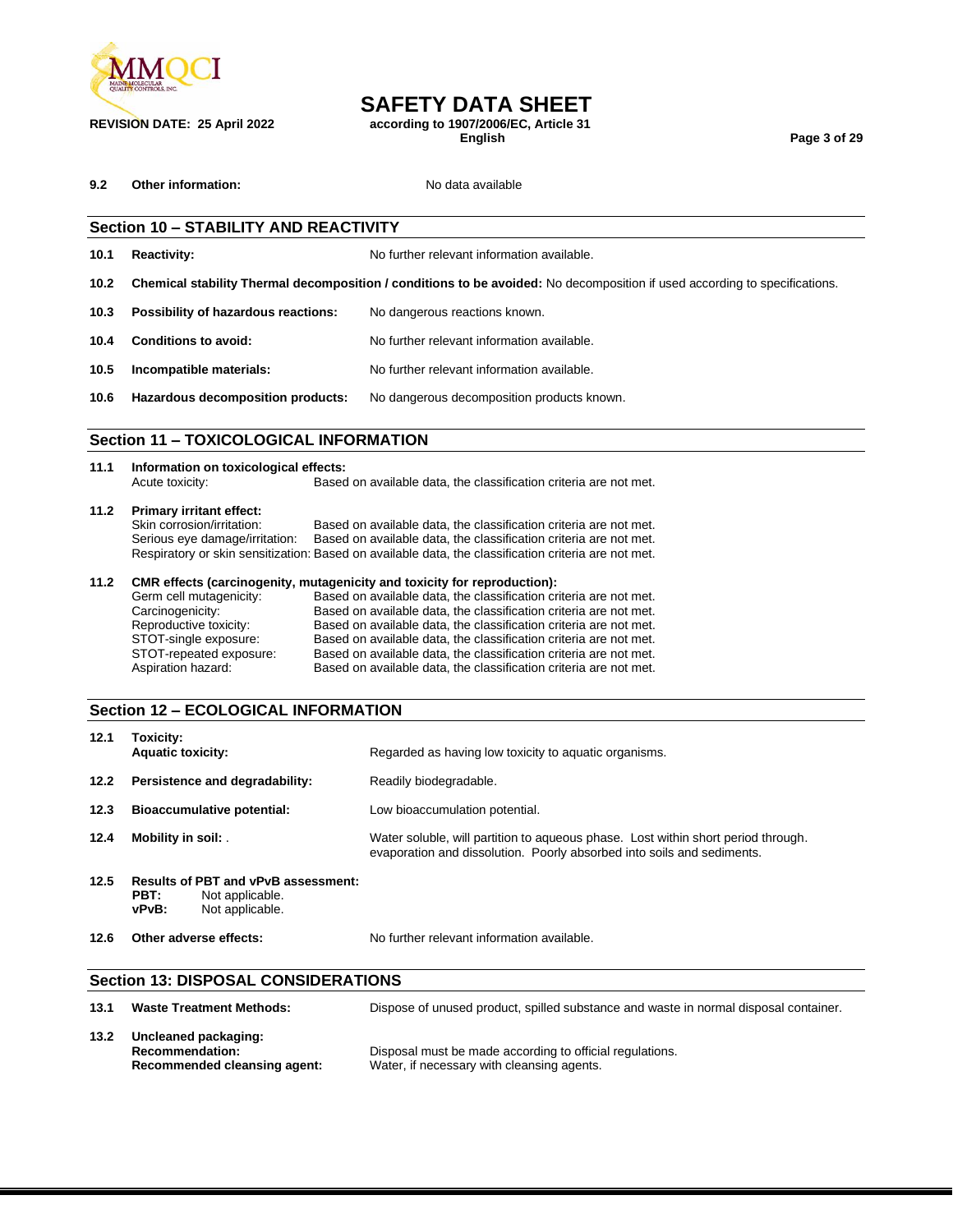

**REVISION DATE: 25 April 2022 according to 1907/2006/EC, Article 31**

**English Page 4 of 29**

#### **Section 14: TRANSPORT INFORMATION**

| 14.1 | UN-Number:                    | ADR, ADN, IMDG, IATA:       | Not Regulated  |
|------|-------------------------------|-----------------------------|----------------|
| 14.2 | UN proper shipping name:      | ADR, ADN, IMDG, IATA:       | Not Regulated  |
| 14.3 | Transport hazard class(es):   | ADR, ADN, IMDG, IATA Class: | Not Regulated  |
| 14.4 | Packing group:                | ADR, IMDG, IATA:            | Not Regulated  |
| 14.5 | <b>Environmental hazards:</b> | Marine pollutant:           | No             |
| 14.6 | Special precautions for user: |                             | Not applicable |

**14.7 Transport in bulk according to Annex II of Marpol and the IBC Code:** Not applicable

#### **Section 15: REGULATORY INFORMATION**

| 15.1 | Safety, health and environmental regulations/legislation specific for the substance or mixture:<br>Directive 2012/18/EU: |                                                                       |  |  |
|------|--------------------------------------------------------------------------------------------------------------------------|-----------------------------------------------------------------------|--|--|
|      | Named dangerous substances - ANNEX I:                                                                                    | None of the ingredients are listed.                                   |  |  |
|      | <b>National regulations:</b>                                                                                             |                                                                       |  |  |
|      | Water hazard class:                                                                                                      | Water hazard class 1 (Self-assessment): slightly hazardous for water. |  |  |
| 15.2 | <b>Chemical safety assessment:</b>                                                                                       | A Chemical Safety Assessment has not been carried out.                |  |  |

| <b>Chemical</b><br>Name | EC-No.    | Index-No     | CAS-No. | %  | <b>Classification</b><br>Symbol | ∟abelinɑ<br><b>R-Phrases</b> |
|-------------------------|-----------|--------------|---------|----|---------------------------------|------------------------------|
| Ethyl<br>Alcohol        | 200-578-6 | 603-002-00-5 | 64-17-5 | 23 | <b>None</b>                     | <b>None</b>                  |

**California Proposition 65:** This product does not contain any substances listed on California's listing of known or potential carcinogens. **Chemical Safety Assessment:** Observe general laboratory safety regulations when handling chemicals.

#### **Section 16: OTHER INFORMATION**

SDS Prepared by: MMQCI Preparation Date: April 2022

FilmArray is a trademark of BioFire Diagnostics, LLC

Disclaimer: The information contained in this SDS is provided only for use as a guide. The SDS was carefully prepared based on references and tests believed to be reliable; however, MMQCI makes no guarantee of the accuracy and completeness of the data. Any use of the data must be in accordance with applicable federal, state and local regulations.

#### *Abbreviations and acronyms:*

- *ADR: Accord européen sur le transport des marchandises dangereuses par Route (European Agreement concerning the International Carriage of Dangerous Goods by Road)*
- *IMDG: International Maritime Code for Dangerous Goods*

**International Air Transport Association** 

*GHS: Globally Harmonised System of Classification and Labelling of Chemicals*

*EINECS: European Inventory of Existing Commercial Chemical Substances*

*ELINCS: European List of Notified Chemical Substances*

- *CAS: Chemical Abstracts Service (division of the American Chemical Society)*
- *PBT: Persistent, Bioaccumulative and Toxic*
- *very Persistent and very Bioaccumulative*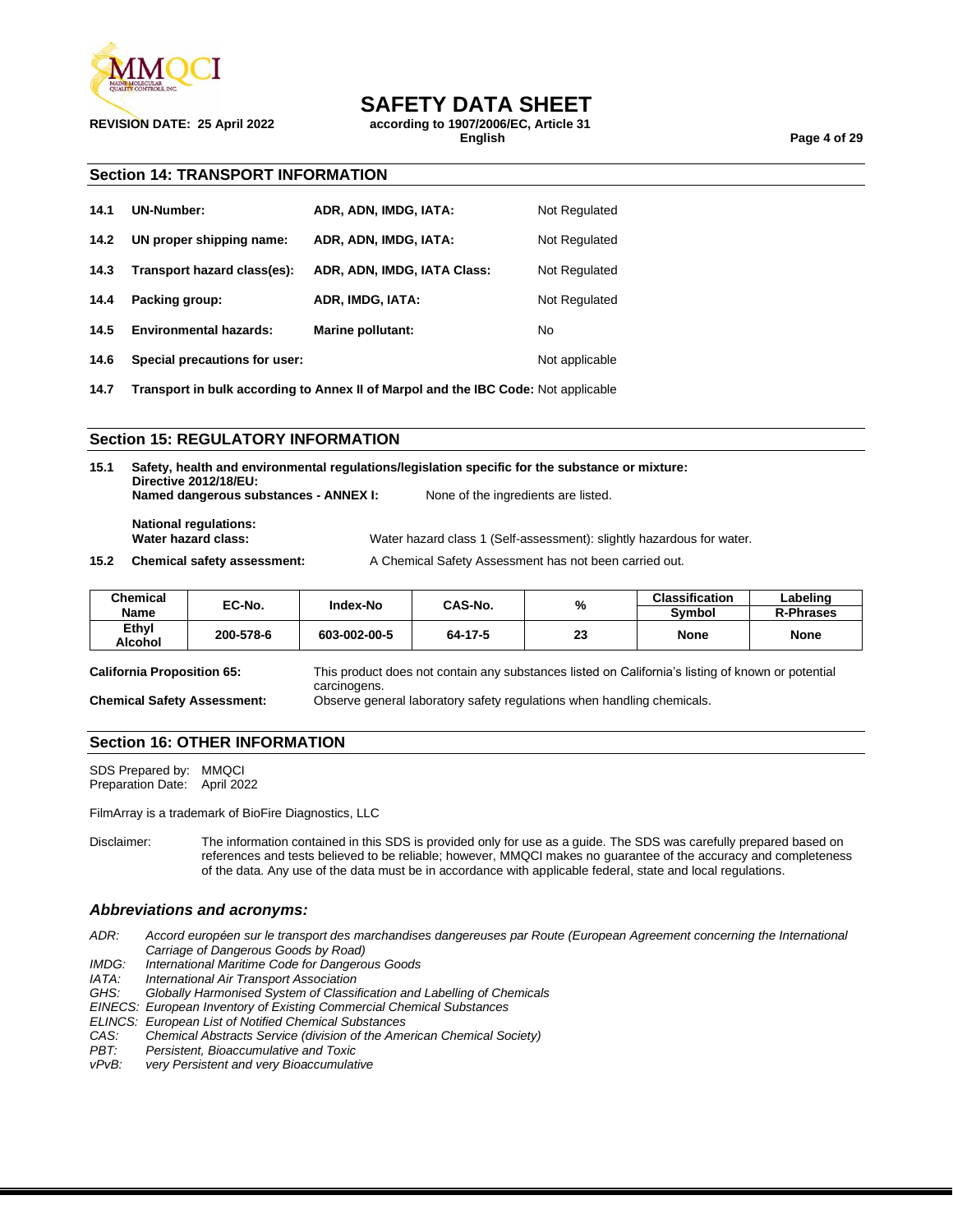

## **FICHE DE DONNÉES DE SÉCURITÉ**<br>DATE DE RÉVISION : 25 Avril 2022 conformément au règlement 1907/2006/CE. article

**DATE DE RÉVISION : 25 Avril 2022 conformément au règlement 1907/2006/CE, article 31**

**Français Page 5 sur 29**

#### **Rubrique 1 : IDENTIFICATION DE LA SUBSTANCE/DU MELANGE ET DE LA SOCIETE/ENTREPRISE**

| 1.1 | Identifiant du produit |                                                 |
|-----|------------------------|-------------------------------------------------|
|     | Nom de marque :        | FilmArray <sup>®</sup> BCID2 Control Panel M416 |
|     | Numéro d'article :     | M416, M416-OUS                                  |

**1.2** Utilisations pertinentes de la substance ou du mélange et utilisations déconseillées : Domaine d'utilisation SU20 Services de santé Application de la substance/du mélange

**1.3** Le FilmArray BCID2 Control Panel M416 est destiné à être utilisé comme contrôle de qualité externe pour surveiller les performances des procédures de test d'acide nucléique en laboratoire *in vitro* pour la détection qualitative des bactéries à Gram positives et Gram négatives, des gènes de résistance aux antimicrobiens et des levures pathogènes.

**LES COORDONNÉES DU FOURNISSEUR DE LA FICHE DE DONNÉES DE SÉCURITÉ, FABRICANT/FOURNISSEUR : Maine Molecular Quality Controls, Inc (MMQCI) Numéro de téléphone du fabricant Numéro de fax du fabricant** 23 Mill Brook Rd Saco, Maine 04072 (États-Unis) E-mail : info@mmqci.com [www.mmqci.com](http://www.mmqci.com/)

**1.4 Numéro de téléphone d'urgence** : 207-885-1072 (EST 8:30-17:00)

#### **Rubrique 2 : IDENTIFICATION DU (DES) DANGER(S)**

| 2.1 Classification de la substance ou du mélange :<br>Classification selon le règlement (CE) n° 1272/2008 :  | Sans objet<br>Sans objet |
|--------------------------------------------------------------------------------------------------------------|--------------------------|
| 2.2 Éléments d'étiquetage :<br>Étiquetage selon le règlement (CE) n° 1272/2008 :<br>Pictogrammes de danger : | Sans objet<br>Sans objet |
| Mot de signalisation :<br>Mentions de danger :                                                               | Sans objet<br>Sans objet |
|                                                                                                              |                          |

**2.3 Autres dangers : Résultats de l'évaluation PBT et vPvB : PBT** : Sans objet<br>**vPvB** : Sans objet Sans objet

Ce produit n'est pas considéré comme inflammable dans des conditions habituelles de laboratoire, selon les études réalisées par le MMQCI.

#### **Rubrique 3 : COMPOSITION/INFORMATIONS SUR LES INGRÉDIENTS**

#### **3.1 Caractérisation chimique : Mélanges**

| Nom chimique     |           | Numéro CE<br>Index-No | $N^{\circ}$ CAS | %         | <b>Classification</b> | Etiguetage       |
|------------------|-----------|-----------------------|-----------------|-----------|-----------------------|------------------|
|                  |           |                       |                 |           | <b>Symbole</b>        | <b>Phrases R</b> |
| Alcool éthylique | 200-578-6 | 603-002-00-5          | 64-17-5         | nn.<br>23 | Aucun                 | Aucun            |

#### **Rubrique 4 : PREMIERS SECOURS**

| 4.1 Description des mesures de premiers secours :       |                                                                                         |  |  |
|---------------------------------------------------------|-----------------------------------------------------------------------------------------|--|--|
| Informations générales :                                | Aucune mesure particulière n'est requise.                                               |  |  |
| En cas d'inhalation :                                   | Veillez à ce qu'il y ait de l'air frais ; consultez un médecin en cas de besoin.        |  |  |
| En cas de contact avec la peau :                        | En général, le produit n'irrite pas la peau.                                            |  |  |
| En cas de contact avec les yeux :                       | Rincez l'œil ouvert pendant plusieurs minutes sous l'eau courante.                      |  |  |
| En cas d'ingestion :                                    | Rincez la bouche avec de l'eau. Demandez une assistance médicale et un suivi approprié. |  |  |
| 4.2 Principaux symptômes et effets, aigus et différés : | Irritation des yeux                                                                     |  |  |
| 4.3 Indication des éventuels soins médicaux             |                                                                                         |  |  |

| 4.3 Indication des éventuels soins médicaux                                                               |  |
|-----------------------------------------------------------------------------------------------------------|--|
| immédiats et traitements particuliers nécessaires : Aucune autre information pertinente n'est disponible. |  |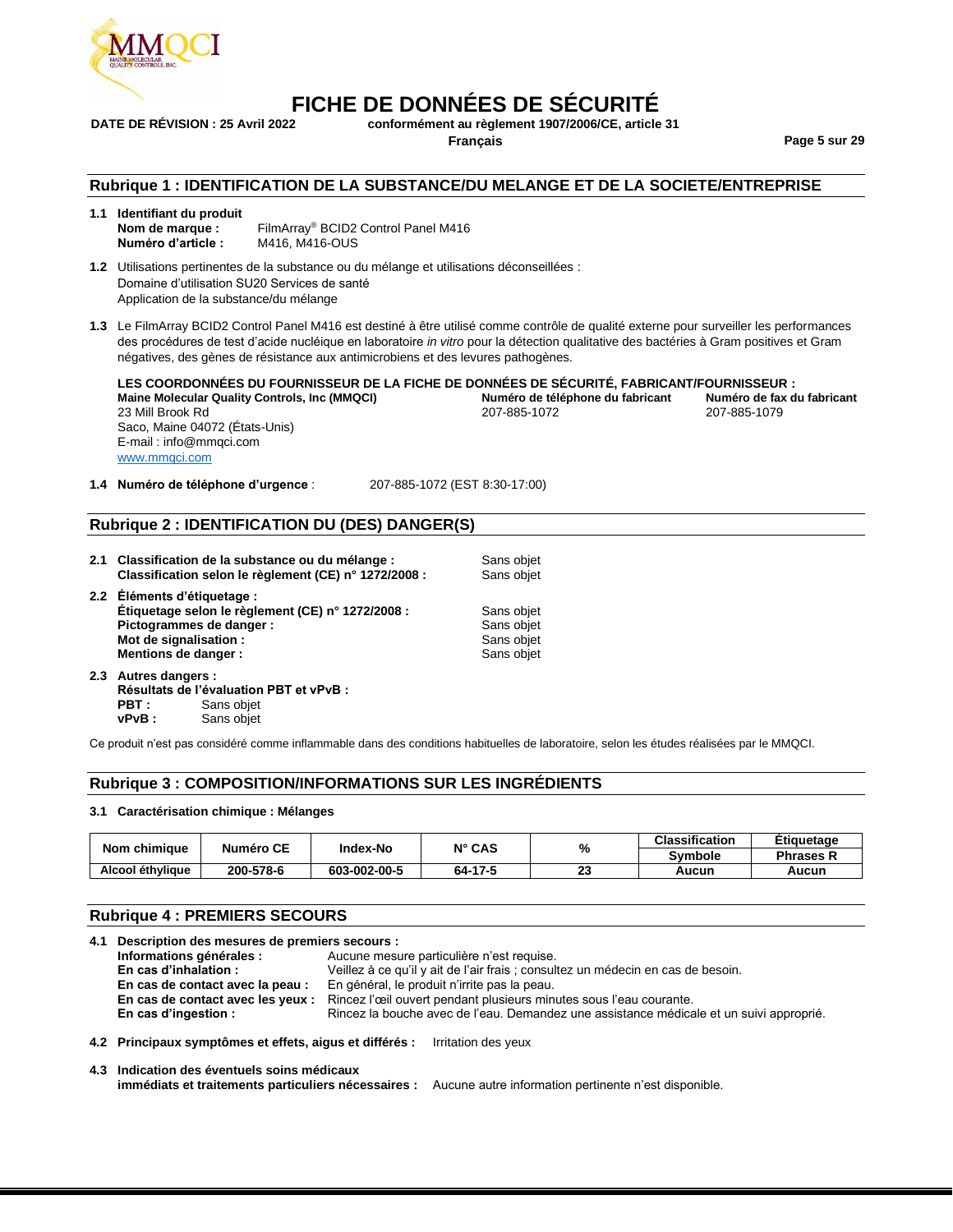

# **FICHE DE DONNÉES DE SÉCURITÉ**<br>DATE DE RÉVISION : 25 Avril 2022 conformément au règlement 1907/2006/CE. article

**DATE DE RÉVISION : 25 Avril 2022 conformément au règlement 1907/2006/CE, article 31**

**Français Page 6 sur 29**

#### **Rubrique 5 : MESURES DE LUTTE CONTRE L'INCENDIE**

| 5.1 | Moyens d'extinction :<br>Moyens d'extinction appropriés :<br>Moyen d'extinction inapproprié : | Poudre sèche, sable sec<br>N'utilisez PAS de jet d'eau.                               |
|-----|-----------------------------------------------------------------------------------------------|---------------------------------------------------------------------------------------|
| 5.2 | Dangers particuliers résultant<br>de la substance ou du mélange :                             | Oxydes de carbone                                                                     |
| 5.3 | Conseils pour les pompiers :                                                                  | Portez un appareil respiratoire autonome pour lutter contre l'incendie si nécessaire. |
| 5.4 | Pour plus d'informations :                                                                    | Utilisez de l'eau pulvérisée pour refroidir les récipients non ouverts.               |

#### **Section 6 : MESURES À PRENDRE EN CAS DE DISPERSION ACCIDENTELLE**

| 6.1  | Précautions personnelles :                            | Portez des vêtements de protection appropriés. |
|------|-------------------------------------------------------|------------------------------------------------|
| 6.2  | Précautions environnementales :                       | Essuyez avec un matériau absorbant approprié.  |
| 6.3  | Méthodes et matériel de confinement et de nettoyage : | Récipient d'élimination standard               |
| 6.4. | Référence à d'autres rubriques :                      | Rubrique 13 Elimination                        |

#### **Rubrique 7 : MANIPULATION ET STOCKAGE**

| 7.1 | Précautions à prendre pour une manipulation sans danger : | Manipulez selon les instructions de la notice d'emballage. |
|-----|-----------------------------------------------------------|------------------------------------------------------------|
| 7.2 | Conditions d'un stockage sûr :                            | $\AA$ conserver entre 2 et 8 °C. Ne pas congeler.          |
| 7.3 | Utilisation(s) finale(s) particulière(s) :                | Aucune autre information pertinente n'est disponible       |

#### **Rubrique 8 : CONTRÔLE DE L'EXPOSITION / PROTECTION INDIVIDUELLE**

**8.1 Valeurs limites d'exposition :** Aucun

**8.2 Contrôle de l'exposition :** Ce produit ne devrait pas nécessiter de contrôles de ventilation particuliers. Les installations stockant ou utilisant ce produit doivent être équipées d'un rince œil.

| <b>EQUIPEMENT DE PROTECTION INDIVIDUELLE :</b> |                              |                                       |                                        |
|------------------------------------------------|------------------------------|---------------------------------------|----------------------------------------|
| <b>Protection des voies</b><br>respiratoires : | Non requise                  | <b>Protection des yeux:</b>           | Lunettes de sécurité                   |
| Protection de la peau :                        | Blouse de laboratoire, gants | Pratiques de travail /<br>d'hygiène : | Précautions standard de<br>laboratoire |
| <b>Ventilation:</b>                            | Standard                     | Autre équipement de<br>protection :   | Non reguis                             |

#### **Rubrique 9 : PROPRIÉTÉS PHYSIQUES ET CHIMIQUES**

| 9.1 | Informations sur les propriétés physiques et chimiques essentielles : |                                                   |
|-----|-----------------------------------------------------------------------|---------------------------------------------------|
|     | Apparence:                                                            | Solution aqueuse. Aucune donnée disponible        |
|     | Odeur :                                                               | Fruité                                            |
|     | Seuil olfactif:                                                       | Aucune donnée disponible                          |
|     | pH:                                                                   | Aucune donnée disponible                          |
|     | Point de fusion/point de congélation :                                | Aucune donnée disponible                          |
|     | Point initial d'ébullition et intervalle d'ébullition :               | 86 °C (186,8 °F) (10 % d'éthanol)                 |
|     | Point d'éclair:                                                       | 44 °C (111 °F) — en coupe fermée (10 % d'éthanol) |
|     | Taux d'évaporation :                                                  | Aucune donnée disponible                          |
|     | Inflammabilité (solide, gaz) :                                        | Aucune donnée disponible                          |
|     | Limites supérieures/inférieures d'inflammabilité ou d'explosivité :   | Aucune donnée disponible                          |
|     | Pression de vapeur :                                                  | Aucune donnée disponible                          |
|     | Densité de vapeur :                                                   | Aucune donnée disponible                          |
|     | Densité relative :                                                    | Aucune donnée disponible                          |
|     | Solubilité dans l'eau :                                               | Aucune donnée disponible                          |
|     | Coefficient de partage : n-octanol/eau :                              | Aucune donnée disponible                          |
|     | Température d'auto-inflammation :                                     | Aucune donnée disponible                          |
|     | Température de décomposition :                                        | Aucune donnée disponible                          |
|     | Viscosité:                                                            | Aucune donnée disponible                          |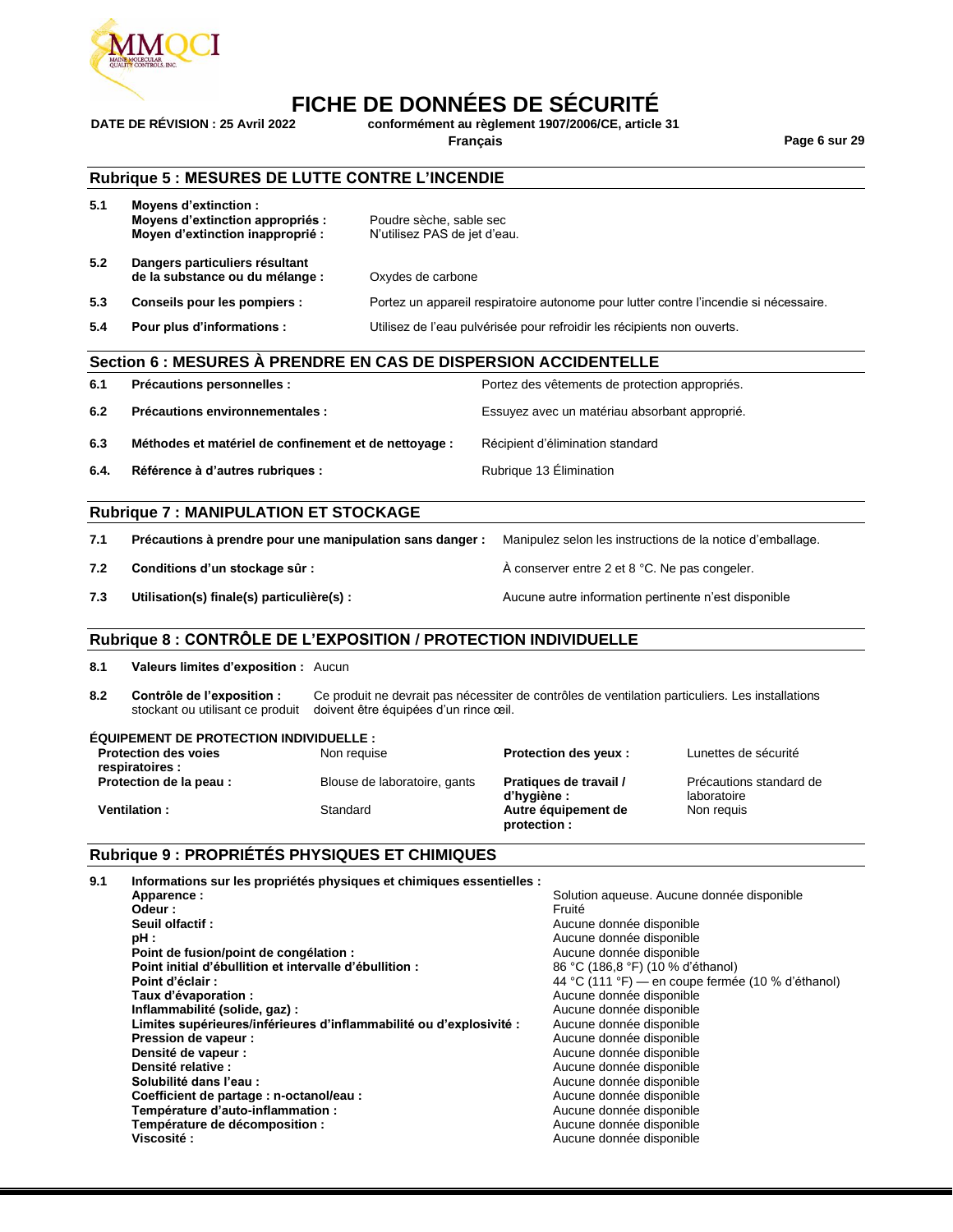

### **FICHE DE DONNÉES DE SÉCURITÉ**<br>DATE DE RÉVISION : 25 Avril 2022 conformément au règlement 1907/2006/CE. article **DATE DE RÉVISION : 25 Avril 2022 conformément au règlement 1907/2006/CE, article 31**

**Français Page 7 sur 29**

**9.2 Autres informations :** Aucune donnée disponible

**Propriétés explosives :**  $\qquad \qquad \qquad$  **Propriétés explosives :**  $\qquad \qquad \qquad$  Aucune donnée disponible **Propriétés oxydantes :**  $\qquad \qquad \qquad$  Aucune donnée disponible

|      | <b>Rubrique 10 : STABILITÉ ET RÉACTIVITÉ</b>                              |                                                                                          |  |  |  |
|------|---------------------------------------------------------------------------|------------------------------------------------------------------------------------------|--|--|--|
| 10.1 | Réactivité:                                                               | Aucune autre information pertinente n'est disponible.                                    |  |  |  |
| 10.2 | Stabilité chimique, décomposition<br>thermique / conditions à éviter :    | Pas de décomposition si l'utilisation est conforme aux spécifications.                   |  |  |  |
| 10.3 | Possibilité de réactions dangereuses : Aucune réaction dangereuse connue. |                                                                                          |  |  |  |
| 10.4 | Conditions à éviter :                                                     | Aucune autre information pertinente n'est disponible.                                    |  |  |  |
| 10.5 | Matériaux incompatibles :                                                 | Aucune autre information pertinente n'est disponible.                                    |  |  |  |
| 10.6 |                                                                           | Produits de décomposition dangereux : Aucun produit de décomposition dangereux connu.    |  |  |  |
|      | <b>Rubrique 11: INFORMATIONS TOXICOLOGIQUES</b>                           |                                                                                          |  |  |  |
| 11.1 | Informations sur les effets toxicologiques :<br>Toxicité aiquë :          | Sur la base des données disponibles, les critères de classification ne sont pas remplis. |  |  |  |

**11.2 Effet primaire d'irritation :** Sur la base des données disponibles, les critères de classification ne sont pas remplis. Lésions oculaires graves/<br>irritation oculaire : Sur la base des données disponibles, les critères de classification ne sont pas remplis. Sensibilisation des voies respiratoires ou de la peau : Sur la base des données disponibles, les critères de classification ne sont pas remplis. **11.2 Effets CMR (cancérogénicité, mutagénicité et toxicité pour la reproduction) :**

Mutagénicité sur les cellules germinales : Sur la base des données disponibles, les critères de classification ne sont pas remplis.<br>Cancérogénicité : Sur la base des données disponibles, les critères de classification ne s Sur la base des données disponibles, les critères de classification ne sont pas remplis. Toxicité pour la reproduction : Sur la base des données disponibles, les critères de classification ne sont pas remplis.<br>Simple exposition STOT : Simple exposition our la base des données disponibles, les critères de class Sur la base des données disponibles, les critères de classification ne sont pas remplis. Exposition répétée STOT : Sur la base des données disponibles, les critères de classification ne sont pas remplis. Danger par aspiration : Sur la base des données disponibles, les critères de classification ne sont pas remplis.

#### **Rubrique 12 : INFORMATIONS ÉCOLOGIQUES**

| 12.1 | Toxicité :<br>Toxicité aquatique :                                                      | Considéré comme ayant une faible toxicité pour les organismes aquatiques.                                                                                  |
|------|-----------------------------------------------------------------------------------------|------------------------------------------------------------------------------------------------------------------------------------------------------------|
| 12.2 | Persistance et dégradabilité :                                                          | Facilement biodégradable.                                                                                                                                  |
| 12.3 | Potentiel de bioaccumulation :                                                          | Faible potentiel de bioaccumulation.                                                                                                                       |
| 12.4 | Mobilité dans le sol :                                                                  | Soluble dans l'eau, passe en phase aqueuse. Disparaît rapidement par<br>l'évaporation et la dissolution. Faiblement absorbé par les sols et les sédiments. |
| 12.5 | Résultats de l'évaluation PBT et vPvB :<br>PBT :<br>Sans objet.<br>Sans objet.<br>vPvB: |                                                                                                                                                            |
| 12.6 | Autres effets indésirables :                                                            | Aucune autre information pertinente n'est disponible.                                                                                                      |

#### **Rubrique 13 : CONSIDÉRATIONS RELATIVES À L'ÉLIMINATION**

| 13.1 | Méthodes de traitement des déchets :                                     | Éliminer le produit non utilisé, la substance déversée et les déchets dans un récipient<br>d'élimination standard.          |
|------|--------------------------------------------------------------------------|-----------------------------------------------------------------------------------------------------------------------------|
| 13.2 | Emballages souillés :<br>Recommandation:<br>Agent nettoyant recommandé : | L'élimination doit se faire conformément aux réglementations officielles.<br>Eau, si nécessaire avec des agents nettoyants. |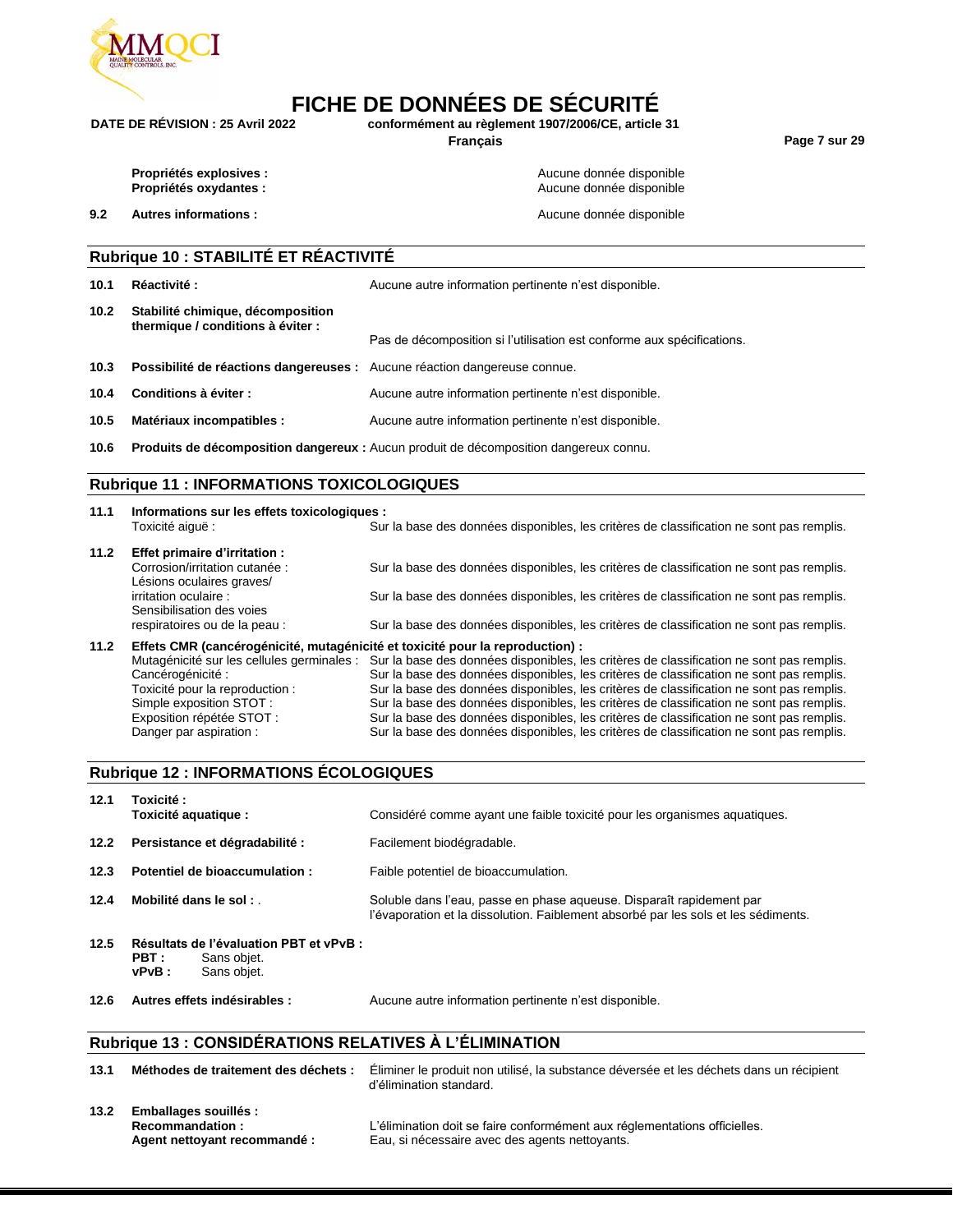

# **FICHE DE DONNÉES DE SÉCURITÉ**<br>DATE DE RÉVISION : 25 Avril 2022 conformément au règlement 1907/2006/CE. article

**DATE DE RÉVISION : 25 Avril 2022 conformément au règlement 1907/2006/CE, article 31 Français Page 8 sur 29**

#### **Rubrique 14 : INFORMATION RELATIVES AU TRANSPORT**

| 14.1 | Numéro ONU :                                                          | ADR, ADN, IMDG, IATA: | Non réglementé |
|------|-----------------------------------------------------------------------|-----------------------|----------------|
| 14.2 | Nom d'expédition propre à l'ONU :                                     | ADR, ADN, IMDG, IATA: | Non réglementé |
| 14.3 | Classe(s) de danger pour le transport : Classe ADR, ADN, IMDG, IATA : |                       | Non réglementé |
| 14.4 | Groupe d'emballage :                                                  | ADR, IMDG, IATA:      | Non réglementé |
| 14.5 | Dangers pour l'environnement :                                        | Polluant marin:       | <b>Non</b>     |
| 14.6 | Précautions particulières pour l'utilisateur :                        |                       | Sans objet     |

**14.7 Transport en vrac conformément à l'annexe II de Marpol et au code IBC :** Sans objet

#### **Rubrique 15 : INFORMATIONS RÉGLEMENTAIRES**

**15.1 Réglementation/législation en matière de sécurité, de santé et d'environnement spécifique à la substance ou au mélange : Directive 2012/18/EU : Substances dangereuses désignées — ANNEXE I :** Aucun des ingrédients n'est répertorié.

**Réglementations nationales : Classe de danger pour l'eau :** Classe 1 de danger pour l'eau (auto-évaluation) : légèrement dangereux pour l'eau.

**15.2 Évaluation de la sécurité chimique :** Une évaluation de la sécurité chimique n'a pas été effectuée.

| <b>Nom</b>          | Numéro CE | <b>Index-No</b> | $N^{\circ}$ CAS | %  | <b>Classification</b> | Etiquetage       |
|---------------------|-----------|-----------------|-----------------|----|-----------------------|------------------|
| chimiaue            |           |                 |                 |    | <b>Symbole</b>        | <b>Phrases R</b> |
| Alcool<br>éthylique | 200-578-6 | 603-002-00-5    | 64-17-5         | 23 | Aucun                 | Aucun            |

**Proposition 65 de la Californie :** Ce produit ne contient aucune substance figurant sur la liste californienne des substances cancérogènes connues ou potentielles.

**Évaluation de la sécurité chimique :** Respectez les règles générales de sécurité en laboratoire lors de la manipulation de produits chimiques.

#### **Rubrique 16 : AUTRES INFORMATIONS**

FDS préparée par : MMQCI<br>Date de préparation : Avril 2022 Date de préparation :

FilmArray est une marque de commerce de BioFire Diagnostics, LLC

Avis de non-responsabilité : les informations contenues dans cette FDS sont fournies uniquement à titre indicatif. La FDS a été soigneusement préparée sur la base de références et de tests jugés fiables ; toutefois, le MMQCI ne garantit pas l'exactitude et l'exhaustivité des données. Toute utilisation des données doit être conforme aux réglementations fédérales, nationales et locales en vigueur.

#### *Abréviations et acronymes :*

- *ADR : Accord européen sur le transport des marchandises dangereuses par Route (European Agreement concerning the International Carriage of Dangerous Goods by Road)*
- *IMDG : International Maritime Code for Dangerous Goods (Code maritime international des marchandises dangereuses)*
- *IATA : International Air Transport Association (Association internationale du transport aérien)*
- *GHS : Globally Harmonised System of Classification and Labelling of Chemicals (Système général harmonisé de classification et d'étiquetage des produits chimiques)*
- *EINECS :European Inventory of Existing Commercial Chemical Substances (Inventaire européen des substances chimiques commerciales existantes)*
- *ELINCS : European List of Notified Chemical Substances (Liste européenne des substances chimiques notifiées)*
- *CAS : Chemical Abstracts Service (Service des résumés chimiques)*
- *PBT : Persistent, Bioaccumulative and Toxic (Persistant, bioaccumulable et toxique)*
- *vPvB : very Persistent and very Bioaccumulative (très persistant et très bioaccumulable)*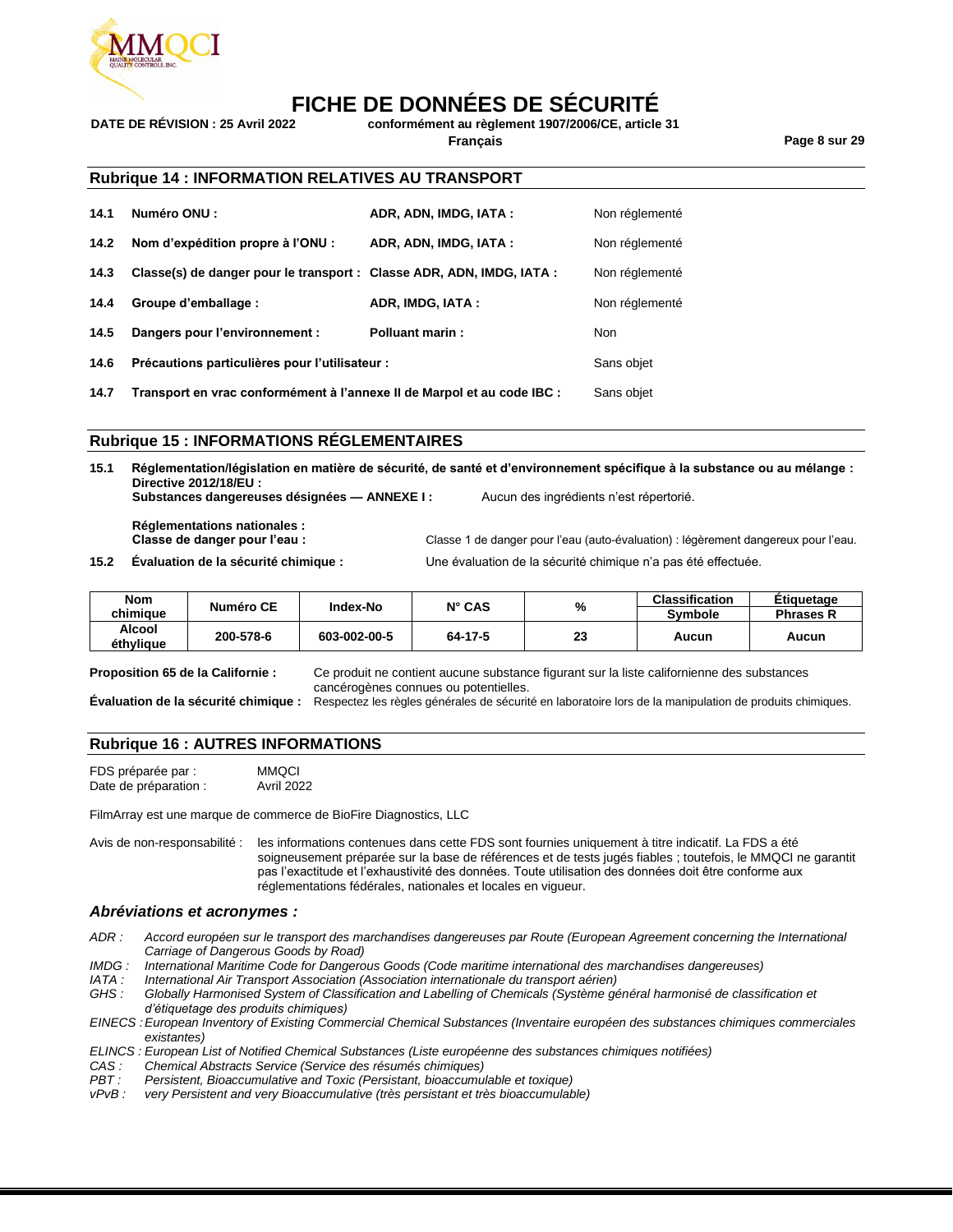

**REVISIONSDATUM: 25. April 2022** 

## **SICHERHEITSDATENBLATT**<br>gemäß 1907/2006/EG. Artikel 31

**Deutsch Seite 9 von 29**

#### **Abschnitt 1: BEZEICHNUNG DES STOFFS BZW. DES GEMISCHS UND DES UNTERNEHMENS**

| 1.1 Produktidentifikator |                                                 |
|--------------------------|-------------------------------------------------|
| Handelsname:             | FilmArray <sup>®</sup> BCID2 Control Panel M416 |
| Artikelnummer:           | M416, M416-OUS                                  |

**1.2** Relevante ermittelte Verwendungszwecke des Stoffs oder Gemischs und Verwendungszwecke, von denen abgeraten wird Verwendungssektor US-Gesundheitsbehörde SU20 Verwendung des Stoffs bzw. des Gemischs

**1.3** Das FilmArray BCID2 Control Panel M416 ist für die Verwendung als externe Qualitätskontrolle zur Überwachung der Leistung von *Invitro*-Labor-Nukleinsäure-Testverfahren für den qualitativen Nachweis von grampositiven und gramnegativen Bakterien, antimikrobiellen Resistenzgenen und Hefeerregern vorgesehen.

**EINZELHEITEN ZUM HERSTELLER/LIEFERANTEN, DER DAS SICHERHEITSDATENBLATT BEREITSTELLT: Maine Molecular Quality Controls, Inc (MMQCI) Telefonnummer des Herstellers Faxnummer des Herstellers** 23 Mill Brook Rd 207-885-1072 207-885-1079 Saco, Maine 04072 (USA) E-Mail: info@mmqci.com [www.mmqci.com](http://www.mmqci.com/)

**1.4 Notfallrufnummer**: 207-885-1072 (EST 8.30–17.00 Uhr)

#### **Abschnitt 2: MÖGLICHE GEFAHR(EN)**

- **2.1 Einstufung des Stoffs oder Gemischs:** Nicht anwendbar<br>**Einstufung gemäß der Verordnung (EG) Nr. 1272/2008:** Nicht anwendbar. Einstufung gemäß der Verordnung (EG) Nr. 1272/2008: **2.2 Kennzeichnungselemente: Kennzeichnung gemäß der Verordnung (EG) Nr. 1272/2008:** Nicht anwendbar. **Gefahrenpiktogramme:** Nicht anwendbar<br> **Signalwort:** Nicht anwendbar<br>
Nicht anwendbar **Signalwort:** Nicht anwendbar **Gefahrenhinweise:** Nicht anwendbar.
- **2.3 Sonstige Gefahren: Ergebnisse der PBT- und vPvB-Beurteilung: PBT:** Nicht anwendbar **vPvB:** Nicht anwendbar.

Dieses Produkt gilt basierend auf von MMQCI durchgeführten Studien unter normalen Laborbedingungen als nicht entflammbar.

#### **Abschnitt 3: ZUSAMMENSETZUNG/ANGABEN ZU BESTANDTEILEN**

#### **3.1 Chemische Identität: Gemische**

| Chemische           | EG-Nr.    | Index-Nr.    | CAS-Nr. | %         | Klassifizierung | Kennzeichnung |
|---------------------|-----------|--------------|---------|-----------|-----------------|---------------|
| Bezeichnung         |           |              |         |           | Svmbol          | R-Sätze       |
| <b>Ethvlalkohol</b> | 200-578-6 | 603-002-00-5 | 64-17-5 | og,<br>-- | Keine           | Keine         |

#### **Abschnitt 4: ERSTE-HILFE-MAẞNAHMEN**

| Allgemeine Informationen:  | Keine besonderen Maßnahmen erforderlich.                                     |
|----------------------------|------------------------------------------------------------------------------|
| <b>Bei Einatmen:</b>       | Frischluft zuführen; bei Beschwerden Arzt aufsuchen.                         |
| Berührung mit der Haut:    | In der Regel ruft das Produkt keine Hautreizungen hervor.                    |
| Bei Kontakt mit den Augen: | Das geöffnete Auge mehrere Minuten lang unter fließendem Wasser ausspülen.   |
| <b>Bei Verschlucken:</b>   | Mund mit Wasser ausspülen. Arzt aufsuchen und entsprechend behandeln lassen. |

**4.2 Wichtigste akute und verzögert auftretende Symptome und Wirkungen:** Augenreizung

**4.3 Hinweise auf ärztliche Soforthilfe oder Spezialbehandlung:** Keine weiteren relevanten Informationen verfügbar.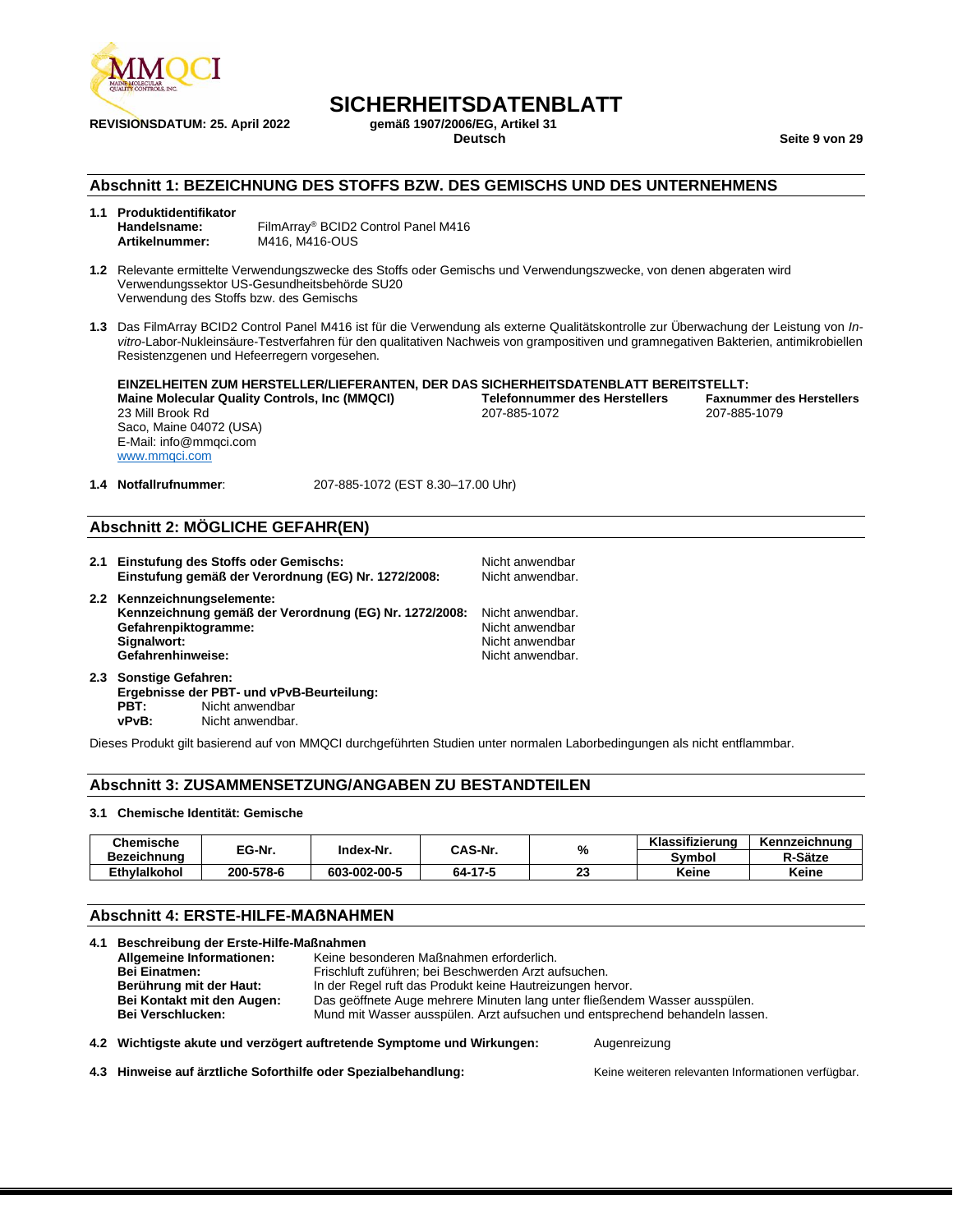

**REVISIONSDATUM: 25. April 2022 gemäß 1907/2006/EG, Artikel 31**

### **SICHERHEITSDATENBLATT**

**Deutsch Seite 10 von 29**

|            | Abschnitt 5: MAßNAHMEN ZUR BRANDBEKÄMPFUNG                                                                                                                                                                                                                                                                                                                                                                                                                                                                                                              |                                            |                                                                                                                                                                                                                                                                                                                                                                                                                                                           |                                                                                                                                                                                                       |
|------------|---------------------------------------------------------------------------------------------------------------------------------------------------------------------------------------------------------------------------------------------------------------------------------------------------------------------------------------------------------------------------------------------------------------------------------------------------------------------------------------------------------------------------------------------------------|--------------------------------------------|-----------------------------------------------------------------------------------------------------------------------------------------------------------------------------------------------------------------------------------------------------------------------------------------------------------------------------------------------------------------------------------------------------------------------------------------------------------|-------------------------------------------------------------------------------------------------------------------------------------------------------------------------------------------------------|
| 5.1        | Löschmittel:<br>Geeignete Löschmittel:<br>Ungeeignete Löschmittel:                                                                                                                                                                                                                                                                                                                                                                                                                                                                                      |                                            | Löschpulver, trockener Sand<br><b>KEINEN Wasserstrahl verwenden.</b>                                                                                                                                                                                                                                                                                                                                                                                      |                                                                                                                                                                                                       |
| 5.2        | Besondere vom Stoff oder Gemisch ausgehende Gefahren: Kohlenstoffoxide                                                                                                                                                                                                                                                                                                                                                                                                                                                                                  |                                            |                                                                                                                                                                                                                                                                                                                                                                                                                                                           |                                                                                                                                                                                                       |
| 5.3        | Hinweise für die Brandbekämpfung:                                                                                                                                                                                                                                                                                                                                                                                                                                                                                                                       |                                            |                                                                                                                                                                                                                                                                                                                                                                                                                                                           | Erforderlichenfalls ein umluftunabhängiges Atemschutzgerät tragen.                                                                                                                                    |
| 5.4        | <b>Weitere Angaben:</b>                                                                                                                                                                                                                                                                                                                                                                                                                                                                                                                                 |                                            |                                                                                                                                                                                                                                                                                                                                                                                                                                                           | Ungeöffnete Behälter mit Wassersprühstrahl kühlen.                                                                                                                                                    |
|            | <b>Abschnitt 6: MAßNAHMEN BEI UNBEABSICHTIGTER FREISETZUNG</b>                                                                                                                                                                                                                                                                                                                                                                                                                                                                                          |                                            |                                                                                                                                                                                                                                                                                                                                                                                                                                                           |                                                                                                                                                                                                       |
| 6.1        | Personenbezogene Vorsichtsmaßnahmen:                                                                                                                                                                                                                                                                                                                                                                                                                                                                                                                    |                                            |                                                                                                                                                                                                                                                                                                                                                                                                                                                           | Bei der Arbeit geeignete Schutzkleidung tragen.                                                                                                                                                       |
| 6.2        | Umweltschutzmaßnahmen:                                                                                                                                                                                                                                                                                                                                                                                                                                                                                                                                  |                                            |                                                                                                                                                                                                                                                                                                                                                                                                                                                           | Mit geeignetem saugfähigem Material aufwischen.                                                                                                                                                       |
| 6.3        | Methoden und Material für Rückhaltung und Reinigung:                                                                                                                                                                                                                                                                                                                                                                                                                                                                                                    |                                            | Normaler Entsorgungsbehälter                                                                                                                                                                                                                                                                                                                                                                                                                              |                                                                                                                                                                                                       |
| 6.4.       | Verweis auf andere Abschnitte:                                                                                                                                                                                                                                                                                                                                                                                                                                                                                                                          |                                            | Abschnitt 13 Entsorgung                                                                                                                                                                                                                                                                                                                                                                                                                                   |                                                                                                                                                                                                       |
|            | <b>Abschnitt 7: HANDHABUNG UND LAGERUNG</b>                                                                                                                                                                                                                                                                                                                                                                                                                                                                                                             |                                            |                                                                                                                                                                                                                                                                                                                                                                                                                                                           |                                                                                                                                                                                                       |
| 7.1        | Schutzmaßnahmen zur sicheren Handhabung:                                                                                                                                                                                                                                                                                                                                                                                                                                                                                                                |                                            |                                                                                                                                                                                                                                                                                                                                                                                                                                                           | Gemäß den Anweisungen in der Packungsbeilage handhaben.                                                                                                                                               |
| 7.2        | Bedingungen zur sicheren Lagerung:                                                                                                                                                                                                                                                                                                                                                                                                                                                                                                                      |                                            | Bei 2 bis 8 °C lagern. Nicht einfrieren.                                                                                                                                                                                                                                                                                                                                                                                                                  |                                                                                                                                                                                                       |
| 7.3        | Spezifische Endanwendung(en):                                                                                                                                                                                                                                                                                                                                                                                                                                                                                                                           |                                            |                                                                                                                                                                                                                                                                                                                                                                                                                                                           | Keine weiteren relevanten Informationen verfügbar.                                                                                                                                                    |
|            | Abschnitt 8: BEGRENZUNG UND ÜBERWACHUNG DER EXPOSITION/PERSÖNLICHE SCHUTZAUSRÜSTUNGEN                                                                                                                                                                                                                                                                                                                                                                                                                                                                   |                                            |                                                                                                                                                                                                                                                                                                                                                                                                                                                           |                                                                                                                                                                                                       |
| 8.1        | Grenzwerte für die Exposition: Keine                                                                                                                                                                                                                                                                                                                                                                                                                                                                                                                    |                                            |                                                                                                                                                                                                                                                                                                                                                                                                                                                           |                                                                                                                                                                                                       |
| 8.2        | Begrenzung und Überwachung der Exposition:                                                                                                                                                                                                                                                                                                                                                                                                                                                                                                              |                                            | ausgestattet sein.                                                                                                                                                                                                                                                                                                                                                                                                                                        | Es ist nicht zu erwarten, dass dieses Produkt besondere<br>Belüftungsmaßnahmen erfordert. Einrichtungen, in denen dieses Produkt<br>gelagert oder verwendet wird, sollten mit einer Augenwaschstation |
| Belüftung: | PERSÖNLICHE SCHUTZAUSRÜSTUNG:<br>Atemschutz:<br>Nicht erforderlich<br>Hautschutz:<br>Laborkittel, Handschuhe<br>Normal                                                                                                                                                                                                                                                                                                                                                                                                                                  | Augenschutz:<br>Sonstige Schutzausrüstung: | Arbeits-/Hygienemaßnahmen:                                                                                                                                                                                                                                                                                                                                                                                                                                | Schutzbrille<br>Standard-Vorsichtsmaßnahmen im Labor<br>Nicht erforderlich.                                                                                                                           |
|            | <b>Abschnitt 9 - PHYSIKALISCHE UND CHEMISCHE EIGENSCHAFTEN</b>                                                                                                                                                                                                                                                                                                                                                                                                                                                                                          |                                            |                                                                                                                                                                                                                                                                                                                                                                                                                                                           |                                                                                                                                                                                                       |
| 9.1        | Angaben zu den grundlegenden physikalischen und chemischen Eigenschaften<br>Aussehen:<br>Geruch:<br>Geruchsschwelle:<br>pH:<br>Schmelzpunkt/Gefrierpunkt:<br>Siedebeginn und Siedebereich:<br>Flammpunkt:<br>Verdampfungsgeschwindigkeit:<br>Entzündbarkeit (fest, gasförmig):<br>Obere/untere Entzündbarkeits- oder<br><b>Explosionsgrenzen:</b><br>Dampfdruck:<br>Dampfdichte:<br><b>Relative Dichte:</b><br>Wasserlöslichkeit:<br>Verteilungskoeffizient: n-Octanol/Wasser:<br>Selbstentzündungstemperatur:<br>Zersetzungstemperatur:<br>Viskosität: | Fruchtig.                                  | Wässrige Lösung. Keine Daten verfügbar.<br>Keine Daten verfügbar.<br>Keine Daten verfügbar.<br>Keine Daten verfügbar.<br>86 °C (186,8 °F) (10%iges Ethanol)<br>Keine Daten verfügbar.<br>Keine Daten verfügbar.<br>Keine Daten verfügbar.<br>Keine Daten verfügbar.<br>Keine Daten verfügbar.<br>Keine Daten verfügbar.<br>Keine Daten verfügbar.<br>Keine Daten verfügbar.<br>Keine Daten verfügbar.<br>Keine Daten verfügbar.<br>Keine Daten verfügbar. | 44 °C (111 °F) – geschlossener Tiegel (10%iges Ethanol)                                                                                                                                               |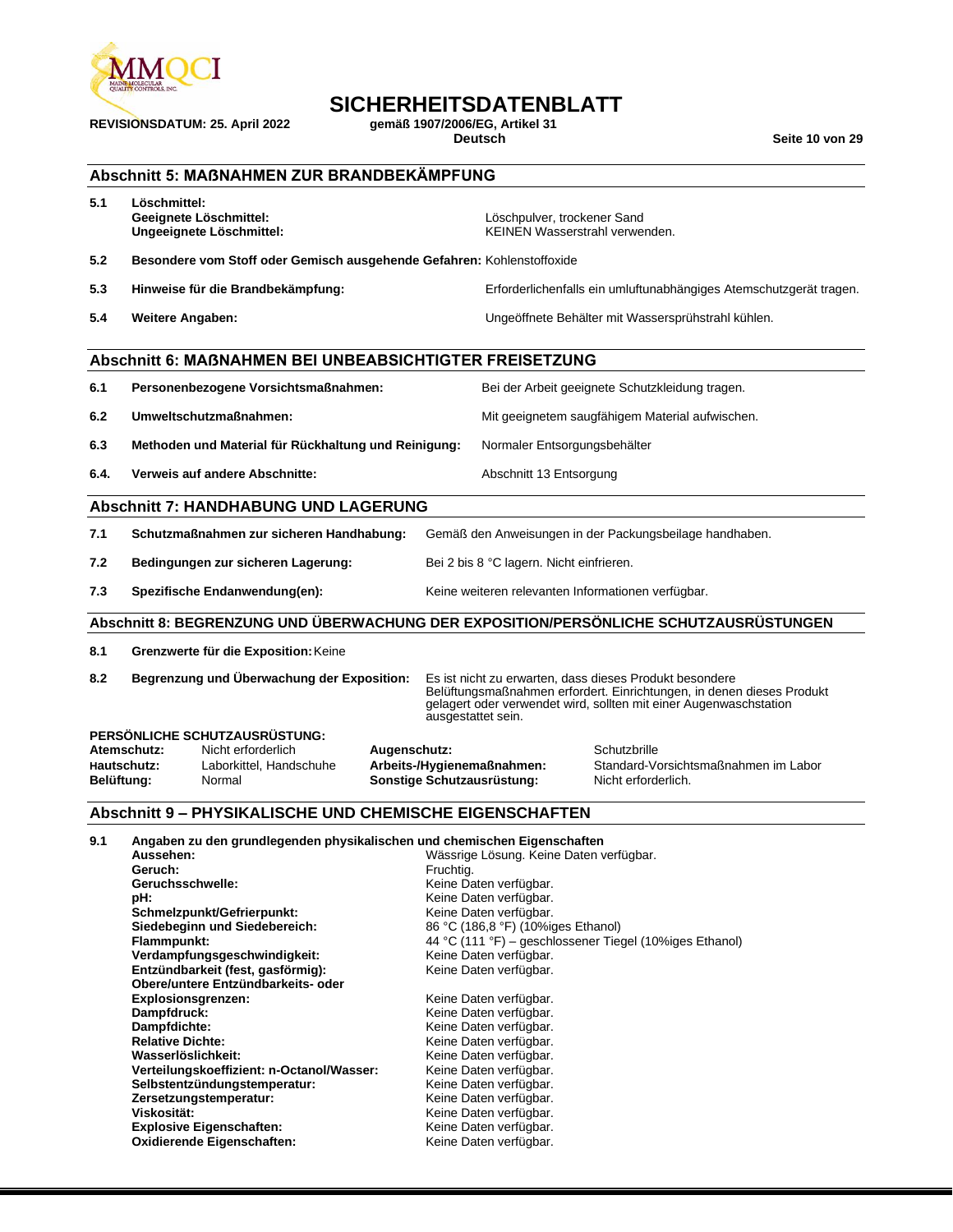

**REVISIONSDATUM: 25. April 2022 gemäß 1907/2006/EG, Artikel 31**

## **SICHERHEITSDATENBLATT**<br>qemäß 1907/2006/EG. Artikel 31

**Deutsch Seite 11 von 29**

**9.2 Sonstige Angaben: Constiguent Keine Daten verfügbar.** 

#### **Abschnitt 10 – STABILITÄT UND REAKTIVITÄT**

**10.1 Reaktivität:** Keine weiteren relevanten Informationen verfügbar. **10.2 Chemische Stabilität Thermische Zersetzung/zu vermeidende Bedingungen:** Keine Zersetzung bei bestimmungsgemäßer Verwendung. **10.3 Möglichkeit gefährlicher Reaktionen:** Keine gefährlichen Reaktionen bekannt. **10.4 Zu vermeidende Bedingungen:** Keine weiteren relevanten Informationen verfügbar. **10.5 Unverträgliche Materialien:** Keine weiteren relevanten Informationen verfügbar. **10.6 Gefährliche Zersetzungsprodukte:** Keine gefährlichen Zersetzungsprodukte bekannt.

#### **Abschnitt 11 – ANGABEN ZUR TOXIKOLOGIE**

| 11.1 | Angaben zu toxikologischen Wirkungen<br>Akute Toxizität:                | Auf der Grundlage der verfügbaren Daten werden die Einstufungskriterien nicht erfüllt. |
|------|-------------------------------------------------------------------------|----------------------------------------------------------------------------------------|
| 11.2 | Primäre Reizwirkung:<br>Ätz-/Reizwirkung auf die Haut:                  | Auf der Grundlage der verfügbaren Daten werden die Einstufungskriterien nicht erfüllt. |
|      | Schwere Augenschädigung/-reizung:                                       | Auf der Grundlage der verfügbaren Daten werden die Einstufungskriterien nicht erfüllt. |
|      | Sensibilisierung der Atemwege/Haut:                                     | Auf der Grundlage der verfügbaren Daten werden die Einstufungskriterien nicht erfüllt. |
| 11.2 | CMR-Wirkungen (Karzinogenität, Mutagenität und Reproduktionstoxizität): |                                                                                        |
|      | Keimzell-Mutagenität:                                                   | Auf der Grundlage der verfügbaren Daten werden die Einstufungskriterien nicht erfüllt. |
|      | Karzinogenität:                                                         | Auf der Grundlage der verfügbaren Daten werden die Einstufungskriterien nicht erfüllt. |
|      | Reproduktionstoxizität:                                                 | Auf der Grundlage der verfügbaren Daten werden die Einstufungskriterien nicht erfüllt. |
|      | Spezifische Zielorgan-Toxizität bei                                     |                                                                                        |
|      | einmaliger Exposition:                                                  | Auf der Grundlage der verfügbaren Daten werden die Einstufungskriterien nicht erfüllt. |
|      | Spezifische Zielorgan-Toxizität bei                                     |                                                                                        |
|      | wiederholter Exposition:                                                | Auf der Grundlage der verfügbaren Daten werden die Einstufungskriterien nicht erfüllt. |
|      | Aspirationsgefahr:                                                      | Auf der Grundlage der verfügbaren Daten werden die Einstufungskriterien nicht erfüllt. |

#### **Abschnitt 12 – ANGABEN ZUR ÖKOLOGIE**

| 12.1 | Toxizität:<br><b>Aquatische Toxizität:</b>                                                       | Gilt als geringfügig toxisch für Wasserorganismen.                                                                                                                              |
|------|--------------------------------------------------------------------------------------------------|---------------------------------------------------------------------------------------------------------------------------------------------------------------------------------|
| 12.2 | Persistenz und Abbaubarkeit:                                                                     | Leicht biologisch abbaubar.                                                                                                                                                     |
| 12.3 | Bioakkumulationspotenzial:                                                                       | Geringes Potenzial zur Bioakkumulation.                                                                                                                                         |
| 12.4 | Mobilität im Boden:                                                                              | Wasserlöslich, geht in die wässrige Phase über. Verflüchtigt sich innerhalb kurzer Zeit durch<br>Verdunstung und Auflösung. Wird schlecht von Böden und Sedimenten aufgenommen. |
| 12.5 | Ergebnis der PBT- und vPvB-Beurteilung:<br>Nicht anwendbar.<br>PBT:<br>vPvB:<br>Nicht anwendbar. |                                                                                                                                                                                 |

**12.6 Andere schädliche Wirkungen:** Keine weiteren relevanten Informationen verfügbar.

#### **Abschnitt 13: HINWEISE ZUR ENTSORGUNG**

| 13.1 | Verfahren zur Abfallbehandlung:<br>Entsorgungsbehältern entsorgen.                | Nicht verwendetes Produkt, verschütteten Stoff und Abfälle in normalen                                   |
|------|-----------------------------------------------------------------------------------|----------------------------------------------------------------------------------------------------------|
| 13.2 | Verschmutzte Verpackungen:<br>Empfehlung:<br><b>Empfohlenes Reinigungsmittel:</b> | Die Entsorgung muss gemäß den behördlichen Vorschriften erfolgen.<br>Wasser, ggf. mit Reinigungsmitteln. |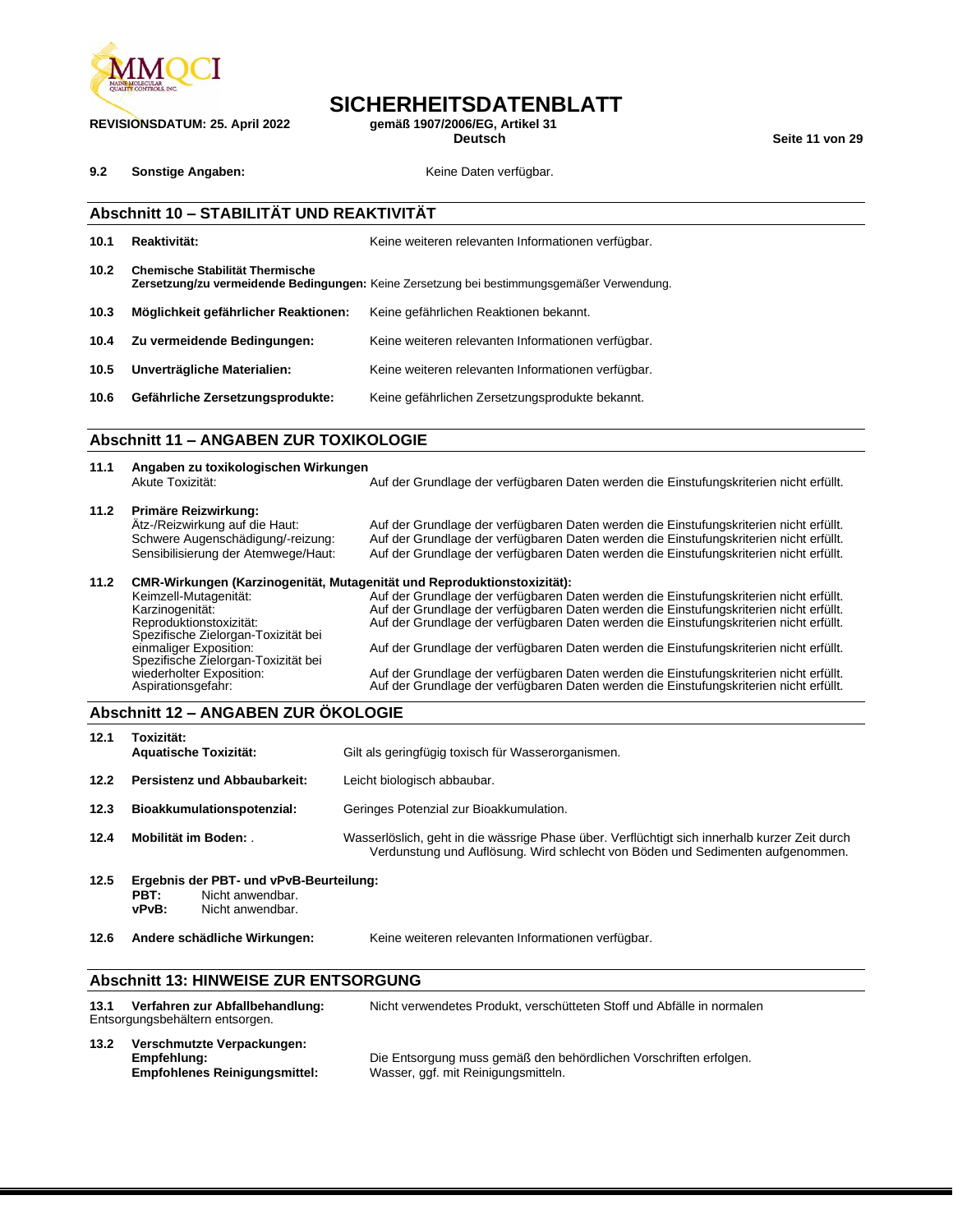

**REVISIONSDATUM: 25. April 2022 gemäß 1907/2006/EG, Artikel 31**

## **SICHERHEITSDATENBLATT**<br>gemäß 1907/2006/EG. Artikel 31

**Deutsch Seite 12 von 29**

#### **Abschnitt 14: ANGABEN ZUM TRANSPORT**

| 14.1 | <b>UN-Nummer:</b>                               | ADR, ADN, IMDG, IATA:        | Nicht reglementiert. |
|------|-------------------------------------------------|------------------------------|----------------------|
| 14.2 | Ordnungsgemäße UN-Versandbezeichnung:           | ADR, ADN, IMDG, IATA:        | Nicht reglementiert. |
| 14.3 | Transportgefahrenklasse(n):                     | Klasse ADR, ADN, IMDG, IATA: | Nicht reglementiert. |
| 14.4 | Verpackungsgruppe:                              | ADR, IMDG, IATA:             | Nicht reglementiert. |
| 14.5 | Umweltgefahren:                                 | Meeresverschmutzend:         | Nein.                |
| 14.6 | Besondere Vorsichtsmaßnahmen für den Verwender: |                              | Nicht anwendbar.     |

**14.7 Massengutbeförderung gemäß Anhang II des Marpol-Übereinkommens und gemäß IBC-Code:** Nicht anwendbar.

#### **Abschnitt 15: RECHTSVORSCHRIFTEN**

**15.1 Vorschriften zu Sicherheit, Gesundheits- und Umweltschutz/spezifische Rechtsvorschriften für den Stoff oder das Gemisch Richtlinie 2012/18/EU: Benannte gefährliche Stoffe – ANHANG I:** Keiner der Bestandteile ist aufgeführt.

**Nationale Vorschriften:**

Wassergefährdungsklasse 1 (Selbsteinstufung): schwach wassergefährdend.

**15.2 Stoffsicherheitsbeurteilung:** Es wurde keine Stoffsicherheitsbeurteilung vorgenommen.

| Chemische        | EG-Nr.    | Index-Nr.    | CAS-Nr. | %  | Klassifizierung | Kennzeichnung |
|------------------|-----------|--------------|---------|----|-----------------|---------------|
| Bezeichnung      |           |              |         |    | Svmbol          | R-Sätze       |
| Ethyl<br>alkohol | 200-578-6 | 603-002-00-5 | 64-17-5 | 23 | Keine           | Keine         |

**Kalifornisches Gesetz Proposition 65:** Dieses Produkt enthält keine Stoffe, die auf der kalifornischen Liste der bekannten oder potenziellen Karzinogene aufgeführt sind.

#### **Stoffsicherheitsbeurteilung:** Halten Sie sich beim Umgang mit Chemikalien an die allgemeinen Sicherheitsbestimmungen im Labor.

#### **Abschnitt 16: SONSTIGE ANGABEN**

SDB erstellt von: MMQCI Erstellungsdatum: April 2022

FilmArray ist ein Warenzeichen von BioFire Diagnostics, LLC

Haftungsausschluss: Die in diesem Sicherheitsdatenblatt enthaltenen Informationen dienen lediglich als Leitfaden. Das Sicherheitsdatenblatt wurde sorgfältig auf der Grundlage von Referenzen und Tests erstellt, die als zuverlässig gelten; MMQCI übernimmt jedoch keine Garantie für die Richtigkeit und Vollständigkeit der Daten. Jegliche Verwendung der Daten muss im Einklang mit den geltenden Bundes-, Landes- und Kommunalvorschriften stehen.

#### *Abkürzungen und Akronyme:*

*ADR: Accord européen sur le transport des marchandises dangereuses par Route (Europäisches Übereinkommen über die internationale Beförderung gefährlicher Güter auf dem Landweg)*

- *IMDG: International Maritime Code for Dangerous Goods (Internationaler Code für den Seeschiffstransport gefährlicher Güter)*
- *IATA: International Air Transportation Association (Internationale Flugtransport-Vereinigung)*
- *GHS: Globally Harmonised System of Classification and Labelling of Chemicals (Globales Harmonisiertes System zur Einstufung und Kennzeichnung von Chemikalien)*
- *EINECS: European Inventory of Existing Commercial Chemical Substances (Europäisches Inventar der auf dem Markt vorhandenen chemischen Stoffe)*
- *ELINCS: European List of Notified Chemical Substances (Europäische Liste der angemeldeten chemischen Stoffe)*
- *CAS: Chemical Abstracts Service (Abteilung der American Chemical Society)*
- *PBT: Persistent, Bioaccumulative and Toxic (Persistent, bioakkumulierend und toxisch)*
- *vPvB: very Persistent and very Bioaccumulative (Sehr persistent und sehr bioakkumulierend)*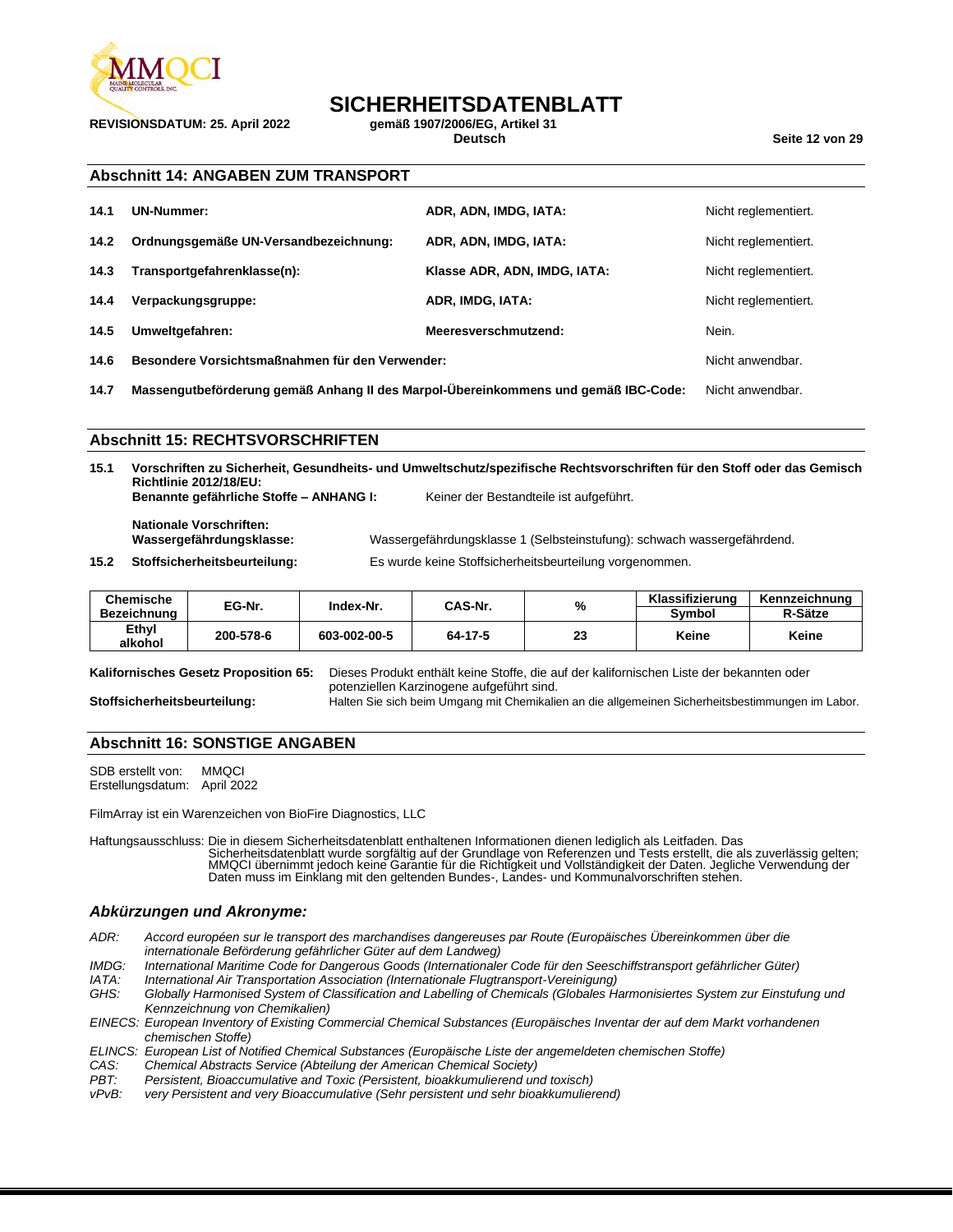

### **SCHEDA DATI DI SICUREZZA**<br>secondo 1907/2006/CE. articolo 31 **DATA DI REVISIONE: 25 Aprile 2022 secondo 1907/2006/C**<br>Italiano

**Italiano Pagina 13 di 29**

#### **Sezione 1: IDENTIFICAZIONE DELLA SOSTANZA/MISCELA E DELLA SOCIETÀ/IMPRESA**

| 1.1 | Identificatore del prodotto |
|-----|-----------------------------|
|     | Nome commerciale:           |
|     | Numero di articolo:         |

FilmArray<sup>®</sup> BCID2 Control Panel M416 **M416, M416-OUS** 

**1.2** Utilizzi pertinenti identificati della sostanza o miscela e utilizzi sconsigliati: Settore di utilizzo SU20 Servizi sanitari Applicazione della sostanza/della miscela

**1.3** FilmArray BCID2 Control Panel M416 è un controllo esterno di qualità utilizzato per monitorare le prestazioni delle procedure di analisi *in vitro* degli acidi nucleici di laboratorio per la rilevazione qualitativa di batteri Gram-positivi e Gram-negativi, geni di resistenza antimicrobica e lieviti patogeni.

**DETTAGLI DEL FORNITORE DELLA SCHEDA DATI DI SICUREZZA, PRODUTTORE/FORNITORE: Maine Molecular Quality Controls, Inc (MMQCI) Numero di telefono del produttore Numero di fax del produttore Numero di fax del produttore numero di fax del produttore di fax del produttore di fax del produttor** 23 Mill Brook Rd Saco, Maine 04072 (USA) E-mail: info@mmqci.com [www.mmqci.com](http://www.mmqci.com/)

**1.4 Numero di telefono di emergenza**: 207-885-1072 (EST 8:30-17:00)

#### **Sezione 2: IDENTIFICAZIONE DEI PERICOLI**

| 2.1 Classificazione della sostanza o miscela:<br>Classificazione secondo la normativa (CE) N. 1272/2008:                                                                  | Non applicabile<br>Non applicabile                                       |
|---------------------------------------------------------------------------------------------------------------------------------------------------------------------------|--------------------------------------------------------------------------|
| 2.2 Elementi dell'etichetta:<br>Etichettatura secondo la normativa (CE) N. 1272/2008:<br>Pittogrammi di pericolo:<br>Termine di segnalazione:<br>Indicazioni di pericolo: | Non applicabile<br>Non applicabile<br>Non applicabile<br>Non applicabile |
|                                                                                                                                                                           |                                                                          |

**2.3 Altri pericoli: Risultati della valutazione PBT e vPvB: PBT:** Non applicabile<br>vPvB: Non applicabile Non applicabile

Questo prodotto non è considerato infiammabile in condizioni di laboratorio ordinarie sulla base di studi effettuati da MMQCI.

#### **Sezione 3: COMPOSIZIONE/INFORMAZIONI SUGLI INGREDIENTI**

#### **3.1 Caratterizzazione chimica: Miscele**

|                | N. CE     | indice<br>N  | CAS     | %         | <b>Classificazione</b> | <b>Marcatura</b> |
|----------------|-----------|--------------|---------|-----------|------------------------|------------------|
| Nome chimico   |           |              |         |           | Simbolo                | Frasi R          |
| Alcool etilico | 200-578-6 | 603-002-00-5 | 64-17-5 | n n<br>20 | <b>Nessuno</b>         | <b>Nessuno</b>   |

#### **Sezione 4: MISURE DI PRONTO SOCCORSO**

| 4.1 Descrizione delle misure di pronto soccorso:  |                                                                                                                    |  |  |  |
|---------------------------------------------------|--------------------------------------------------------------------------------------------------------------------|--|--|--|
| Informazioni generali:                            | Non sono necessarie misure speciali.                                                                               |  |  |  |
| In caso di inalazione:                            | Fornire aria fresca; consultare il medico in caso di disturbi.                                                     |  |  |  |
|                                                   | In caso di contatto con la pelle: Generalmente, il prodotto non irrita la pelle.                                   |  |  |  |
|                                                   | In caso di contatto con gli occhi: Tenere gli occhi aperti e sciacquare per diversi minuti sotto l'acqua corrente. |  |  |  |
| In caso di deglutizione:                          | Sciacquare la bocca con acqua. Richiedere l'intervento di un medico e un follow-up appropriato.                    |  |  |  |
|                                                   | 4.2 Sintomi ed effetti più importanti, sia acuti sia ritardati: Irritazione agli occhi                             |  |  |  |
| 4.3 Indicazione di eventuale intervento immediato |                                                                                                                    |  |  |  |

**di un medico e trattamento speciale:** Non sono disponibili altre informazioni pertinenti.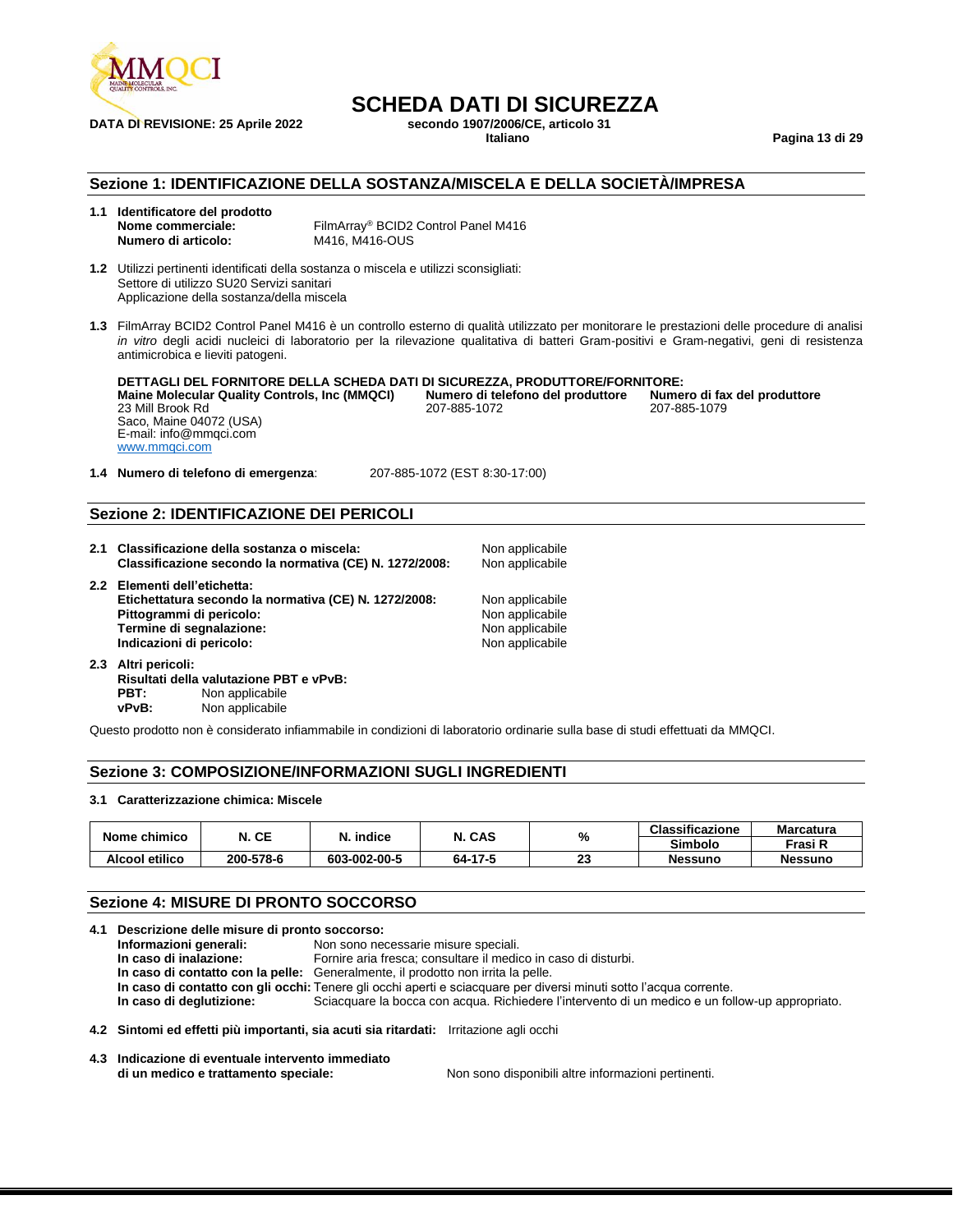

## **DATA DI REVISIONE: 25 Aprile 2022 secondo 1907/2006/C**<br>Italiano

## **SCHEDA DATI DI SICUREZZA**<br>secondo 1907/2006/CE. articolo 31

**Italiano Pagina 14 di 29**

#### **Sezione 5: MISURE ANTINCENDIO**

| 5.1 | Mezzi estinguenti:<br>Materiali da utilizzare per lo spegnimento:<br>Mezzi estinguenti non adatti: | Polvere secca, sabbia secca<br>NON utilizzare getti d'acqua.               |
|-----|----------------------------------------------------------------------------------------------------|----------------------------------------------------------------------------|
| 5.2 | Pericoli speciali derivanti dalla sostanza o miscela:                                              | Ossidi di carbonio                                                         |
| 5.3 | Consigli per i vigili del fuoco:                                                                   | In caso di incendio, indossare un autorespiratore autonomo, se necessario. |
| 5.4 | Ulteriori informazioni:                                                                            | Utilizzare acqua nebulizzata per raffreddare i contenitori non aperti.     |

### **Sezione 6: MISURE IN CASO DI RILASCIO ACCIDENTALE 6.1 Precauzioni personali:** Indossare indumenti protettivi appropriati. **6.2 Precauzioni per l'ambiente:** Asciugare con materiale assorbente appropriato. **6.3 Metodi e materiali per il contenimento e la pulizia:** Contenitore dei rifiuti normale **6.4. Riferimento ad altre sezioni: Sezione 13 Smaltimento 6.4. Riferimento**

#### **Sezione 7: MANIPOLAZIONE E CONSERVAZIONE**

| 7.1 | Precauzione per una manipolazione sicura: | Manipolare secondo le istruzioni riportate nel foglietto illustrativo. |
|-----|-------------------------------------------|------------------------------------------------------------------------|
| 7.2 | Condizioni per una conservazione sicura:  | Conservare a una temperatura compresa tra 2 °C e 8 °C. Non congelare.  |
| 7.3 | Utilizzi finali specifici:                | Non sono disponibili altre informazioni pertinenti                     |

#### **Sezione 8: CONTROLLI RELATIVI ALL'ESPOSIZIONE/PROTEZIONE DEL PERSONALE**

**8.1 Valori limite di esposizione:** Nessuno

**8.2 Controlli relativi all'esposizione:** Non si prevede che questo prodotto richieda controlli speciali della ventilazione. Le strutture che conservano o utilizzano questo prodotto devono essere dotate di una stazione per il lavaggio degli occhi. **DISPOSITIVI DI PROTEZIONE INDIVIDUALE:**

| DISPOSITIVI DI PROTEZIONE INDIVIDUALE: |                               |                                  |                                     |  |  |
|----------------------------------------|-------------------------------|----------------------------------|-------------------------------------|--|--|
| Protezione respiratoria:               | Nessuna richiesta             | Protezione per gli occhi:        | Occhiali di sicurezza               |  |  |
| Protezione della pelle:                | Camice da laboratorio, quanti | Pratiche di lavoro/igiene:       | Precauzioni standard di laboratorio |  |  |
| <b>Ventilazione:</b>                   | Normale                       | Altri dispositivi di protezione: | Nessuno richiesto                   |  |  |
|                                        |                               |                                  |                                     |  |  |

#### **Sezione 9: PROPRIETÀ FISICHE E CHIMICHE**

| 9.1 | Informazioni sulle proprietà fisiche e chimiche di base:   |                                                    |
|-----|------------------------------------------------------------|----------------------------------------------------|
|     | Aspetto:                                                   | Soluzione acquosa Nessun dato disponibile          |
|     | Odore:                                                     | Fruttato                                           |
|     | Soglia di odore:                                           | Nessun dato disponibile                            |
|     | pH:                                                        | Nessun dato disponibile                            |
|     | Punto di fusione/punto di congelamento:                    | Nessun dato disponibile                            |
|     | Punto di ebollizione iniziale e intervallo di ebollizione: | 86 °C (186,8 °F) (etanolo al 10%)                  |
|     | Punto di infiammabilità:                                   | 44 °C (111 °F), recipiente chiuso (etanolo al 10%) |
|     | Tasso di evaporazione:                                     | Nessun dato disponibile                            |
|     | Infiammabilità (solido, gas):                              | Nessun dato disponibile                            |
|     | Limiti massimi/minimi di infiammabilità o esplosività:     | Nessun dato disponibile                            |
|     | Pressione del vapore:                                      | Nessun dato disponibile                            |
|     | Densità del vapore:                                        | Nessun dato disponibile                            |
|     | Densità relativa:                                          | Nessun dato disponibile                            |
|     | Solubilità in acqua:                                       | Nessun dato disponibile                            |
|     | Coefficiente di ripartizione: n-ottanolo/acqua:            | Nessun dato disponibile                            |
|     | Temperatura di ignizione automatica:                       | Nessun dato disponibile                            |
|     | Temperatura di decomposizione:                             | Nessun dato disponibile                            |
|     | Viscosità:                                                 | Nessun dato disponibile                            |
|     | Proprietà esplosive:                                       | Nessun dato disponibile                            |
|     | Proprietà ossidanti:                                       | Nessun dato disponibile                            |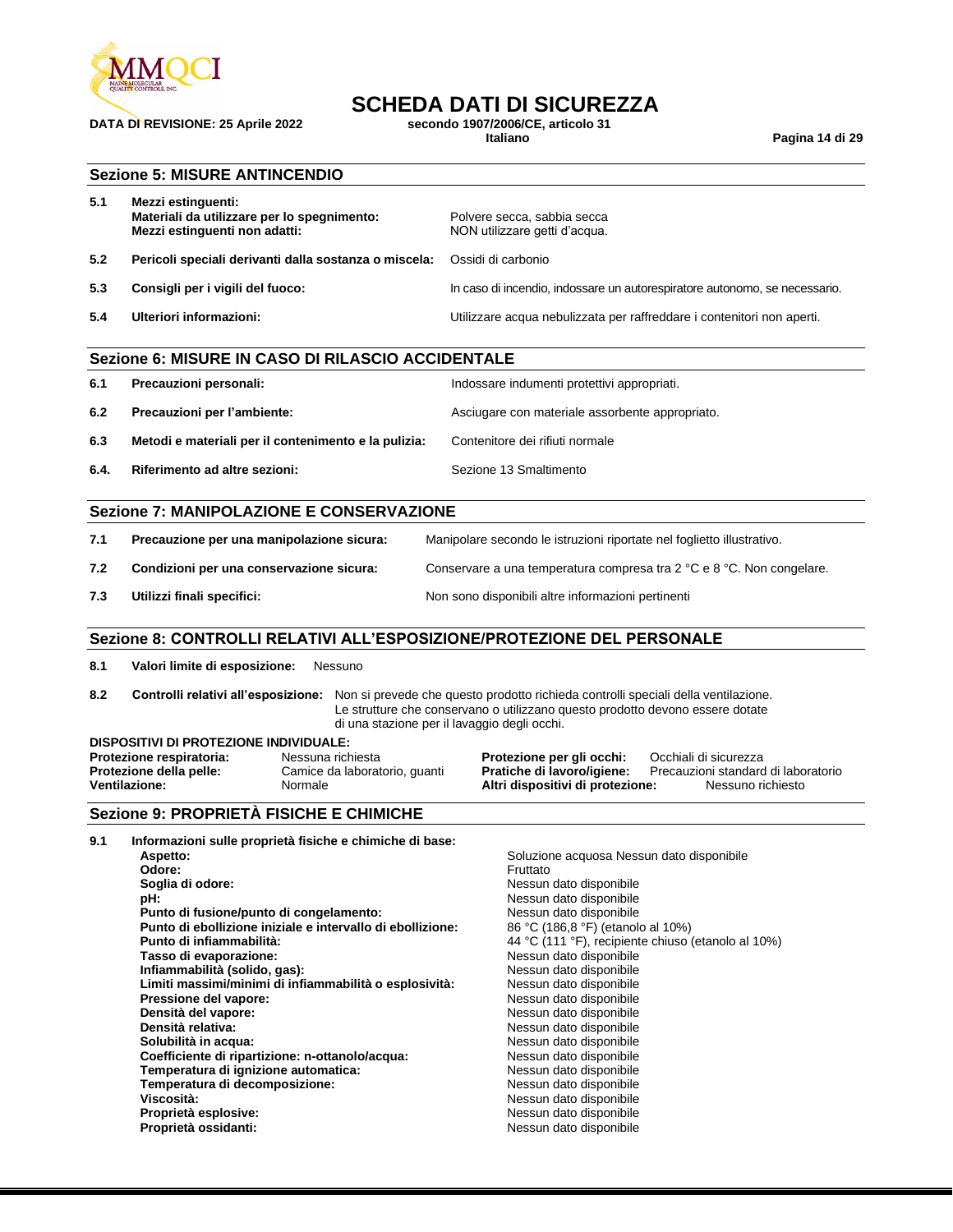

## **DATA DI REVISIONE: 25 Aprile 2022 secondo 1907/2006/C**<br>Italiano

**9.2 Altre informazioni: Nessun dato disponibile** 

**SCHEDA DATI DI SICUREZZA**<br>secondo 1907/2006/CE, articolo 31

**Italiano Pagina 15 di 29**

|                                                | Sezione 10: STABILITÀ E REATTIVITÀ                                                                                                                   |                                                             |  |  |
|------------------------------------------------|------------------------------------------------------------------------------------------------------------------------------------------------------|-------------------------------------------------------------|--|--|
| 10.1                                           | Reattività:                                                                                                                                          | Non sono disponibili altre informazioni pertinenti.         |  |  |
| 10.2 <sub>1</sub>                              | Stabilità chimica Decomposizione<br>termica/condizioni da evitare:                                                                                   | Nessuna decomposizione se utilizzato secondo le specifiche. |  |  |
| 10.3                                           | Possibilità di reazioni pericolose:                                                                                                                  | Non sono note reazioni pericolose.                          |  |  |
| 10.4                                           | Condizioni da evitare:                                                                                                                               | Non sono disponibili altre informazioni pertinenti.         |  |  |
| 10.5                                           | Materiali incompatibili:                                                                                                                             | Non sono disponibili altre informazioni pertinenti.         |  |  |
| 10.6                                           | Prodotti pericolosi della decomposizione:                                                                                                            | Non si conoscono prodotti pericolosi della decomposizione.  |  |  |
| <b>Sezione 11: INFORMAZIONI TOSSICOLOGICHE</b> |                                                                                                                                                      |                                                             |  |  |
| 11.1                                           | Informazioni sugli effetti tossicologici:<br>Tossicità acuta:<br>Sulla base dei dati disponibili, i criteri di classificazione non sono soddisfatti. |                                                             |  |  |

| 11.2 | Effetto irritante primario:                         |                                                                                        |
|------|-----------------------------------------------------|----------------------------------------------------------------------------------------|
|      | Corrosione/irritazione della pelle:                 | Sulla base dei dati disponibili, i criteri di classificazione non sono<br>soddisfatti. |
|      | Gravi danni/irritazioni oculari:                    | Sulla base dei dati disponibili, i criteri di classificazione non sono<br>soddisfatti. |
|      | Sensibilizzazione a livello respiratorio o cutaneo: | Sulla base dei dati disponibili, i criteri di classificazione non sono<br>soddisfatti. |

#### **11.2 Effetti CMR (cancerogenicità, mutagenicità e tossicità per la riproduzione):**

| Mutagenicità delle cellule germinali:                              | Sulla base dei dati disponibili, i criteri di classificazione non sono<br>soddisfatti. |
|--------------------------------------------------------------------|----------------------------------------------------------------------------------------|
| Cancerogenicità:                                                   | Sulla base dei dati disponibili, i criteri di classificazione non sono<br>soddisfatti. |
| Tossicità riproduttiva:                                            | Sulla base dei dati disponibili, i criteri di classificazione non sono<br>soddisfatti. |
| Tossicità specifica per organi bersaglio, esposizione<br>singola:  | Sulla base dei dati disponibili, i criteri di classificazione non sono<br>soddisfatti. |
| Tossicità specifica per organi bersaglio, esposizione<br>ripetuta: | Sulla base dei dati disponibili, i criteri di classificazione non sono<br>soddisfatti. |
| Pericolo di aspirazione:                                           | Sulla base dei dati disponibili, i criteri di classificazione non sono<br>soddisfatti. |

#### **Sezione 12: INFORMAZIONI ECOLOGICHE**

| 12.1 | Tossicità:<br>Tossicità acquatica:                                  | Considerato a bassa tossicità per gli organismi acquatici.                                                                                                            |
|------|---------------------------------------------------------------------|-----------------------------------------------------------------------------------------------------------------------------------------------------------------------|
| 12.2 | Persistenza e degradabilità:                                        | Facilmente biodegradabile.                                                                                                                                            |
| 12.3 | Potenziale bioaccumulativo:                                         | Basso potenziale di bioaccumulo.                                                                                                                                      |
| 12.4 | Mobilità nel suolo:                                                 | Solubile in acqua, si scinde in fase acquosa. Perso entro un breve periodo tramite<br>evaporazione e dissoluzione. Scarsamente assorbito nei terreni e nei sedimenti. |
| 12.5 | Risultati della valutazione PBT e vPvB:<br>PBT:<br>Non applicabile. |                                                                                                                                                                       |

**vPvB:** Non applicabile.

**12.6 Altri effetti avversi:** Non sono disponibili altre informazioni pertinenti.

#### **Sezione 13: CONSIDERAZIONI SULLO SMALTIMENTO**

**13.1 Metodi di trattamento dei rifiuti:** Smaltimento del prodotto inutilizzato, della sostanza versata e i rifiuti in un normale contenitore dei rifiuti.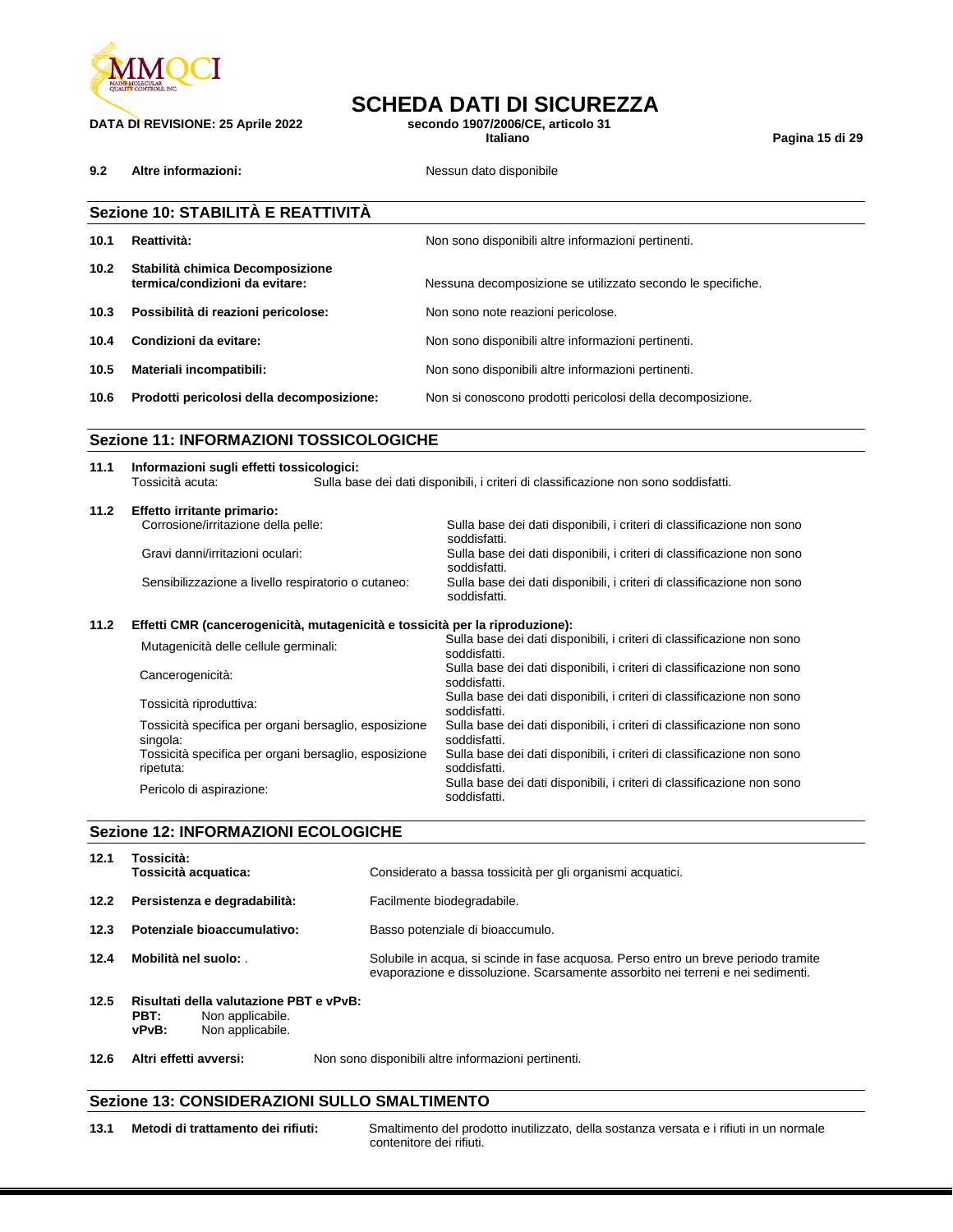

## **SCHEDA DATI DI SICUREZZA**<br>secondo 1907/2006/CE. articolo 31

**DATA DI REVISIONE: 25 Aprile 2022 secondo 1907/2006/C**<br>Italiano

**Italiano Pagina 16 di 29**

**13.2 Imballaggi non puliti:**

**Raccomandazione:** Lo smaltimento deve essere eseguito in base alle normative ufficiali. **Detergente raccomandato:** Acqua, se necessario con detergenti.

#### **Sezione 14: INFORMAZIONI SUL TRASPORTO**

| 14.1 | Numero UN:                                                       | ADR, ADN, IMDG, IATA:        | Non regolato    |
|------|------------------------------------------------------------------|------------------------------|-----------------|
| 14.2 | Nome di spedizione corretto UN:                                  | ADR, ADN, IMDG, IATA:        | Non regolato    |
| 14.3 | Classi di pericolo per il trasporto:                             | Classe ADR, ADN, IMDG, IATA: | Non regolato    |
| 14.4 | Gruppo di imballaggio:                                           | ADR, IMDG, IATA:             | Non regolato    |
|      | 14.5 Pericoli per l'ambiente:                                    | Inquinante marino:           | No              |
| 14.6 | Precauzioni speciali per l'utente:                               |                              | Non applicabile |
| 14.7 | Trasporto sfuso secondo l'allegato II di Marpol e il codice IBC: | Non applicabile              |                 |

#### **Sezione 15: INFORMAZIONI SULLE NORMATIVE**

**15.1 Normative/legislazione in materia di salute, sicurezza e ambiente specifiche per la sostanza o miscela: Direttiva 2012/18/UE: Sostanze pericolose specificate, ALLEGATO I:** Nessuno degli ingredienti è elencato. **Normative nazionali:** Classe di pericolo per l'acqua 1 (autovalutazione): leggermente pericoloso per l'acqua.

**15.2 Valutazione della sicurezza chimica:** Non è stata effettuata una valutazione della sicurezza chimica.

| Nome              | N. CE     | %<br>N. CAS<br>N. indice | <b>Classificazione</b> | <b>Marcatura</b> |                |                |
|-------------------|-----------|--------------------------|------------------------|------------------|----------------|----------------|
| chimico           |           |                          |                        | <b>Simbolo</b>   | Frasi R        |                |
| Alcool<br>etilico | 200-578-6 | 603-002-00-5             | 64-17-5                | 23               | <b>Nessuno</b> | <b>Nessuno</b> |

**Proposizione 65 della California:** Questo prodotto non contiene alcuna sostanza indicata nell'elenco delle sostanze cancerogene note o potenziali della California.

**Valutazione della sicurezza chimica:** Osservare le normative generali di sicurezza del laboratorio quando si manipolano prodotti chimici.

#### **Sezione 16: ALTRE INFORMAZIONI**

SDS preparata da: MMQCI<br>Data di preparazione: Aprile, 2022 Data di preparazione:

FilmArray è un marchio di BioFire Diagnostics, LLC

Esclusione di responsabilità: Le informazioni contenute nella presente SDS sono fornite esclusivamente come guida. La SDS è stata accuratamente preparata sulla base di riferimenti e test ritenuti affidabili; tuttavia, MMQCI non garantisce l'accuratezza e la completezza dei dati. Qualsiasi utilizzo dei dati deve essere conforme alle normative federali, statali e locali applicabili.

#### *Abbreviazioni e acronimi:*

*ADR: Accord européen sur le transport des marchandises dangereuses par Route (Accordo europeo relativo al trasporto internazionale su strada di merci pericolose)*

*IMDG: International Maritime Code for Dangerous Goods (Codice marittimo internazionale sulle merci pericolose)*

*IATA: International Air Transport Association (Associazione di trasporto aereo internazionale)*

*GHS: Globally Harmonised System of Classification and Labelling of Chemicals (Sistema mondiale armonizzato di classificazione ed etichettatura delle sostanze chimiche)*

- *EINECS: European Inventory of Existing Commercial Chemical Substances (Inventario europeo delle sostanze chimiche commerciali esistenti)*
- *ELINCS: European List of Notified Chemical Substances (Elenco europeo delle sostanze chimiche dichiarate)*

*CAS: Chemical Abstracts Service (Servizio di estratti chimici) (divisione dell'American Chemical Society)*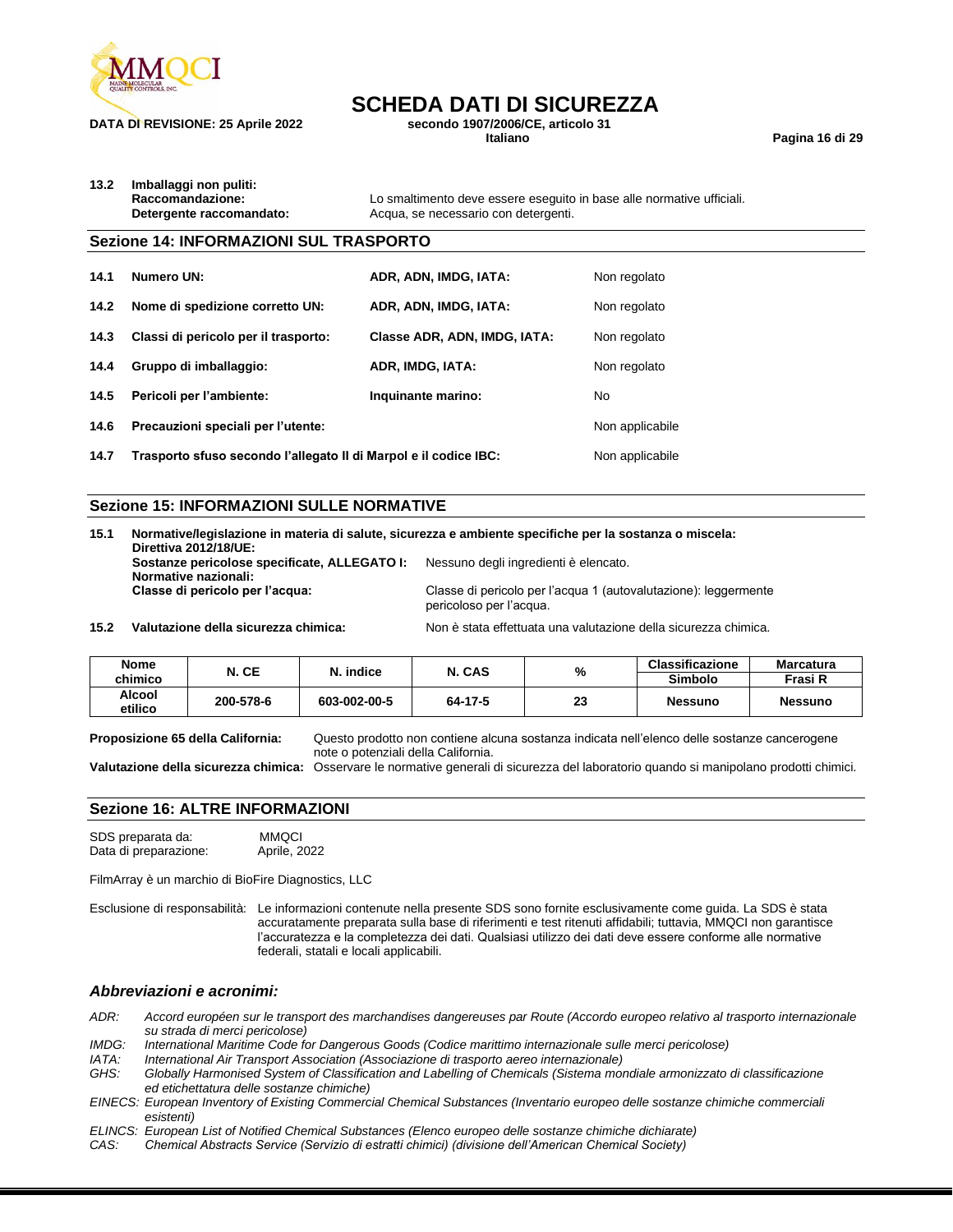

# **SCHEDA DATI DI SICUREZZA**<br>secondo 1907/2006/CE, articolo 31

**DATA DI REVISIONE: 25 Aprile 2022 secondo 1907/2006/C**<br>Italiano

**Italiano Pagina 17 di 29**

*PBT: Persistent, Bioaccumulative and Toxic (Persistente, bioaccumulabile e tossico) vPvB: very Persistent and very Bioaccumulative (Molto persistente e molto bioaccumulabile)*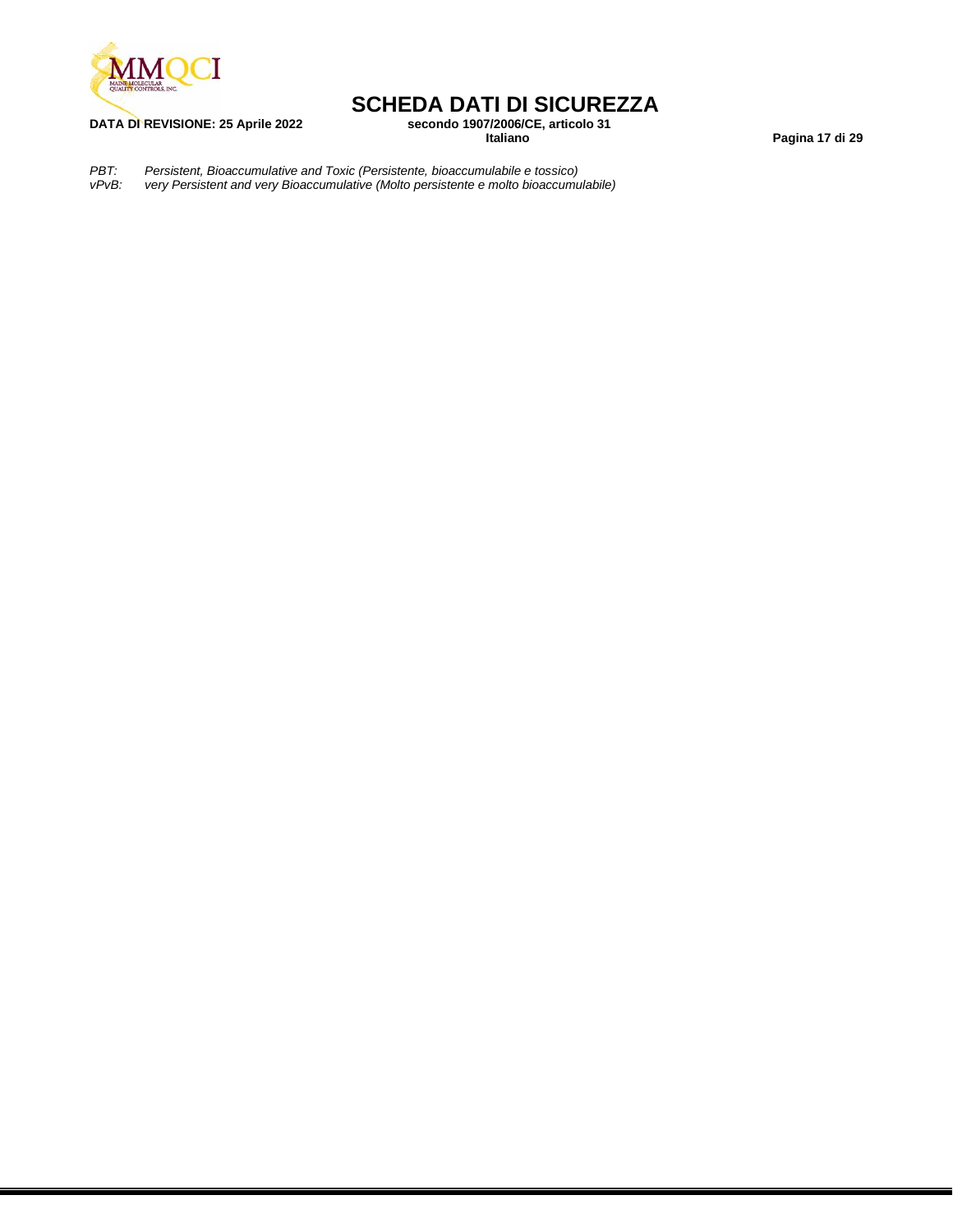

## **FICHA DE DADOS DE SEGURANÇA**<br>DATA DE REVISÃO: 25 de Abril de 2022 de acordo com o artigo 31.º do Regulamento (CE) n.º 19

**DATA DE REVISÃO: 25 de Abril de 2022 de acordo com o artigo 31.º do Regulamento (CE) n.º 1907/2006**

**Português Página 18 de 29**

#### **Secção 1: IDENTIFICAÇÃO DA SUBSTÂNCIA/MISTURA E DA SOCIEDADE/EMPRESA**

### **1.1 Identificador do produto**

**Nome comercial:** FilmArray® BCID2 Control Panel M416 **Referência:** M416, M416-OUS

**1.2** Utilizações identificadas relevantes da substância ou mistura e utilizações desaconselhadas: Setor de uso SU20 Serviços de Saúde Aplicação da substância/mistura

**1.3** O FilmArray BCID2 Control Panel M416 destina-se a ser utilizado como controlo de qualidade externo para monitorizar o desempenho dos procedimentos de teste do ácido nucleico *in vitro* em laboratório para a deteção qualitativa de bactérias gram-positivas e gramnegativas, genes de resistência antimicrobiana e agentes patogénicos de leveduras.

**IDENTIFICAÇÃO DO FORNECEDOR DA FICHA DE DADOS DE SEGURANÇA, FABRICANTE/FORNECEDOR: Maine Molecular Quality Controls, Inc (MMQCI) Fabricante Número de telefone do fabricante Fax do fabricante** 23 Mill Brook Rd 207-885-1072 207-885-1079 Saco, Maine 04072 (EUA) E-mail: info@mmqci.com [www.mmqci.com](http://www.mmqci.com/)

**1.4 Número de telefone de emergência**: 207-885-1072 (08:30–17:00 [EST])

#### **Secção 2: IDENTIFICAÇÃO DOS PERIGOS**

| 2.1 Classificação da substância ou mistura:<br>Classificação em conformidade com o Regulamento (CE) n.º 1272/2008:                                      | Não aplicável<br>Não aplicável                                   |
|---------------------------------------------------------------------------------------------------------------------------------------------------------|------------------------------------------------------------------|
| 2.2 Elementos do rótulo:<br>Rotulagem conforme o regulamento (CE) N.º 1272/2008:<br>Pictogramas de perigo:<br>Palavra-sinal:<br>Advertências de perigo: | Não aplicável<br>Não aplicável<br>Não aplicável<br>Não aplicável |
| 2.3 Outros perigos:                                                                                                                                     |                                                                  |

**Resultados da avaliação PBT e mPmB: PBT:** Não aplicável<br> **mPmB:** Não aplicável **mPmB:** Não aplicável

Este produto não é considerado inflamável em condições laboratoriais normais com base em estudos realizados pela MMQCI.

#### **Secção 3: COMPOSIÇÃO/INFORMAÇÃO SOBRE OS COMPONENTES**

#### **3.1 Caracterização química: Misturas**

|                | N.º CE    | N.º de índice | <b>N.º CAS</b><br>% |           | Classificação  | Rotulagem       |
|----------------|-----------|---------------|---------------------|-----------|----------------|-----------------|
| Nome guímico   |           |               |                     |           | <b>Símbolo</b> | <b>Frases R</b> |
| Alcool etílico | 200-578-6 | 603-002-00-5  | 64-17-5             | nn.<br>دے | <b>Nenhuma</b> | Nenhuma         |

#### **Secção 4: MEDIDAS DE PRIMEIROS SOCORROS**

|                                                                                                               | 4.1 Descrição das medidas de primeiros socorros:                                             |                  |  |  |  |  |
|---------------------------------------------------------------------------------------------------------------|----------------------------------------------------------------------------------------------|------------------|--|--|--|--|
| Informações gerais:                                                                                           | Não são necessárias medidas especiais.                                                       |                  |  |  |  |  |
| Após inalação:                                                                                                | Deslocar a pessoa exposta para uma zona ao ar livre. Consultar um médico em caso de queixas. |                  |  |  |  |  |
| Após contacto com a pele:                                                                                     | O produto não costuma irritar a pele.                                                        |                  |  |  |  |  |
| Após contacto com os olhos:<br>Enxaguar com os olhos abertos durante vários minutos debaixo de água corrente. |                                                                                              |                  |  |  |  |  |
| Enxaguar a boca com água. Procurar cuidados médicos e acompanhamento adequado.<br>Depois ingestão:            |                                                                                              |                  |  |  |  |  |
|                                                                                                               | 4.2 Sintomas e efeitos mais importantes, tanto agudos e retardados:                          | Irritação ocular |  |  |  |  |

**4.3 Indicação sobre cuidados médicos urgentes e tratamentos especiais necessários:** Não há mais informações relevantes

disponíveis.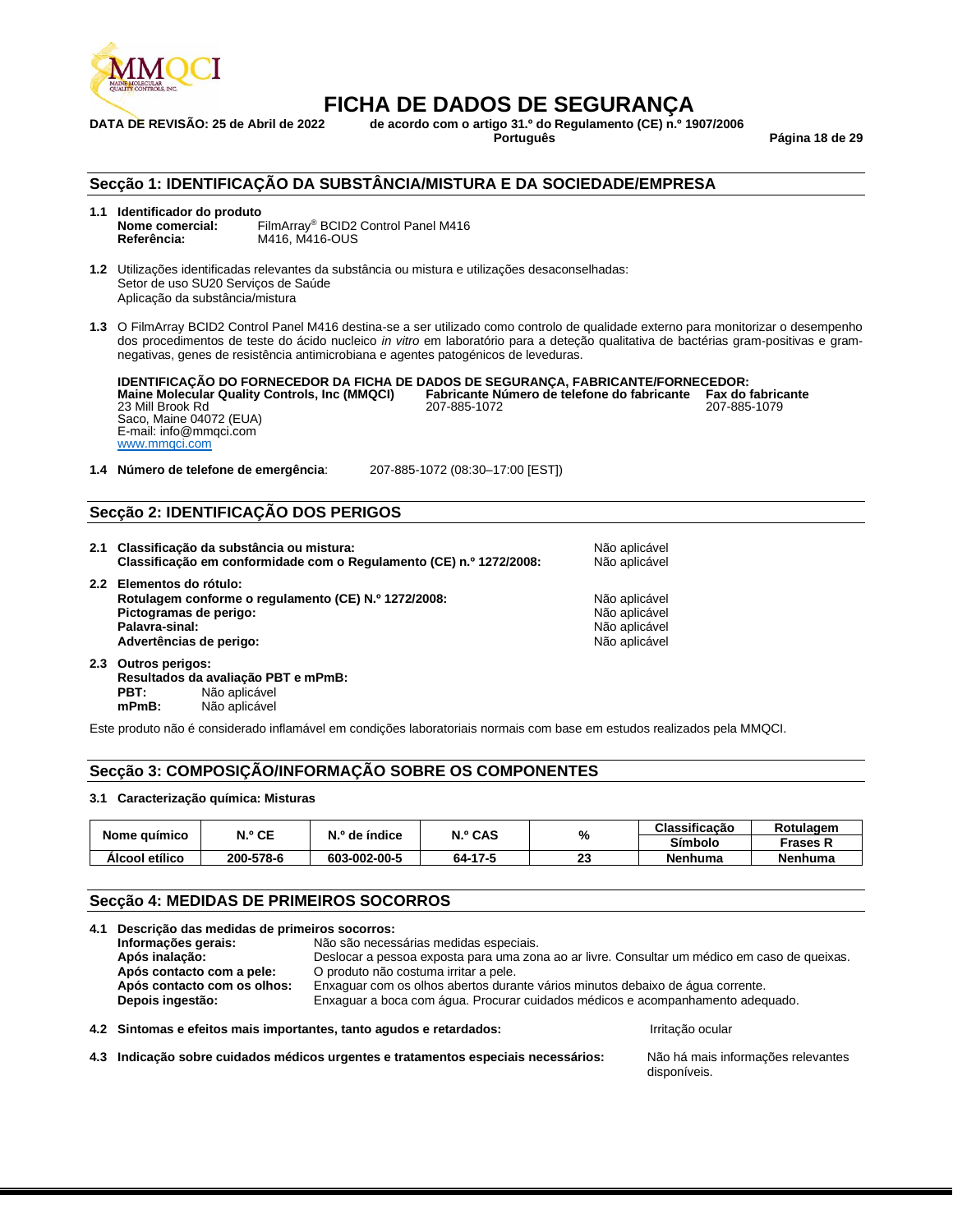

## **FICHA DE DADOS DE SEGURANÇA**<br>DATA DE REVISÃO: 25 de Abril de 2022 de acordo com o artigo 31.º do Regulamento (CE) n.º 19

**DATA DE REVISÃO: 25 de Abril de 2022 de acordo com o artigo 31.º do Regulamento (CE) n.º 1907/2006**

**Português Página 19 de 29**

|      | Secção 5: MEDIDAS DE COMBATE A INCÊNDIOS                                             |                                                                                          |
|------|--------------------------------------------------------------------------------------|------------------------------------------------------------------------------------------|
| 5.1  | Meios de extinção:<br>Meios adequados de extinção:<br>Meios inadequados de extinção: | Pó seco, areia seca<br>NÃO utilizar jato de água.                                        |
| 5.2  | Perigos especiais decorrentes da substância ou mistura:                              | Óxidos de carbono                                                                        |
| 5.3  | Recomendações para o pessoal de combate a incêndios:                                 | Usar aparelhos de respiração autónomos para o combate a<br>incêndios, se for necessário. |
| 5.4  | Mais informações:                                                                    | Pulverizar os recipientes por abrir com água a fim de os arrefecer.                      |
|      | Secção 6: MEDIDAS A TOMAR EM CASO DE FUGAS ACIDENTAIS                                |                                                                                          |
| 6.1  | Precauções individuais:                                                              | Usar vestuário de proteção adequado.                                                     |
| 6.2  | Precauções a nível ambiental:                                                        | Limpar com material absorvente adequado.                                                 |
| 6.3  | Métodos e materiais de confinamento e limpeza:                                       | Recipiente de eliminação normal                                                          |
| 6.4. | Remissão para outras secções:                                                        | Secção 13 «Considerações relativas à eliminação»                                         |
|      | Secção 7: MANUSEAMENTO E ARMAZENAGEM                                                 |                                                                                          |
| 7.1  | Precauções para um manuseamento seguro:                                              | Manusear de acordo com as instruções presentes no folheto informativo.                   |
| 7.2  | Condições de armazenagem segura:                                                     | Armazenar a uma temperatura de 2-8 °C. Não congelar.                                     |
| 7.3  | Utilizações finais específicas:                                                      | Não há mais informações relevantes disponíveis                                           |
|      | Secção 8: CONTROLO DA EXPOSIÇÃO/PROTEÇÃO INDIVIDUAL                                  |                                                                                          |
| 8.1  | Parâmetros de controlo:<br>Nenhuma                                                   |                                                                                          |

**8.2 Controlo da exposição:** Não se prevê que este produto exija controlos especiais de ventilação. As instalações onde se armazena ou utiliza este produto devem estar equipadas com uma estação de lavagem de olhos.

## **EQUIPAMENTO DE PROTEÇÃO INDIVIDUAL:**

**Proteção respiratória:** Não é necessária **Proteção ocular:** Óculos de segurança **Ventilação:** Normal **Outro equipamento de proteção:** Não é necessário

Precauções laboratoriais padrão

#### **Secção 9 — PROPRIEDADES FÍSICAS E QUÍMICAS**

| 9.1 | Informações sobre propriedades físicas e químicas de base:                         |                                              |
|-----|------------------------------------------------------------------------------------|----------------------------------------------|
|     | Aspeto:                                                                            | Solução aguosa. Não há dados disponíveis     |
|     | Odor:                                                                              | Frutado                                      |
|     | Limiar olfativo:                                                                   | Não há dados disponíveis                     |
|     | pH:                                                                                | Não há dados disponíveis                     |
|     | Ponto de fusão/ponto de congelação:                                                | Não há dados disponíveis                     |
|     | Ponto de ebulição inicial e intervalo de ebulição: 86 °C (186,8 °F) (etanol a 10%) |                                              |
|     | Ponto de inflamação:                                                               | 44 °C (111 °F) — copo fechado (etanol a 10%) |
|     | Taxa de evaporação:                                                                | Não há dados disponíveis                     |
|     | Inflamabilidade (sólido, gás):                                                     | Não há dados disponíveis                     |
|     | Limites superior/inferior de inflamabilidade                                       |                                              |
|     | ou explosividade:                                                                  | Não há dados disponíveis                     |
|     | Pressão de vapor:                                                                  | Não há dados disponíveis                     |
|     | Densidade de vapor:                                                                | Não há dados disponíveis                     |
|     | Densidade relativa:                                                                | Não há dados disponíveis                     |
|     | Solubilidade em água:                                                              | Não há dados disponíveis                     |
|     | Coeficiente de partição n-octanol/água:                                            | Não há dados disponíveis                     |
|     | Temperatura de autoignição:                                                        | Não há dados disponíveis                     |
|     | Temperatura de decomposição:                                                       | Não há dados disponíveis                     |
|     | Viscosidade:                                                                       | Não há dados disponíveis                     |
|     | Propriedades explosivas:                                                           | Não há dados disponíveis                     |
|     | <b>Propriedades comburentes:</b>                                                   | Não há dados disponíveis                     |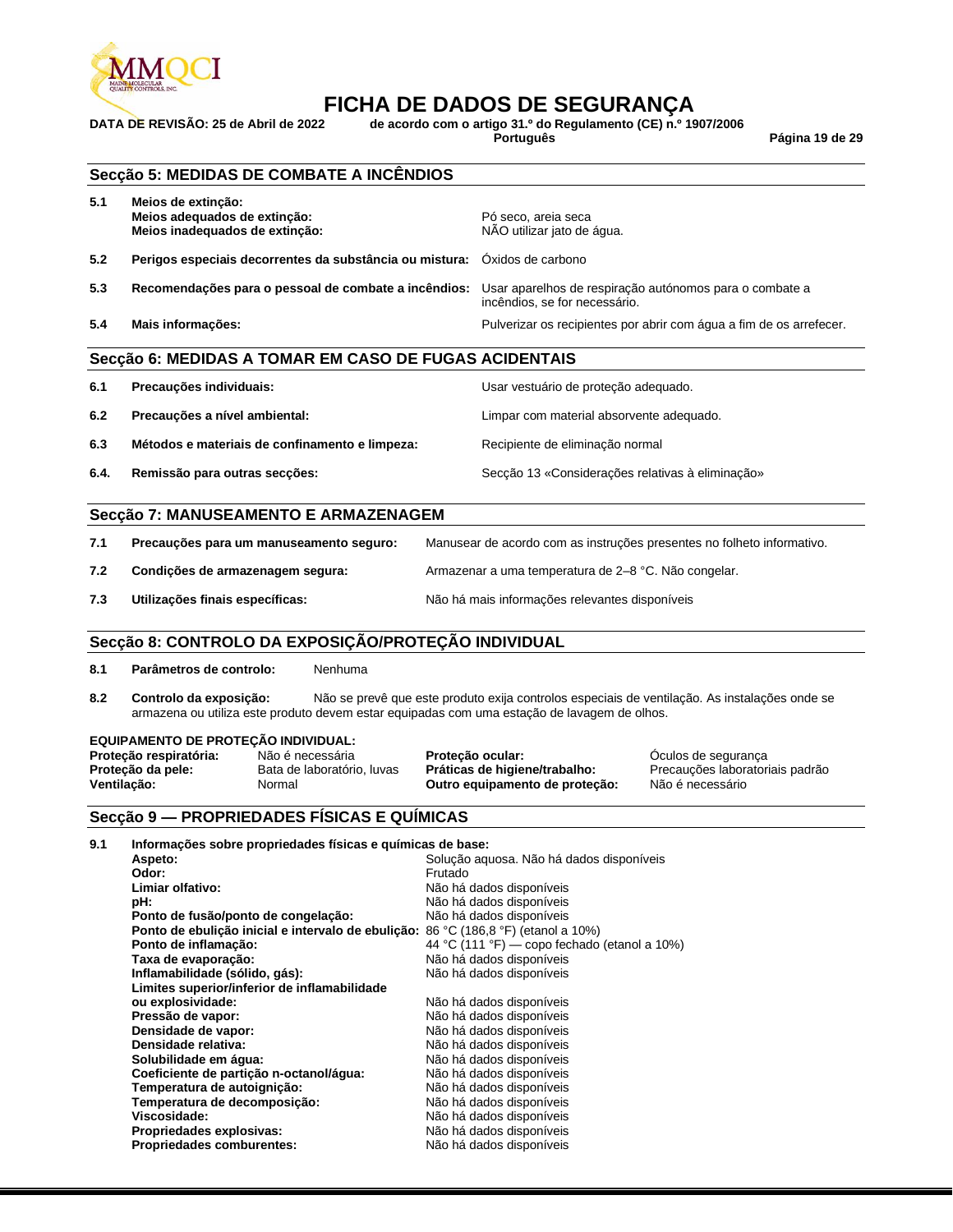

## **FICHA DE DADOS DE SEGURANÇA**<br>DATA DE REVISÃO: 25 de Abril de 2022 de acordo com o artigo 31.º do Regulamento (CE) n.º 19

**DATA DE REVISÃO: 25 de Abril de 2022 de acordo com o artigo 31.º do Regulamento (CE) n.º 1907/2006**

**Português Página 20 de 29**

| 9.2 | Outras informações: | Não há dados disponíveis |
|-----|---------------------|--------------------------|
|-----|---------------------|--------------------------|

## **Secção 10 — ESTABILIDADE E REATIVIDADE 10.1 Reatividade:** Não há mais informações relevantes disponíveis. **10.2 Estabilidade química/ decomposição térmica/condições a evitar:** Não ocorre decomposição se se utilizar de acordo com as especificações. **10.3 Possibilidade de reações perigosas:** Nenhuma reação perigosa conhecida. **10.4 Condições a evitar:** Não há mais informações relevantes disponíveis. **10.5 Materiais incompatíveis:** Não há mais informações relevantes disponíveis. **10.6 Produtos de decomposição perigosos:** Nenhum produto de decomposição perigoso conhecido. **Secção 11 — INFORMAÇÃO TOXICOLÓGICA**

| 11.1 | Informações sobre os efeitos toxicológicos:                                  |                                                                                                                          |  |  |  |  |
|------|------------------------------------------------------------------------------|--------------------------------------------------------------------------------------------------------------------------|--|--|--|--|
|      | Toxicidade aguda:                                                            | Com base nos dados disponíveis, não se satisfazem os critérios de classificação.                                         |  |  |  |  |
| 11.2 | Efeito de irritabilidade primário:                                           |                                                                                                                          |  |  |  |  |
|      | Corrosão/irritação cutânea:                                                  | Com base nos dados disponíveis, não se satisfazem os critérios de classificação.                                         |  |  |  |  |
|      | Lesões oculares graves/irritação ocular:                                     | Com base nos dados disponíveis, não se satisfazem os critérios de classificação.                                         |  |  |  |  |
|      | Sensibilização respiratória ou cutânea:                                      | Com base nos dados disponíveis, não se satisfazem os critérios de classificação.                                         |  |  |  |  |
|      |                                                                              |                                                                                                                          |  |  |  |  |
| 11.2 | Efeitos de carcinogenidade e mutagenicidade e efeitos tóxicos na reprodução: |                                                                                                                          |  |  |  |  |
|      |                                                                              | Mutagenicidade em células germinativas: Com base nos dados disponíveis, não se satisfazem os critérios de classificação. |  |  |  |  |
|      | Carcinogenicidade:                                                           | Com base nos dados disponíveis, não se satisfazem os critérios de classificação.                                         |  |  |  |  |
|      | Toxicidade reprodutiva:                                                      | Com base nos dados disponíveis, não se satisfazem os critérios de classificação.                                         |  |  |  |  |
|      | toxicidade para órgãos-alvo específicos                                      |                                                                                                                          |  |  |  |  |
|      | (STOT) — exposição única:                                                    | Com base nos dados disponíveis, não se satisfazem os critérios de classificação.                                         |  |  |  |  |
|      | toxicidade para órgãos-alvo específicos                                      |                                                                                                                          |  |  |  |  |
|      | (STOT) — exposição repetida:                                                 | Com base nos dados disponíveis, não se satisfazem os critérios de classificação.                                         |  |  |  |  |
|      | Perigo de aspiração:                                                         | Com base nos dados disponíveis, não se satisfazem os critérios de classificação.                                         |  |  |  |  |

#### **Secção 12 — INFORMAÇÃO ECOLÓGICA**

| 12.1 | Toxicidade:<br>Toxicidade aquática:                                                         | Considerado como sendo pouco tóxico para os organismos aguáticos.                                                                                    |
|------|---------------------------------------------------------------------------------------------|------------------------------------------------------------------------------------------------------------------------------------------------------|
| 12.2 | Persistência e degradabilidade:                                                             | Facilmente biodegradável.                                                                                                                            |
| 12.3 | Potencial de bioacumulação:                                                                 | Baixo potencial de bioacumulação.                                                                                                                    |
| 12.4 | Mobilidade no solo:                                                                         | Solúvel em água. Ocorrerá particão na fase aguosa. Desaparece num curto período.<br>Evaporação e dissolução. Pouco absorvido por solos e sedimentos. |
| 12.5 | Resultados da avaliação PBT e mPmB:<br>Não aplicável.<br>PBT:<br>Não aplicável.<br>$mPmB$ : |                                                                                                                                                      |

**12.6 Outros efeitos adversos:** Não há mais informações relevantes disponíveis.

#### **Secção 13: CONSIDERAÇÕES RELATIVAS À ELIMINAÇÃO**

| 13.1 | Métodos de tratamento de resíduos:                                                  | Eliminar o produto não utilizado, a substância derramada e os resíduos num recipiente<br>de eliminação normal. |
|------|-------------------------------------------------------------------------------------|----------------------------------------------------------------------------------------------------------------|
| 13.2 | <b>Embalagens contaminadas:</b><br>Recomendação:<br>Produto de limpeza recomendado: | Tem de se eliminar de acordo com os regulamentos oficiais.<br>Aqua com produtos de limpeza, se for necessário. |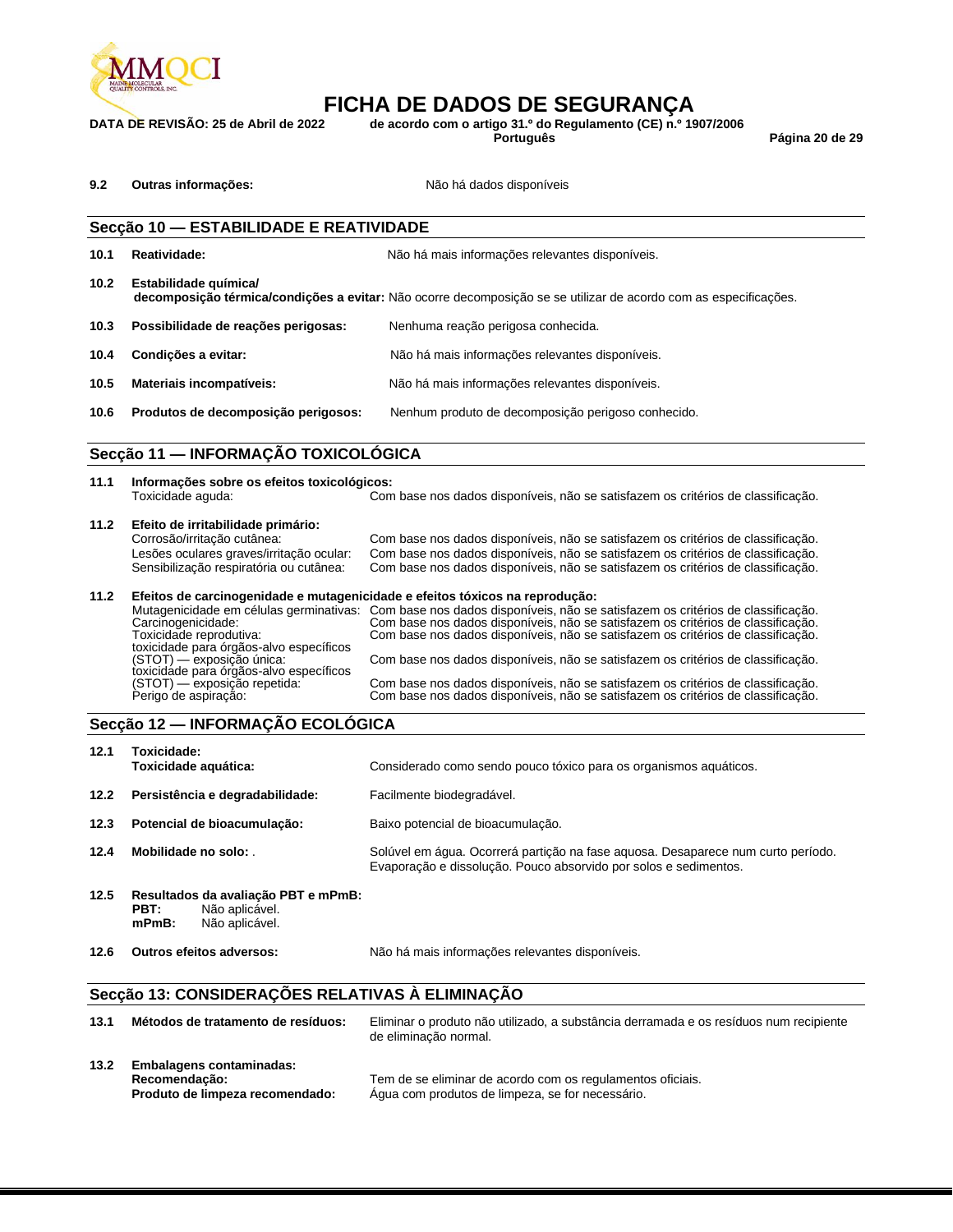

## **FICHA DE DADOS DE SEGURANÇA**<br>1991 para de Revisão: 25 de Abril de 2022 de acordo com o artigo 31.º do Regulamento (CE) n.º

**DATA DE REVISÃO: 25 de Abril de 2022 de acordo com o artigo 31.º do Regulamento (CE) n.º 1907/2006**

**Português Página 21 de 29**

#### **Secção 14: INFORMAÇÕES RELATIVAS AO TRANSPORTE**

| 14.1 | Número ONU:                                   | ADR, ADN, IMDG, IATA:        | Não regulado  |
|------|-----------------------------------------------|------------------------------|---------------|
| 14.2 | Designação oficial de transporte da ONU:      | ADR, ADN, IMDG, IATA:        | Não regulado  |
| 14.3 | Classes de perigo para efeitos de transporte: | Classe ADR, ADN, IMDG, IATA: | Não regulado  |
| 14.4 | Grupo de embalagem:                           | ADR, IMDG, IATA:             | Não regulado  |
| 14.5 | Perigos para o ambiente:                      | Poluente marinho:            | Não           |
| 14.6 | Precauções especiais para o utilizador:       |                              | Não aplicável |

**14.7 Transporte a granel em conformidade com o anexo II da Convenção Marpol e o Código IBC:** Não aplicável

#### **Secção 15: INFORMAÇÃO SOBRE REGULAMENTAÇÃO**

**15.1 Regulamentação/legislação específica para a substância ou mistura em matéria de saúde, segurança e ambiente: Diretiva 2012/18/UE:**

**Substâncias designadas perigosas — ANEXO I:** Nenhum dos componentes se encontra listado.

**Regulamentos nacionais:**

**15.2 Avaliação da segurança química:** Não se efetuou uma avaliação da segurança química.

**Classe de perigo para a água:** Classe de perigo para a água 1 (autoavaliação): ligeiramente perigoso para a água.

| <b>Nome</b><br>auímico | N.º CE    | N.º de índice | N.º CAS | %  | Classificação<br>Símbolo | Rotulagem<br>Frases R |
|------------------------|-----------|---------------|---------|----|--------------------------|-----------------------|
| Alcool<br>etílico      | 200-578-6 | 603-002-00-5  | 64-17-5 | 23 | <b>Nenhuma</b>           | <b>Nenhuma</b>        |

**Proposta 65 da Califórnia:** Este produto não contém nenhuma substância presente na lista de agentes cancerígenos conhecidos ou potenciais da Califórnia.

**Avaliação da segurança química:** Respeitar as normas gerais de segurança laboratorial ao manusear produtos químicos.

#### **Secção 16: OUTRAS INFORMAÇÕES**

FDS preparada por: MMQCI<br>Data de preparação: Abril de 2022 Data de preparação:

FilmArray é uma marca registada da BioFire Diagnostics, LLC

Declaração de exoneração de responsabilidade: As informações contidas nesta FDS são fornecidas apenas para orientação. A FDS foi cuidadosamente preparada com base em referências e testes que se acredita serem fiáveis. Contudo, a MMQCI não garante a exatidão e completude dos dados. Qualquer utilização dos dados tem de estar em conformidade com os regulamentos federais, estatais e locais aplicáveis.

#### *Abreviaturas e acrónimos:*

- *ADR: Accord européen sur le transport des marchandises dangereuses par Route (Acordo Europeu relativo ao Transporte Internacional de Mercadorias Perigosas por Estrada)*
- *IMDG: International Maritime Code for Dangerous Goods (Código Marítimo Internacional para o Transporte de Mercadorias Perigosas) IATA: International Air Transport Association (Associação Internacional de Transporte Aéreo)*

*GHS: Globally Harmonised System of Classification and Labelling of Chemicals (Sistema Globalmente Harmonizado de Classificação e Rotulagem de Produtos Químicos)*

*EINECS: European Inventory of Existing Commercial Chemical Substances (Inventário Europeu das Substâncias Químicas Existentes no Mercado)*

*ELINCS: European List of Notified Chemical Substances (Lista Europeia de Substâncias Químicas Notificadas)*

*CAS: Chemical Abstracts Service (divisão da American Chemical Society [Sociedade Americana de Química])*

*PBT: Substância Persistente, Bioacumulável e Tóxica*

*mPmB: muito Persistente e muito Bioacumulável*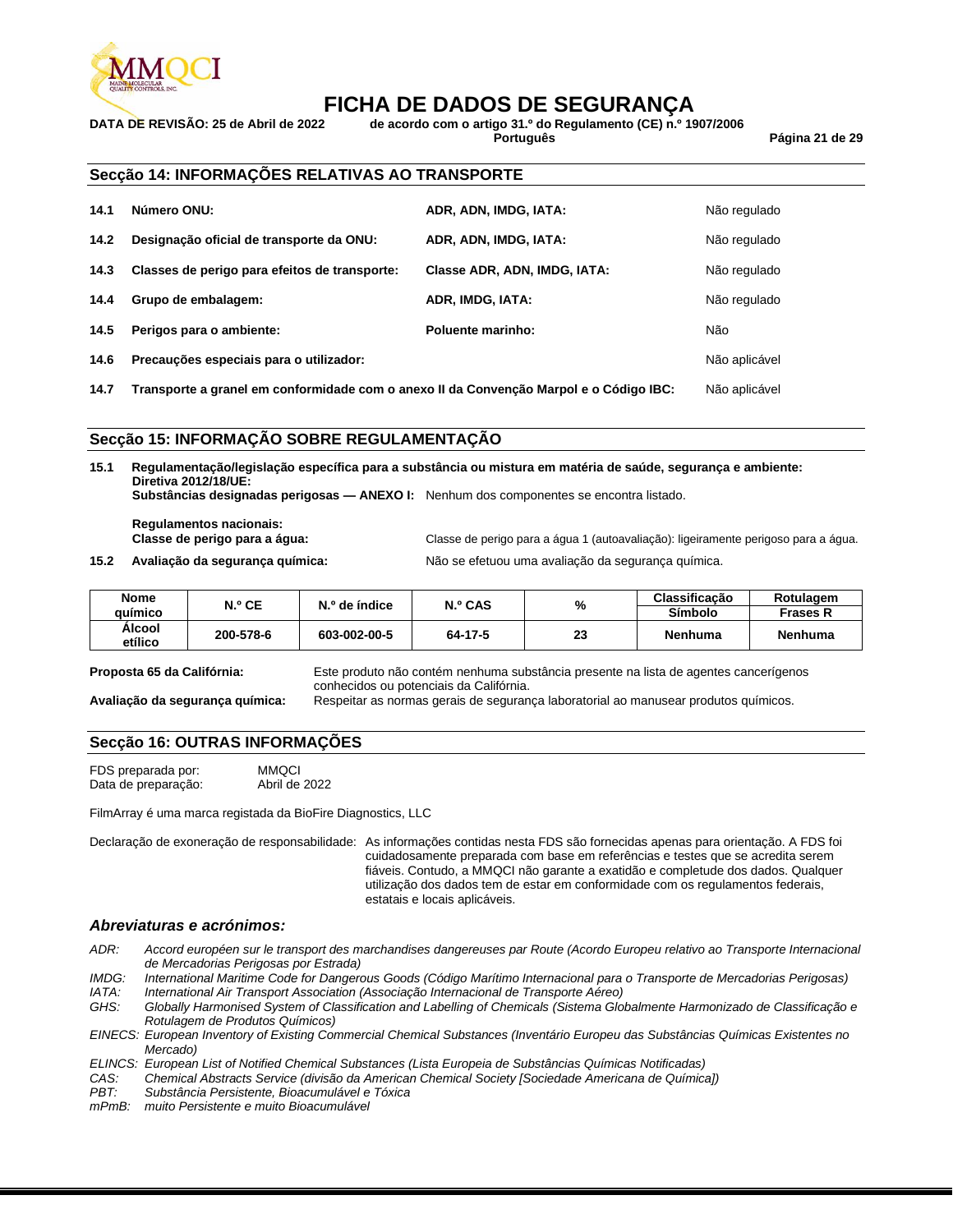

**FECHA DE REVISIÓN: 25 de Abril de 2022 según 1907/2006/C<br>Español** 

## **HOJA DE DATOS DE SEGURIDAD**

**Español Página 22 de 29**

#### **Sección 1: IDENTIFICACIÓN DE LA SUSTANCIA/MEZCLA Y DE LA SOCIEDAD/EMPRESA**

### **1.1 Identificador del producto**

**Nombre comercial:** FilmArray® BCID2 Control Panel M416 **Número de artículo:** M416, M416-OUS

**1.2** Usos pertinentes identificados de la sustancia o mezcla y usos desaconsejados: Sector de uso SU20 Servicios sanitarios Aplicación de la sustancia/mezcla

**1.3** El uso previsto del FilmArray BCID2 Control Panel M416 es utilizarse como control de calidad externo para supervisar el rendimiento de los procedimientos de análisis en laboratorio con ácidos nucleicos *in vitro* para la detección cualitativa de bacterias grampositivas y gramnegativas, genes de resistencia a los antimicrobianos y patógenos de hongos levaduriformes:

**DATOS DEL PROVEEDOR DE LA HOJA DE DATOS DE SEGURIDAD, FABRICANTE/PROVEEDOR: Maine Molecular Quality Controls, Inc (MMQCI) Número de teléfono del fabricante Número de fax del fabricante** 23 Mill Brook Rd Saco, Maine 04072 (EE. UU.) Correo electrónico: info@mmqci.com [www.mmqci.com](http://www.mmqci.com/)

**1.4 Número de teléfono de emergencia**: 207-885-1072 (EST 8:30-17:00)

#### **Sección 2: IDENTIFICACIÓN DE LOS PELIGROS**

| 2.1 Clasificación de la sustancia o mezcla:<br>Clasificación según el Reglamento (CE) n.º 1272/2008:                                                                 | No procede<br>No procede                             |
|----------------------------------------------------------------------------------------------------------------------------------------------------------------------|------------------------------------------------------|
| 2.2 Elementos de etiquetado:<br>Etiquetado según el Reglamento (CE) n.º 1272/2008:<br>Pictogramas de peligro:<br>Palabra de advertencia:<br>Indicaciones de peligro: | No procede<br>No procede<br>No procede<br>No procede |

**2.3 Otros peligros: Resultados de la valoración PBT y mPmB: PBT:** No procede **mPmB:** No procede

Este producto no se considera inflamable en condiciones ordinarias de laboratorio según los estudios realizados por MMQCI.

#### **Sección 3: COMPOSICIÓN/INFORMACIÓN SOBRE LOS INGREDIENTES**

#### **3.1 Caracterización química: Mezclas**

| <b>Nombre</b>   |                      |              | N.º CAS | %        | Clasificación  | Etiquetado     |
|-----------------|----------------------|--------------|---------|----------|----------------|----------------|
| auimico         | N.º CE<br>N.º índice |              |         | Símbolo  | Frases R       |                |
| Alcohol etílico | 200-578-6            | 603-002-00-5 | 64-17-5 | n.<br>-- | <b>Ninguna</b> | <b>Ninguna</b> |

#### **Sección 4: MEDIDAS DE PRIMEROS AUXILIOS**

| 4.1 Descripción de las medidas de primeros auxilios:     |                                                                              |
|----------------------------------------------------------|------------------------------------------------------------------------------|
| Información general:                                     | No se requieren medidas especiales.                                          |
| En caso de inhalación:                                   | Suministrar aire fresco; consultar al médico en caso de molestias.           |
| En caso de contacto con la piel:                         | Por regla general, el producto no irrita la piel.                            |
| En caso de contacto con los ojos:                        | Limpiar el ojo abierto durante varios minutos con agua corriente.            |
| En caso de ingestión:                                    | Enjuagar la boca con agua. Buscar atención médica y un seguimiento adecuado. |
| 4.2 Principales síntomas y efectos, agudos y retardados: | Irritación ocular                                                            |

**4.3 Indicación de toda atención médica y de los tratamientos especiales** 

No se dispone de más información pertinente.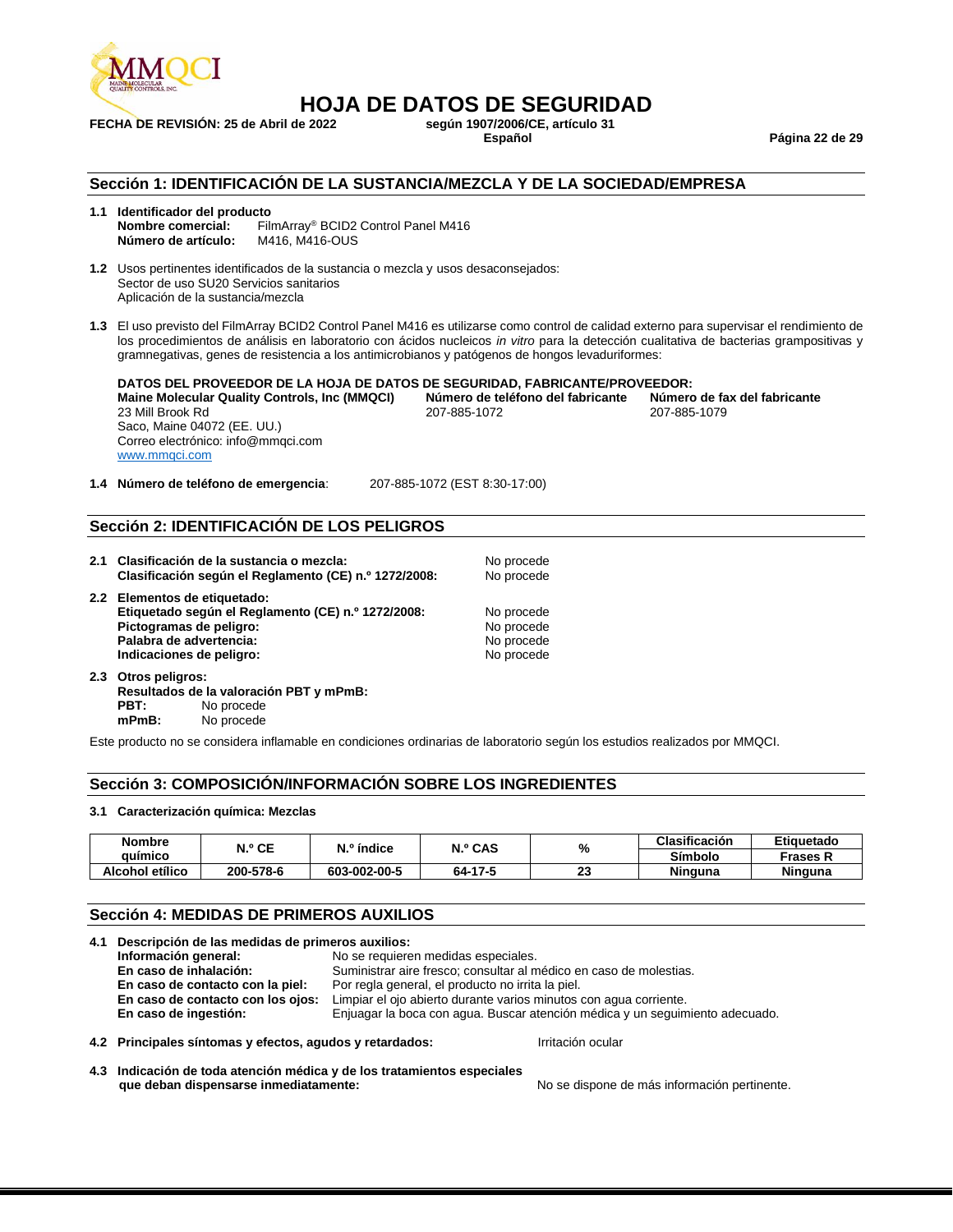

## **HOJA DE DATOS DE SEGURIDAD**<br>e 2022<br>e 2022<br>**Según 1907/2006/CE, artículo 31**

**FECHA DE REVISIÓN: 25 de Abril de 2022 según 1907/2006/C<br>Español** 

**Español Página 23 de 29**

#### **Sección 5: MEDIDAS DE LUCHA CONTRA INCENDIOS**

| 5.1 | Medios de extinción:<br>Medios de extinción adecuados:<br>Medios de extinción inadecuados: | Polvo seco, arena seca<br>NO utilizar chorros de agua.                                     |
|-----|--------------------------------------------------------------------------------------------|--------------------------------------------------------------------------------------------|
| 5.2 | Peligros especiales derivados de la sustancia o la mezcla: Óxidos de carbono               |                                                                                            |
| 5.3 | Recomendaciones para los bomberos:                                                         | Llevar un equipo de respiración autónomo para la lucha contra el<br>fuego si es necesario. |
| 5.4 | Más información:                                                                           | Utilizar agua pulverizada para enfriar los contenedores no abiertos.                       |

#### **Sección 6: MEDIDAS EN CASO DE VERTIDO ACCIDENTAL**

| 6.1 | Precauciones personales:                     | Llevar ropa de protección adecuada.          |
|-----|----------------------------------------------|----------------------------------------------|
| 6.2 | Precauciones relativas al medio ambiente:    | Limpiar con un material absorbente adecuado. |
| 6.3 | Métodos y material de contención y limpieza: | Contenedor adecuado para la eliminación      |
| 6.4 | Referencia a otras secciones:                | Sección 13 Eliminación                       |

#### **Sección 7: MANIPULACIÓN Y ALMACENAMIENTO**

| 7.1 | Precauciones para una manipulación segura: | Manipular según las instrucciones del prospecto. |
|-----|--------------------------------------------|--------------------------------------------------|
| 7.2 | Condiciones de almacenamiento seguro:      | Conservar a 2-8 °C. No congelar.                 |
| 7.3 | Usos finales específicos:                  | No se dispone de más información pertinente.     |

#### **Sección 8: CONTROLES DE EXPOSICIÓN/PROTECCIÓN INDIVIDUAL**

- **8.1 Valores límite de exposición:** Ninguno
- **8.2 Controles de exposición:** No se espera que este producto requiera controles especiales de ventilación. Las instalaciones que almacenan o utilizan este producto deben estar equipadas con una estación de lavado de ojos.

#### **EQUIPO DE PROTECCIÓN INDIVIDUAL:**

| Protección respiratoria: | No se requiere               | Protección de los ojos:       | Gafas de seguridad                   |
|--------------------------|------------------------------|-------------------------------|--------------------------------------|
| Protección de la piel:   | Data de laboratorio, quantes | Prácticas de trabajo/higiene: | Precauciones estándar de laboratorio |
| Ventilación:             | Normal                       | Otros equipos de protección:  | No se requiere                       |

#### **Sección 9: PROPIEDADES FÍSICAS Y QUÍMICAS**

| 9.1 | Información sobre propiedades físicas y químicas básicas:   |                                                |
|-----|-------------------------------------------------------------|------------------------------------------------|
|     | Aspecto:                                                    | Solución acuosa No hay datos disponibles       |
|     | Olor:                                                       | Afrutado                                       |
|     | Umbral olfativo:                                            | No hay datos disponibles                       |
|     | pH:                                                         | No hay datos disponibles                       |
|     | Punto de fusión/punto de congelación:                       | No hay datos disponibles                       |
|     | Punto inicial de ebullición e intervalo de ebullición:      | 86 °C (186,8 °F) (10 % de etanol)              |
|     | Punto de inflamación:                                       | 44 °C (111 °F) - vaso cerrado (10 % de etanol) |
|     | Tasa de evaporación:                                        | No hay datos disponibles                       |
|     | Inflamabilidad (sólido, gas):                               | No hay datos disponibles                       |
|     | Límites superior/inferior de inflamabilidad o explosividad: | No hay datos disponibles                       |
|     | Presión de vapor:                                           | No hay datos disponibles                       |
|     | Densidad de vapor:                                          | No hay datos disponibles                       |
|     | Densidad relativa:                                          | No hay datos disponibles                       |
|     | Solubilidad en agua:                                        | No hay datos disponibles                       |
|     | Coeficiente de reparto: n-octanol/agua:                     | No hay datos disponibles                       |
|     | Temperatura de autoinflamación:                             | No hay datos disponibles                       |
|     | Temperatura de descomposición:                              | No hay datos disponibles                       |
|     | Viscosidad:                                                 | No hay datos disponibles                       |
|     | Propiedades explosivas:                                     | No hay datos disponibles                       |
|     | <b>Propiedades comburentes:</b>                             | No hay datos disponibles                       |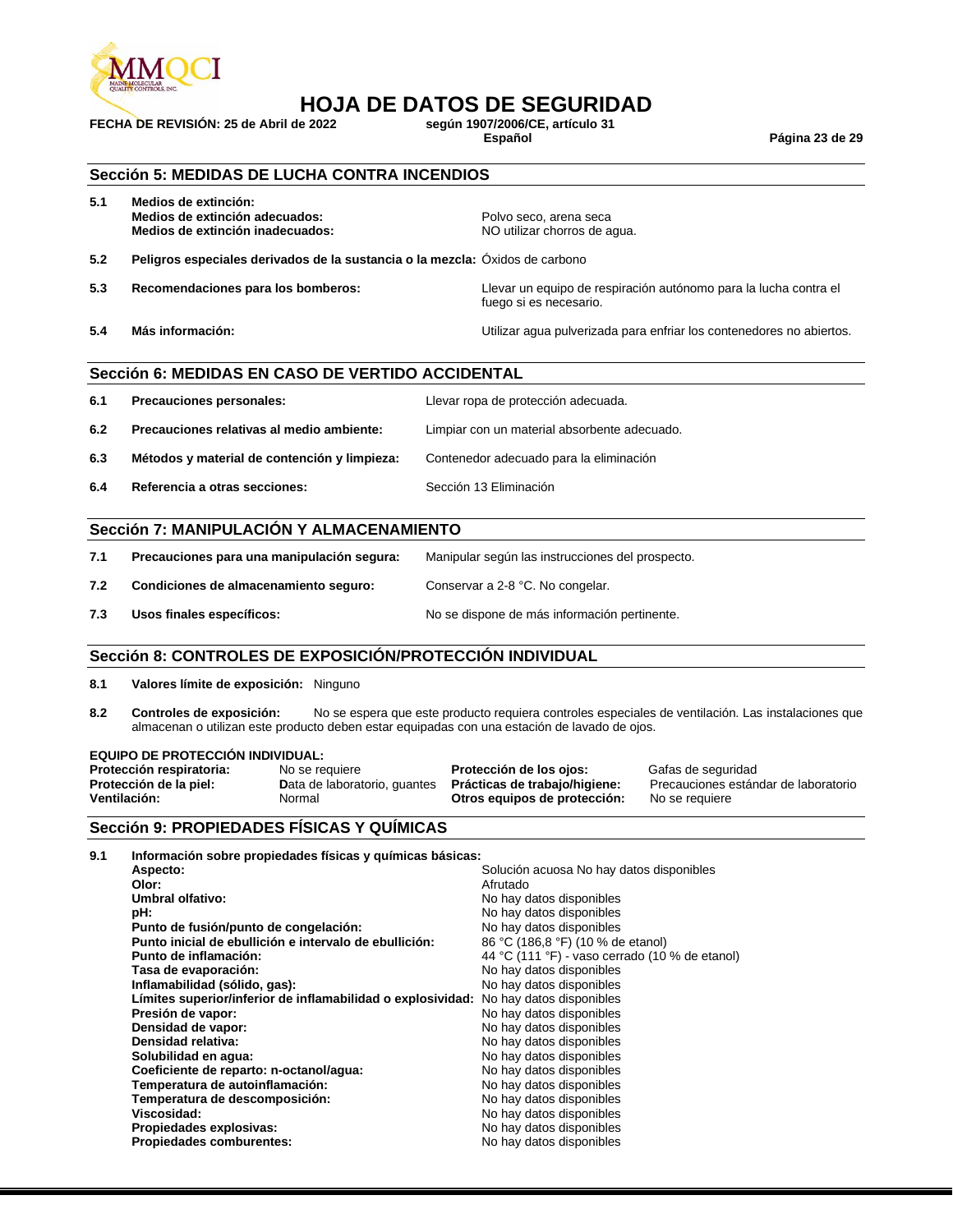

## **HOJA DE DATOS DE SEGURIDAD**<br>le 2022 según 1907/2006/CE, artículo 31

**FECHA DE REVISIÓN: 25 de Abril de 2022 según 1907/2006/C<br>Español** 

**Español Página 24 de 29**

**9.2 Información adicional: No hay datos disponibles No hay datos disponibles** 

|                   | Sección 10: ESTABILIDAD Y REACTIVIDAD                                          |                                                            |  |
|-------------------|--------------------------------------------------------------------------------|------------------------------------------------------------|--|
| 10.1              | Reactividad:                                                                   | No se dispone de más información pertinente.               |  |
| 10.2 <sub>1</sub> | Estabilidad química Descomposición térmica/<br>condiciones que deben evitarse: | No se descompone si se utiliza según las especificaciones. |  |
| 10.3              | Posibilidad de reacciones peligrosas:                                          | No se conocen reacciones peligrosas.                       |  |
| 10.4              | Condiciones que deben evitarse:                                                | No se dispone de más información pertinente.               |  |
| 10.5              | <b>Materiales incompatibles:</b>                                               | No se dispone de más información pertinente.               |  |
| 10.6              | Productos de descomposición peligrosos:                                        | No se conocen productos de descomposición peligrosos.      |  |

### **Sección 11: INFORMACIÓN TOXICOLÓGICA**

| Información sobre los efectos toxicológicos: |                                                                                                      |
|----------------------------------------------|------------------------------------------------------------------------------------------------------|
|                                              | Según los datos disponibles, no se cumplen los criterios de clasificación.                           |
| Efecto irritante primario:                   |                                                                                                      |
| Corrosión/irritación cutánea:                | Según los datos disponibles, no se cumplen los criterios de clasificación.                           |
| Lesión/irritación ocular grave:              | Según los datos disponibles, no se cumplen los criterios de clasificación.                           |
| Sensibilización respiratoria o cutánea:      | Según los datos disponibles, no se cumplen los criterios de clasificación.                           |
|                                              | Efectos CMR (carcinogenicidad, mutagenicidad y toxicidad para la reproducción):                      |
| Mutagenicidad en células germinales:         | Según los datos disponibles, no se cumplen los criterios de clasificación.                           |
| Carcinogenicidad:                            | Según los datos disponibles, no se cumplen los criterios de clasificación.                           |
| Toxicidad para la reproducción:              | Según los datos disponibles, no se cumplen los criterios de clasificación.                           |
| Toxicidad específica en                      |                                                                                                      |
| determinados órganos (STOT) -                |                                                                                                      |
| exposición única:                            | Según los datos disponibles, no se cumplen los criterios de clasificación.                           |
|                                              |                                                                                                      |
|                                              |                                                                                                      |
|                                              | Según los datos disponibles, no se cumplen los criterios de clasificación.                           |
| Peligro de aspiración:                       | Según los datos disponibles, no se cumplen los criterios de clasificación.                           |
|                                              | Toxicidad aguda:<br>Toxicidad específica en<br>determinados órganos (STOT) -<br>exposición repetida: |

#### **Sección 12: INFORMACIÓN ECOLÓGICA**

| 12.1 | Toxicidad:<br>Toxicidad acuática:                               | Se considera que tiene una baja toxicidad para los organismos acuáticos.                                                                                       |
|------|-----------------------------------------------------------------|----------------------------------------------------------------------------------------------------------------------------------------------------------------|
| 12.2 | Persistencia y degradabilidad:                                  | Fácilmente biodegradable.                                                                                                                                      |
| 12.3 | Potencial de bioacumulación:                                    | Bajo potencial de bioacumulación.                                                                                                                              |
| 12.4 | Movilidad en el suelo:                                          | Soluble en agua, reparto en fase acuosa. Desaparece en un corto periodo de tiempo<br>mediante evaporación y disolución. Se absorbe mal en suelos y sedimentos. |
| 12.5 | Resultados de la valoración PBT y mPmB:<br><b>DDT.</b> Newcords |                                                                                                                                                                |

- **PBT:** No procede. **mPmB:** No procede.
- 

**12.6 Otros efectos adversos:** No se dispone de más información pertinente.

#### **Sección 13: CONSIDERACIONES RELATIVAS A LA ELIMINACIÓN**

| 13.1 | Métodos para el tratamiento de residuos:                                            | Deseche el producto no utilizado, la sustancia derramada y los residuos en el<br>contenedor de basura normal. |
|------|-------------------------------------------------------------------------------------|---------------------------------------------------------------------------------------------------------------|
| 13.2 | <b>Envases contaminados:</b><br>Recomendación:<br>Producto de limpieza recomendado: | Eliminar de acuerdo con la normativa oficial.<br>Agua, si es necesario con productos de limpieza.             |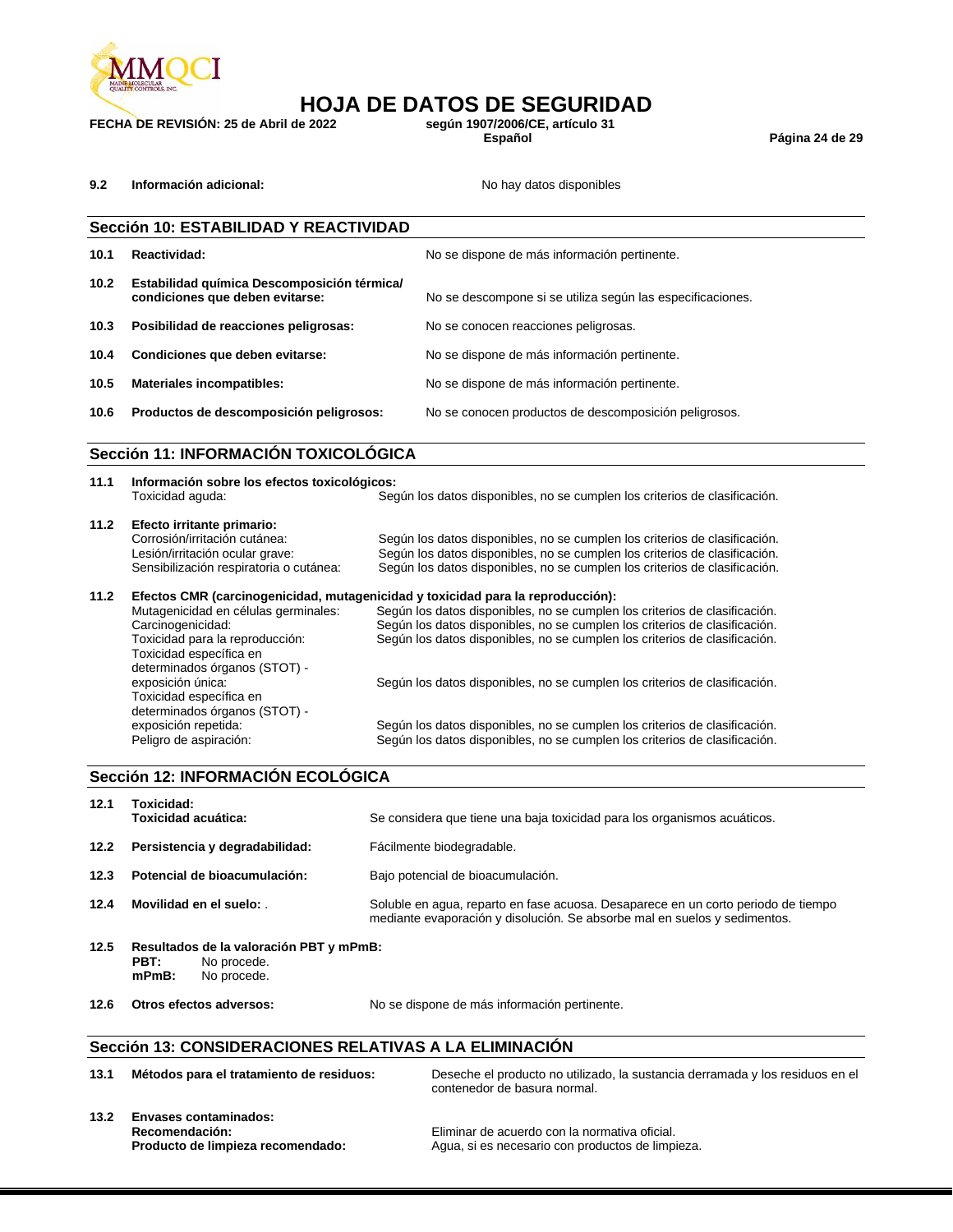

## **HOJA DE DATOS DE SEGURIDAD**

**FECHA DE REVISIÓN: 25 de Abril de 2022 según 1907/2006/C<br>Español** 

#### **Sección 14: INFORMACIÓN RELATIVA AL TRANSPORTE**

| 14.1 | Número de las Naciones Unidas:                            | ADR, ADN, IMDG, IATA:       | No regulado |
|------|-----------------------------------------------------------|-----------------------------|-------------|
| 14.2 | Designación oficial de transporte de las Naciones Unidas: | ADR, ADN, IMDG, IATA:       | No regulado |
| 14.3 | Clase(s) de peligro para el transporte:                   | Clase ADR, ADN, IMDG, IATA: | No regulado |
| 14.4 | Grupo de embalaje:                                        | ADR, IMDG, IATA:            | No regulado |
| 14.5 | Peligros para el medio ambiente:                          | Contaminante marino:        | No.         |
| 14.6 | Precauciones particulares para el usuario:                |                             | No procede  |
|      |                                                           |                             |             |

**14.7 Transporte a granel según el Anexo II del Convenio Marpol y del Código IBC:** No procede

#### **Sección 15: INFORMACIÓN REGLAMENTARIA**

**15.1 Reglamentación y legislación en materia de seguridad, salud y medio ambiente específicas para la sustancia o la mezcla: Directiva 2012/18/UE:**

**Sustancias peligrosas designadas - ANEXO I:** Ninguno de los ingredientes aparece en la lista.

**Normativa nacional:**

**Clase de peligro para el agua:** Clase de peligro para el agua 1 (autoclasificación): ligeramente peligroso para el agua.

**15.2 Evaluación de la seguridad química:** No se ha llevado a cabo ninguna evaluación de la seguridad química.

| <b>Nombre</b> | N.º CE    |              | N.º índice |    | N.º CAS |          |  | <b>Clasificación</b> | Etiquetado |
|---------------|-----------|--------------|------------|----|---------|----------|--|----------------------|------------|
| auimico       |           |              |            | %  | Símbolo | Frases R |  |                      |            |
| Alcohol       | 200-578-6 | 603-002-00-5 | 64-17-5    | ົ  | Ninguna | Ninguna  |  |                      |            |
| etílico       |           |              |            | 20 |         |          |  |                      |            |

**Propuesta 65 de California:** Este producto no contiene ninguna sustancia incluida en la lista de California de posibles carcinógenos o carcinógenos conocidos.

**Evaluación de la seguridad química:** Respete las normas generales de seguridad del laboratorio al manipular productos químicos.

#### **Sección 16: OTRA INFORMACIÓN**

Hoja de datos de seguridad preparada por: MMQCI Fecha de preparación:

FilmArray es una marca comercial de BioFire Diagnostics, LLC

Descargo de responsabilidad:La información contenida en esta hoja de datos de seguridad se proporciona solo para uso a modo de guía. La hoja de datos de seguridad ha sido cuidadosamente preparada a partir de referencias y pruebas que se consideran fiables; sin embargo, MMQCI no garantiza la exactitud e integridad de los datos. Cualquier uso de los datos debe seguir la normativa federal, estatal y local aplicable.

#### *Abreviaturas y acrónimos:*

*ADR: Accord européen sur le transport des marchandises dangereuses par Route (Acuerdo europeo relativo al transporte internacional de mercancías peligrosas por carretera)*

*IMDG: Código marítimo internacional de mercancías peligrosas*

*IATA: Asociación Internacional de Transporte Aéreo*

*GHS: Sistema Globalmente Armonizado de clasificación y etiquetado de Productos Químicos*

*EINECS: Inventario europeo de sustancias químicas comerciales existentes*

*ELINCS: Lista europea de sustancias químicas notificadas*

*CAS: Servicio de resúmenes químicos (división de la American Chemical Society)*

*PBT: Persistente, Bioacumulable y Tóxico*

*mPmB: Muy persistente y muy bioacumulable*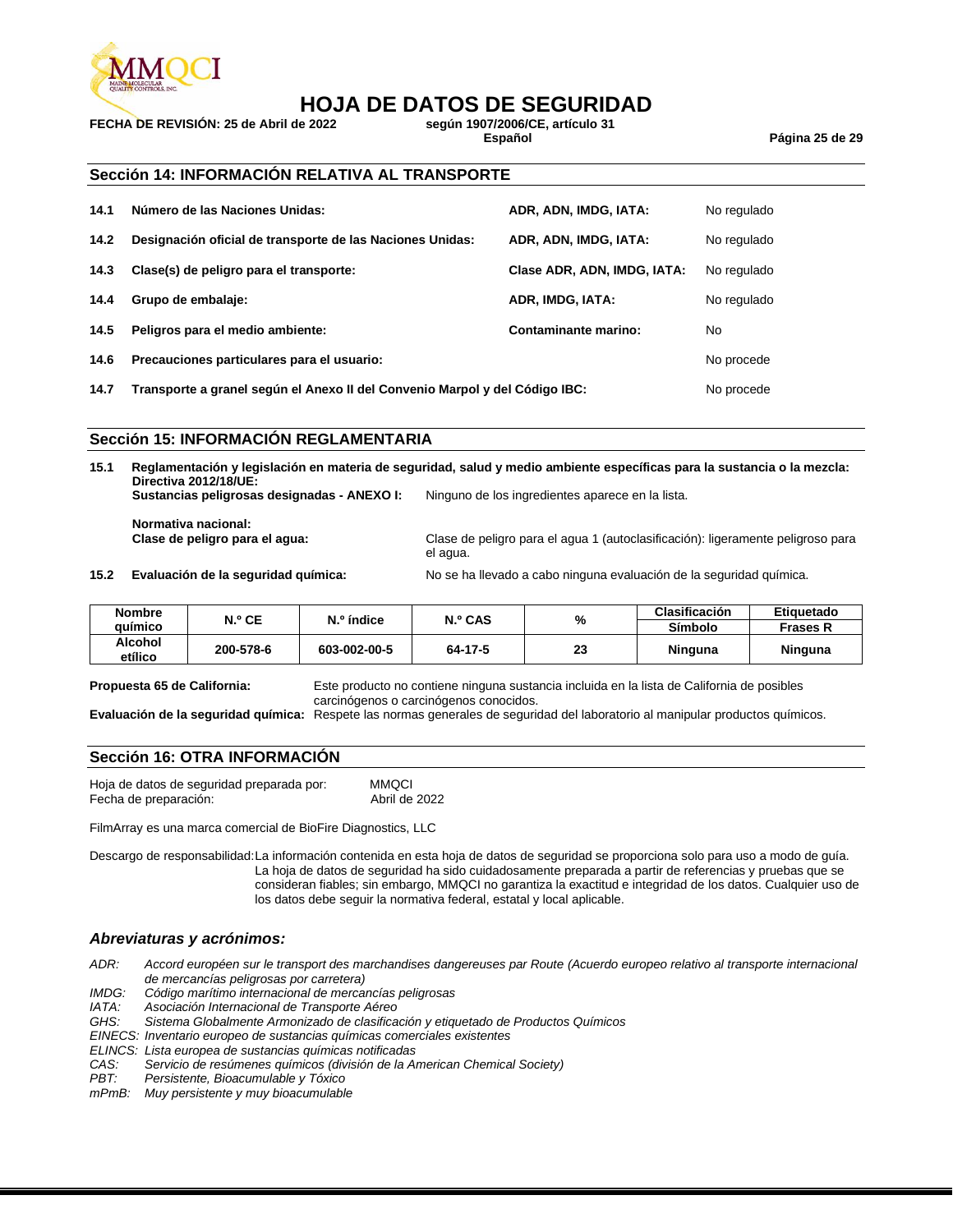

**REVISIEDATUM: 25 April 2022 overeenkomstig 1907/2006/EG, artikel 31**

**Nederlands Pagina 26 van 29**

#### **Sectie 1: IDENTIFICATIE VAN DE STOF OF HET MENGSEL EN VAN DE VENNOOTSCHAP/ONDERNEMING**

#### **1.1 Productidentificatiecode Handelsnaam:** FilmArray® BCID2 Control Panel M416 **Artikelnummer:** M416, M416-OUS

**1.2** Relevant geïdentificeerd gebruik van de stof of het mengsel en ontraden gebruik: Gebruikssector SU20 Gezondheidsdiensten Toepassing van de stof of het mengsel

**1.3** FilmArray BCID2 Control Panel M416 is bedoeld voor gebruik als een externe kwaliteitscontrole om de prestaties te controleren van *in vitro* laboratorium nucleïnezuurtestprocedures voor de kwalitatieve detectie van Gram-positieve en Gram-negatieve bacteriën, antimicrobiële resistentiegenen en gistpathogenen.

**GEGEVENS OVER DE VERSTREKKER VAN HET VEILIGHEIDSINFORMATIEBLAD, FABRIKANT/LEVERANCIER: Maine Molecular Quality Controls, Inc (MMQCI)** Telefoonnummer van de fabrikant **Faxnummer van de fabrikant**<br>207-885-1072 - <sup>207-885-1072</sup> - <sup>207-885-1072</sup> - <sup>207-885-1072</sup> 23 Mill Brook Rd Saco, Maine 04072 (USA) E-mail: info@mmqci.com [www.mmqci.com](http://www.mmqci.com/)

**1.4 Telefoonnummer voor noodgevallen**: 207-885-1072 (EST 8:30-17:00)

#### **Sectie 2: IDENTIFICATIE VAN GEVA(A)R(EN)**

|                  | 2.1 Indeling van de stof of het mengsel:<br>Indeling overeenkomstig Verordening (EG) nr. 1272/2008:                                                                  | Niet van toepassing<br>Niet van toepassing                        |
|------------------|----------------------------------------------------------------------------------------------------------------------------------------------------------------------|-------------------------------------------------------------------|
| 2.2 <sub>2</sub> | Label-elementen:<br>Etikettering overeenkomstig Verordening (EG) nr. 1272/2008: Niet van toepassing<br>Gevarenpictogrammen:<br>Signaalwoord:<br>Gevarenaanduidingen: | Niet van toepassing<br>Niet van toepassing<br>Niet van toepassing |

**2.3 Andere gevaren: Resultaten van PBT- en zPzB-beoordeling: PBT:** Niet van toepassing **vPvB:** Niet van toepassing

Dit product wordt niet beschouwd als ontvlambaar onder normale laboratoriumomstandigheden, gebaseerd op studies uitgevoerd door MMQCI.

#### **Sectie 3: SAMENSTELLING/INFORMATIE OVER INGREDIËNTEN**

#### **3.1 Scheikundige karakterisering: Mengsels**

| <b>Scheikundiae</b> | EC-nr.    | Index-nr.    | CAS-nr. | %        | Indelina       | Etikettering |
|---------------------|-----------|--------------|---------|----------|----------------|--------------|
| naam                |           |              |         |          | <b>Symbool</b> | R-frasen     |
| <b>Ethvlaicohol</b> | 200-578-6 | 603-002-00-5 | 64-17-5 | n.<br>40 | Geen           | Geen         |

#### **Sectie 4: EERSTEHULPMAATREGELEN**

| 4.1 | Beschrijving van de eerstehulpmaatregelen:                                                     |                                                                       |              |  |  |  |
|-----|------------------------------------------------------------------------------------------------|-----------------------------------------------------------------------|--------------|--|--|--|
|     |                                                                                                | Algemene informatie: Geen speciale maatregelen nodig.                 |              |  |  |  |
|     | Zorg voor frisse lucht; raadpleeg een arts in geval van klachten.<br>Na inademing:             |                                                                       |              |  |  |  |
|     | Over het algemeen irriteert het product de huid niet.<br>Na huidcontact:                       |                                                                       |              |  |  |  |
|     | Na oogcontact:                                                                                 | Spoel het geopende oog gedurende enkele minuten onder stromend water. |              |  |  |  |
|     | Na het inslikken:<br>Spoel de mond met water. Zoek medische hulp en zorg voor passende nazorg. |                                                                       |              |  |  |  |
|     |                                                                                                | 4.2 Belangrijkste symptomen en effecten, zowel acuut als vertraagd:   | Oogirritatie |  |  |  |

**4.3 Indicatie van onmiddellijke medische aandacht** 

**en speciale vereiste behandeling:** Geen verdere relevante informatie beschikbaar.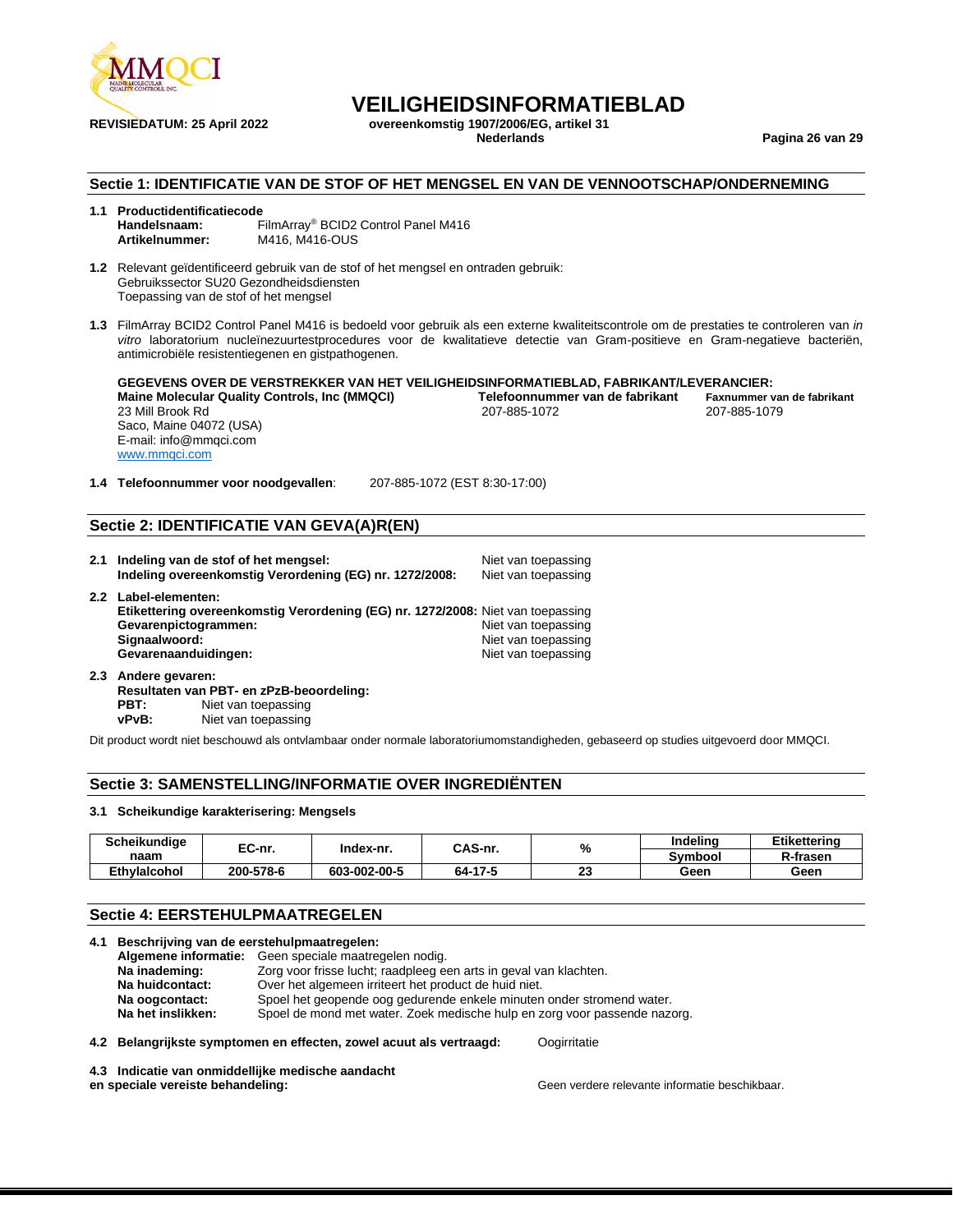

**REVISIEDATUM: 25 April 2022 overeenkomstig 1907/2006/EG, artikel 31 Nederlands Pagina 27 van 29**

|                                        | <b>Sectie 5: BRANDBESTRIJDINGSMAATREGELEN</b>                                                                 |                                                                                      |             |                                                                                                                                           |                                                       |                                                                                                      |
|----------------------------------------|---------------------------------------------------------------------------------------------------------------|--------------------------------------------------------------------------------------|-------------|-------------------------------------------------------------------------------------------------------------------------------------------|-------------------------------------------------------|------------------------------------------------------------------------------------------------------|
| 5.1                                    | <b>Blusmiddelen:</b><br>Geschikte blusmiddelen:<br>Ongeschikte blusmiddelen:                                  |                                                                                      |             |                                                                                                                                           | Droog poeder, Droog zand<br>Gebruik GEEN waterstraal. |                                                                                                      |
| 5.2                                    | Speciale gevaren die door de stof of het mengsel worden veroorzaakt:                                          |                                                                                      |             |                                                                                                                                           | Koolstofoxiden                                        |                                                                                                      |
| 5.3                                    | Advies voor brandweerlieden:                                                                                  |                                                                                      |             |                                                                                                                                           | Draag indien nodig onafhankelijke                     | ademhalingsapparatuur voor brandbestrijding.                                                         |
| 5.4                                    | Verdere informatie:                                                                                           |                                                                                      |             |                                                                                                                                           | te koelen.                                            | Gebruik waterspray om ongeopende containers                                                          |
|                                        | Sectie 6: MAATREGELEN BIJ ONBEDOELD VRIJKOMEN                                                                 |                                                                                      |             |                                                                                                                                           |                                                       |                                                                                                      |
| 6.1                                    | Persoonlijke voorzorgsmaatregelen:                                                                            |                                                                                      |             |                                                                                                                                           | Draag geschikte beschermende kleding.                 |                                                                                                      |
| 6.2                                    | Voorzorgsmaatregelen m.b.t. het milieu:                                                                       |                                                                                      |             |                                                                                                                                           | Opvegen met geschikt absorberend materiaal.           |                                                                                                      |
| 6.3                                    | Insluitings- en reinigingsmethoden en -materiaal:                                                             |                                                                                      |             | Normale afvalcontainer                                                                                                                    |                                                       |                                                                                                      |
| 6.4.                                   | Verwijzing naar andere secties:                                                                               |                                                                                      |             | Sectie 13 Verwijdering                                                                                                                    |                                                       |                                                                                                      |
| <b>Sectie 7: BEHANDELING EN OPSLAG</b> |                                                                                                               |                                                                                      |             |                                                                                                                                           |                                                       |                                                                                                      |
| 7.1                                    | Voorzorgsmaatregel voor het veilig hanteren van de stof: Hanteren volgens de instructies op de bijsluiter.    |                                                                                      |             |                                                                                                                                           |                                                       |                                                                                                      |
| 7.2                                    | Voorwaarden voor een veilige opslag:                                                                          |                                                                                      |             | Bewaren bij 2-8 °C. Niet invriezen.                                                                                                       |                                                       |                                                                                                      |
| 7.3                                    | Specifiek(e) eindgebruik(en):                                                                                 |                                                                                      |             |                                                                                                                                           | Geen verdere relevante informatie beschikbaar.        |                                                                                                      |
|                                        | Sectie 8: BLOOTSTELLINGSCONTROLES / PERSOONLIJKE BESCHERMING                                                  |                                                                                      |             |                                                                                                                                           |                                                       |                                                                                                      |
| 8.1                                    | Grenswaarden voor blootstelling:                                                                              | Geen                                                                                 |             |                                                                                                                                           |                                                       |                                                                                                      |
| 8.2                                    | <b>Blootstellingscontroles:</b>                                                                               | product wordt opgeslagen of gebruikt, moeten zijn uitgerust met een oogspoelstation. |             |                                                                                                                                           |                                                       | Dit product zal naar verwachting geen speciale ventilatiemaatregelen vereisen. Inrichtingen waar dit |
|                                        | PERSOONLIJKE BESCHERMENDE UITRUSTING:<br>Bescherming ademhalingswegen: Niet vereist<br>Huidbescherming:       | Laboratoriumjas, handschoenen                                                        |             | Oogbescherming:<br>Werk- en hygiënepraktijken:                                                                                            |                                                       | Veiligheidsbril<br>Standaardvoorzorgs-<br>maatregelen laboratorium                                   |
| <b>Ventilatie:</b>                     |                                                                                                               | Normaal                                                                              |             |                                                                                                                                           | Andere beschermende uitrusting: Geen vereist          |                                                                                                      |
|                                        | Sectie 9 - NATUURKUNDIGE EN SCHEIKUNDIGE EIGENSCHAPPEN                                                        |                                                                                      |             |                                                                                                                                           |                                                       |                                                                                                      |
| 9.1                                    | Informatie over basale natuurkundige en scheikundige eigenschappen:<br>Verschijning:<br>Geur:<br>Geurdrempel: |                                                                                      | Fruitachtig | Geen gegevens beschikbaar                                                                                                                 | Waterachtige oplossing Geen gegevens beschikbaar      |                                                                                                      |
|                                        | pH:<br>Smeltpunt/vriespunt:<br>Initieel kookpunt en kooktraject:<br>Vlampunt:                                 |                                                                                      |             | Geen gegevens beschikbaar<br>Geen gegevens beschikbaar<br>86 °C (186,8 °F) (10% ethanol)<br>44 °C (111 °F) - gesloten beker (10% ethanol) |                                                       |                                                                                                      |
|                                        | Verdampingssnelheid:<br>Ontvlambaarheid (vast, gas):<br>Bovenste/onderste limieten ontvlambaarheid            |                                                                                      |             | Geen gegevens beschikbaar<br>Geen gegevens beschikbaar                                                                                    |                                                       |                                                                                                      |
|                                        | of explosie:<br>Dampspanning:<br>Dampdichtheid:<br>Relatieve dichtheid:                                       |                                                                                      |             | Geen gegevens beschikbaar<br>Geen gegevens beschikbaar<br>Geen gegevens beschikbaar<br>Geen gegevens beschikbaar                          |                                                       |                                                                                                      |
|                                        | Oplosbaarheid in water:<br>Partitiecoëfficiënt: n-octanol/water:<br>Zelfontbrandingstemperatuur:              |                                                                                      |             | Geen gegevens beschikbaar<br>Geen gegevens beschikbaar<br>Geen gegevens beschikbaar                                                       |                                                       |                                                                                                      |
|                                        | Ontledingstemperatuur:<br><b>Viscositeit:</b><br>Explosieve eigenschappen:                                    |                                                                                      |             | Geen gegevens beschikbaar<br>Geen gegevens beschikbaar<br>Geen gegevens beschikbaar                                                       |                                                       |                                                                                                      |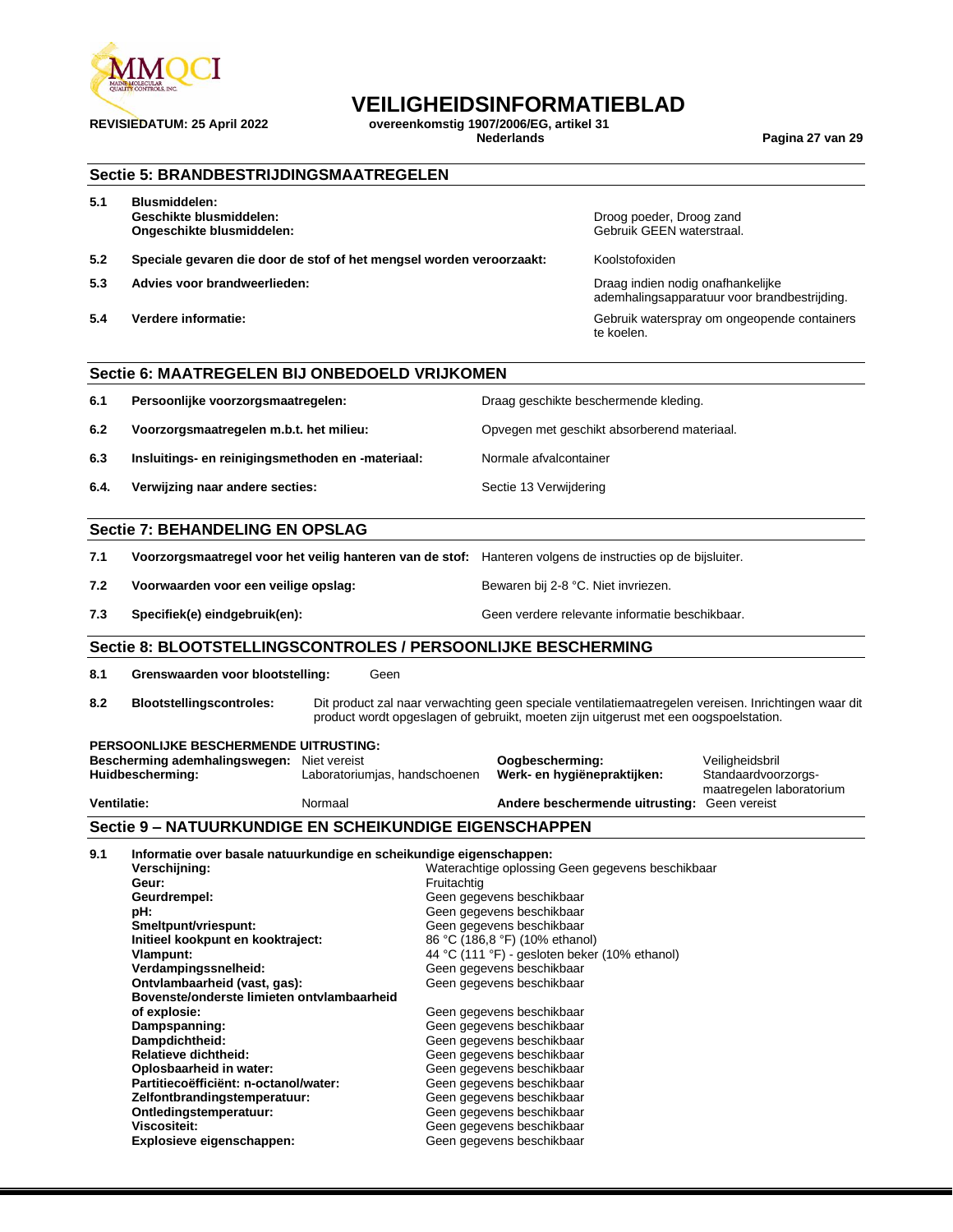

**REVISIEDATUM: 25 April 2022 overeenkomstig 1907/2006/EG, artikel 31**

**Nederlands Pagina 28 van 29**

**Oxidatie-eigenschappen:** Geen gegevens beschikbaar

**9.2 Overige informatie: COVER 10 <b>CEEN SECULAR** Geen gegevens beschikbaar

#### **Sectie 10 - STABILITEIT EN REACTIVITEIT**

| 10.1 | <b>Reactiviteit:</b>                   | Geen verdere relevante informatie beschikbaar.                                                                                 |
|------|----------------------------------------|--------------------------------------------------------------------------------------------------------------------------------|
| 10.2 |                                        | Chemische stabiliteit Thermische ontleding / te vermijden omstandigheden: Geen ontleding bij gebruik volgens de specificaties. |
| 10.3 | Mogelijkheid van gevaarlijke reacties: | Geen gevaarlijke reacties bekend.                                                                                              |
| 10.4 | Te vermijden omstandigheden:           | Geen verdere relevante informatie beschikbaar.                                                                                 |
| 10.5 | Onverdraagzame stoffen:                | Geen verdere relevante informatie beschikbaar.                                                                                 |
| 10.6 | Gevaarlijke ontledlingsproducten:      | Geen gevaarlijke ontledingsproducten bekend.                                                                                   |
|      |                                        |                                                                                                                                |

### **Sectie 11 – TOXICOLOGISCHE INFORMATIE**

| 11.1 | Informatie over toxicologische effecten:<br>Acute toxiciteit:                                  | Gebaseerd op beschikbare gegevens wordt niet voldaan aan de classificatiecriteria.                                                                                                                                                                                                                         |
|------|------------------------------------------------------------------------------------------------|------------------------------------------------------------------------------------------------------------------------------------------------------------------------------------------------------------------------------------------------------------------------------------------------------------|
| 11.2 | <b>Primair irriterend effect:</b><br>Huidcorrosie/-irritatie:<br>Ernstig oogletsel/-irritatie: | Gebaseerd op beschikbare gegevens wordt niet voldaan aan de classificatiecriteria.<br>Gebaseerd op beschikbare gegevens wordt niet voldaan aan de classificatiecriteria.<br>Prikkeling van de ademhalingswegen of huid: Gebaseerd op beschikbare gegevens wordt niet voldaan aan de classificatiecriteria. |
| 11.2 | CMR-effecten (carcinogeniteit, mutageniteit en giftigheid voor de voortplanting):              |                                                                                                                                                                                                                                                                                                            |
|      | Mutageniciteit in geslachtscellen:                                                             | Gebaseerd op beschikbare gegevens wordt niet voldaan aan de classificatiecriteria.                                                                                                                                                                                                                         |
|      | Carcinogeniciteit:                                                                             | Gebaseerd op beschikbare gegevens wordt niet voldaan aan de classificatiecriteria.                                                                                                                                                                                                                         |
|      |                                                                                                |                                                                                                                                                                                                                                                                                                            |

#### Reproductieve toxiciteit: Gebaseerd op beschikbare gegevens wordt niet voldaan aan de classificatiecriteria.<br>STOT-éénmalige blootstelling: Gebaseerd op beschikbare gegevens wordt niet voldaan aan de classificatiecriteria. STOT-éénmalige blootstelling: Gebaseerd op beschikbare gegevens wordt niet voldaan aan de classificatiecriteria.<br>STOT-herhaaldelijke blootstelling: Gebaseerd op beschikbare gegevens wordt niet voldaan aan de classificatiec STOT-herhaaldelijke blootstelling: Gebaseerd op beschikbare gegevens wordt niet voldaan aan de classificatiecriteria.<br>Gebaseerd op beschikbare gegevens wordt niet voldaan aan de classificatiecriteria. Gebaseerd op beschikbare gegevens wordt niet voldaan aan de classificatiecriteria.

#### **Sectie 12 – ECOLOGISCHE INFORMATIE**

| 12.1 | Toxiciteit:<br><b>Aquatische toxiciteit:</b>                                                              | Wordt beschouwd als een stof met een lage toxiciteit voor in het water levende organismen.                                                                                  |
|------|-----------------------------------------------------------------------------------------------------------|-----------------------------------------------------------------------------------------------------------------------------------------------------------------------------|
| 12.2 | Persistentie en afbreekbaarheid:                                                                          | Snel biologisch afbreekbaar.                                                                                                                                                |
| 12.3 | <b>Bioaccumulatief potentieel:</b>                                                                        | Laag bioaccumulatief potentieel.                                                                                                                                            |
| 12.4 | Mobiliteit in de bodem:                                                                                   | In water oplosbaar, valt uiteen naar waterachtige fase. Verloren binnen korte periode door<br>verdamping en verspreiding. Wordt slecht geabsorbeerd in bodem en sedimenten. |
| 12.5 | Resultaten van PBT- en vPvB-beoordeling:<br>PBT:<br>Niet van toepassing.<br>vPvB:<br>Niet van toepassing. |                                                                                                                                                                             |

**12.6 Andere bijwerkingen:** Geen verdere relevante informatie beschikbaar.

#### **Sectie 13: AANDACHTPUNTEN BIJ VERWIJDERING**

| 13.1 | Afvalverwerkingsmethoden:                                                  | Gooi ongebruikt product, gemorste stof en afval in de normale afvalcontainer.                                      |
|------|----------------------------------------------------------------------------|--------------------------------------------------------------------------------------------------------------------|
| 13.2 | Ongereinigde verpakkingen:<br>Aanbeveling:<br>Aanbevolen reinigingsmiddel: | Moet worden verwijderd met inachtneming van geldende voorschriften.<br>Water, indien nodig met reinigingsmiddelen. |